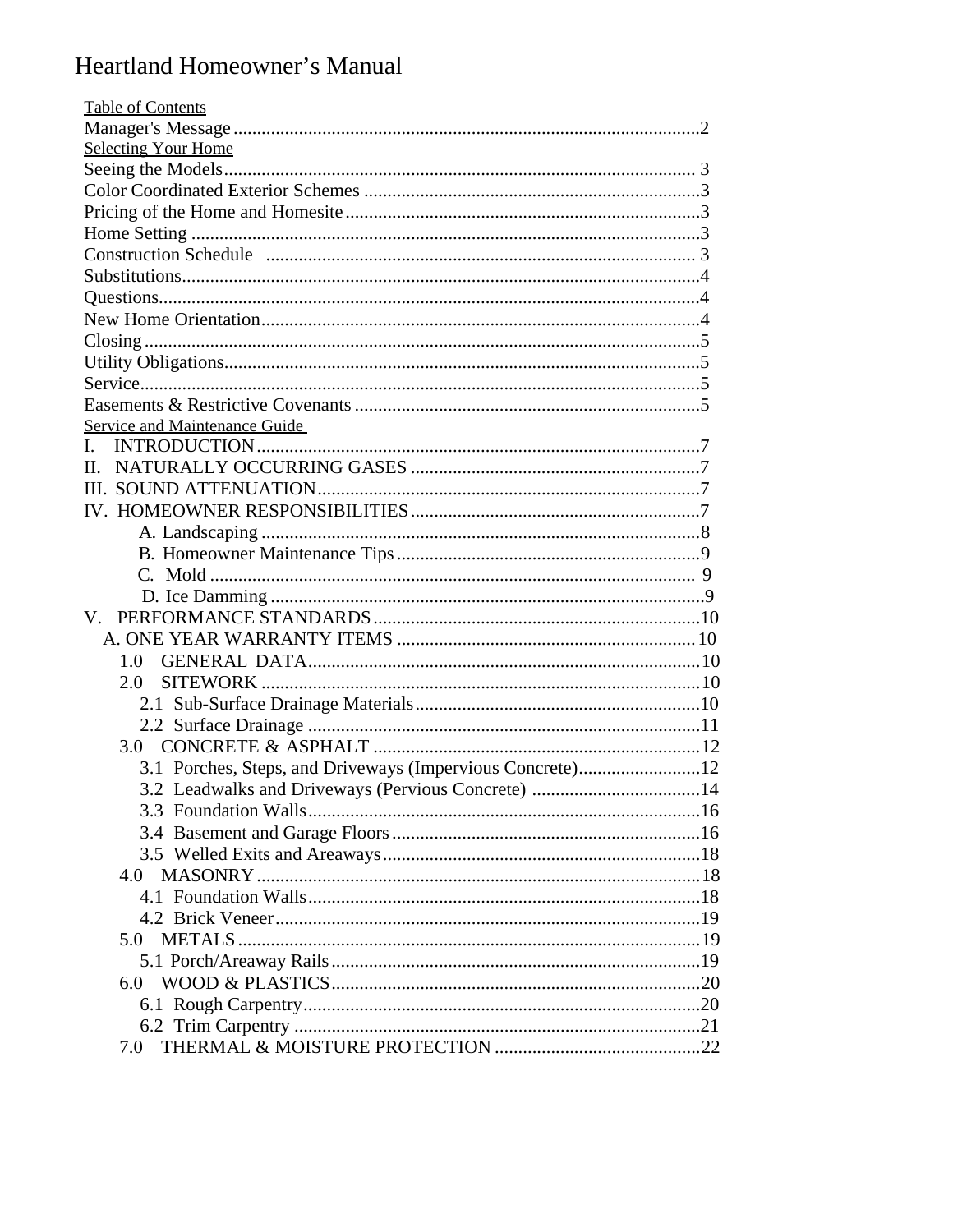| 11.0 KITCHEN CABINETS, VANITIES AND COUNTERTOPS 41 |  |
|----------------------------------------------------|--|
|                                                    |  |
|                                                    |  |
|                                                    |  |
|                                                    |  |
|                                                    |  |
|                                                    |  |
|                                                    |  |
|                                                    |  |
|                                                    |  |
|                                                    |  |
|                                                    |  |
|                                                    |  |
|                                                    |  |
|                                                    |  |
|                                                    |  |
|                                                    |  |
|                                                    |  |
|                                                    |  |
|                                                    |  |
|                                                    |  |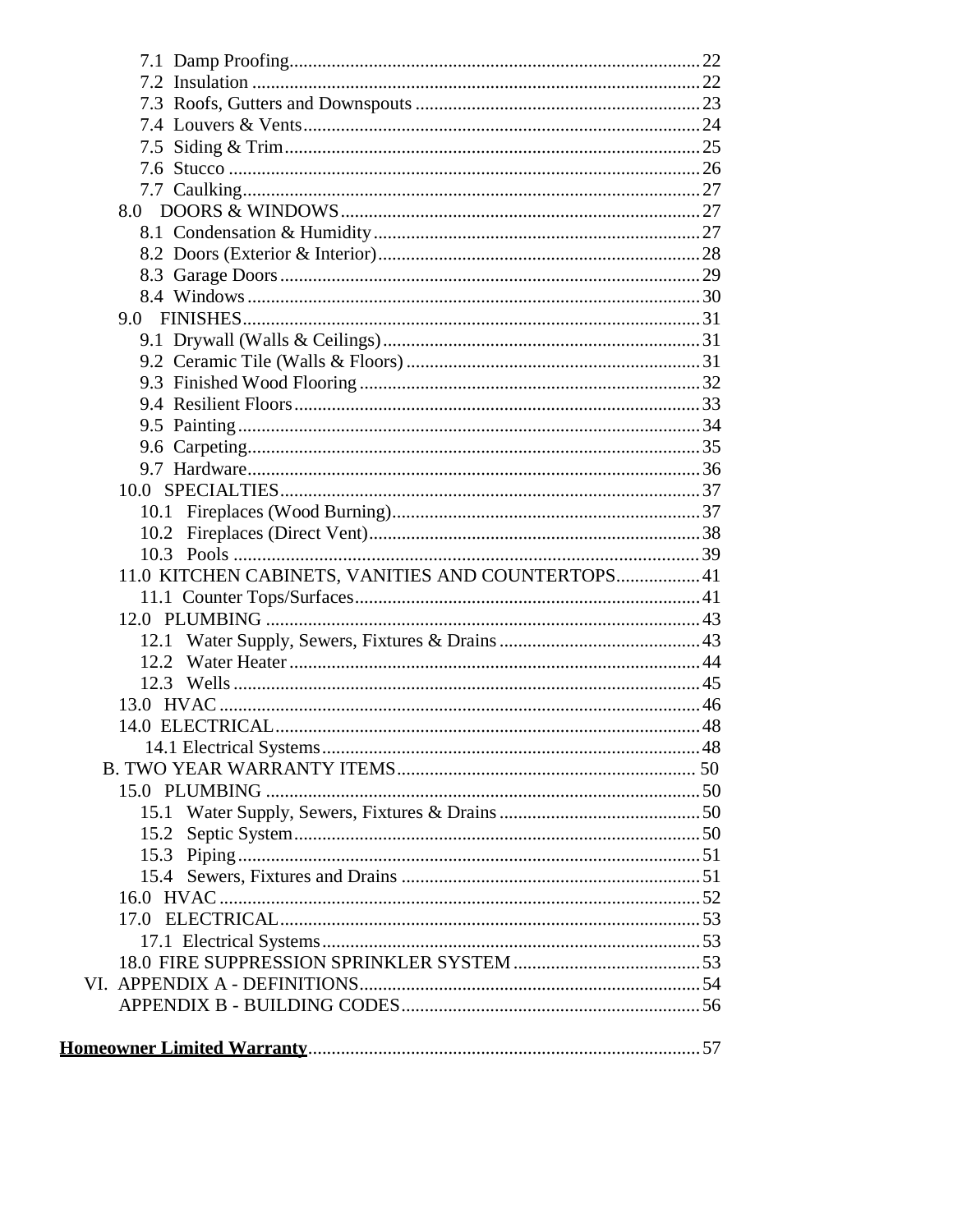

Manager's Message

The information in this booklet is presented to help you in selecting and maintaining your new home. The purchase of a new home may be the biggest single expenditure you will make in your lifetime. We intend that it be a happy and satisfying experience for your family. We encourage you to ask questions about anything that you don't completely understand.

In the first section of this booklet, we describe the process of viewing models, selecting options, signing the purchase agreement, obtaining a mortgage, reviewing the completed home closing, and moving into your new home. It is important that you understand this process so that you get the product that you are expecting.

The next portion of this guide deals with the maintenance of your home so that you may obtain maximum enjoyment from it. We stress that a good home does require maintenance. From the day you move in, your home will undergo wear and tear like any other product which is subject to use. However, if the instructions in this guide are carefully followed, you should be able to prevent many issues and take care of most of the maintenance with only occasional reliance on professional service personnel over the years you live in your home.

In most locations, the construction of each home includes our Standard Energy Package (S.E.P.). This construction process has evolved over several years and several thousand homes. The intent of the S.E.P. construction process is to give you a well-insulated home and to reduce air infiltration, a significant detail that most builders overlook.

In the final pages of this booklet, you will find our homeowners limited warranty. Please read it thoroughly and make certain you understand it before you execute a purchase agreement.

A very high percentage of our customers come from the recommendation of our current homeowners. We look forward to serving you and hope that you will be so enthusiastic about your home that you in turn will recommend us to others.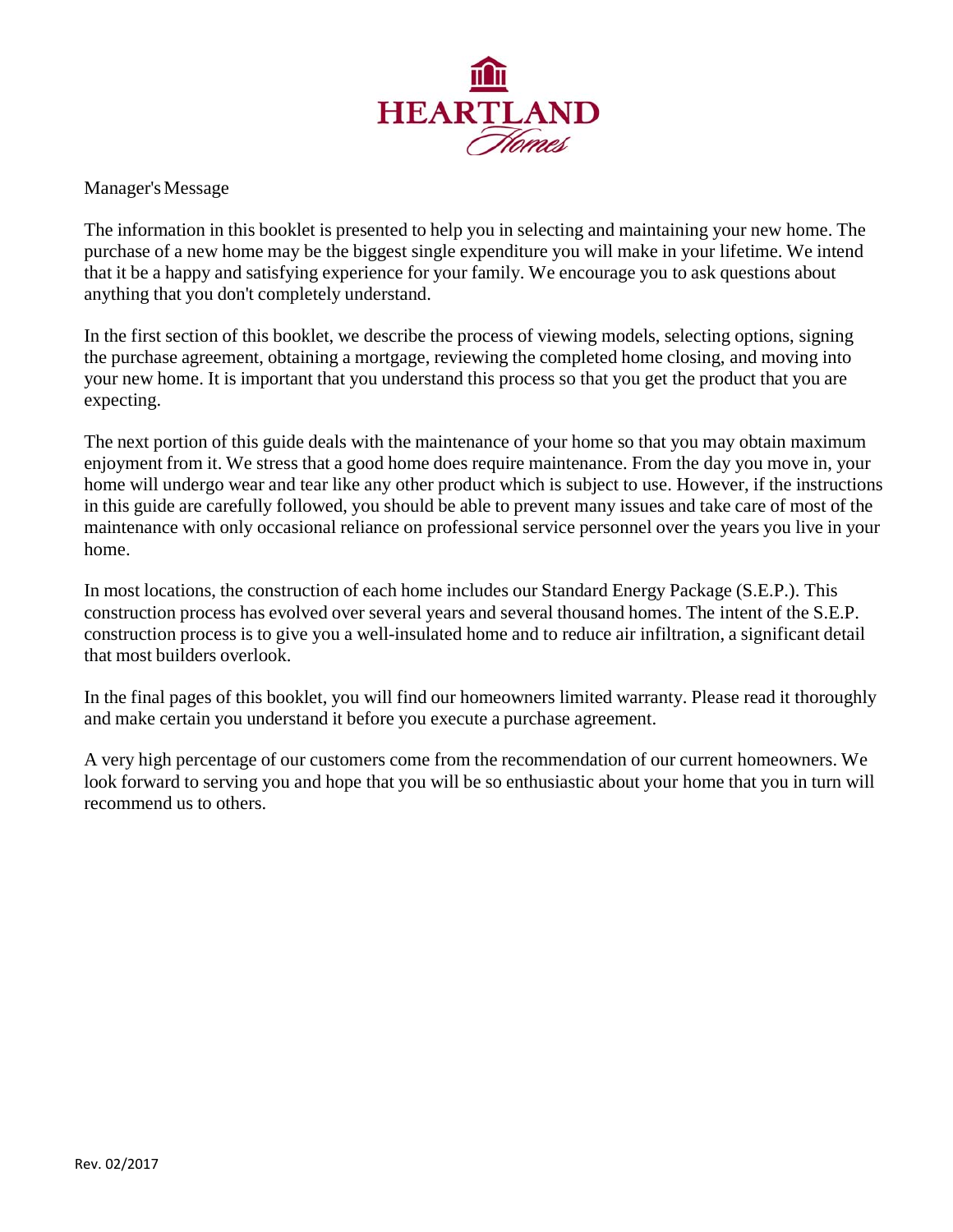# **Selecting Your Home**

# **Seeing the Models**

Our Homebuilding Operations build different types of homes in a number of geographically separated communities. The locations of these communities are selected in order to provide you with a choice of educational systems, convenient shopping, easy access to transportation and a variety of price ranges. Our models let you see different architectural designs, floor plans, exterior color combinations and material usages. Because of our wide variety of options, all available options cannot be shown on one model. If you don't see a type of design or an option in which you are interested, ask if it is available. For various reasons options on a home may vary from community to community and from home to home.

## **Color Coordinated Exterior Schemes**

In most locations, we have a color selection guide from which you may select the exterior colors of your home. The guide has been carefully planned by professional designers to create the most pleasing blend of coordinated exterior color schemes. The result is a more beautiful home for you and a more attractive neighborhood, which not only protects but also enhances your investment.

## **Pricing of the Home and Homesite**

Similar models may sell for different prices in different communities for various reasons. The cost of land, building permits, sewer and water fees and local building code requirements all have an effect on selling prices. Despite spiraling material and construction costs, the purchase price of your new home does not change after you have signed the purchase agreement and specified the options and selection sheet items you want. For pricing information see the price list published for the community in which you are interested or your Sales and Marketing Representative.

## **Home Setting**

The location of your home on the homesite is determined by many factors. Some of them are:

- 1) Municipality requirements for set back, front, rear and side yards
- 2) Soil conditions and topography
- 3) House type
- 4) Drainage
- 5) Easements
- 6) Sewer tap elevation
- 7) Driveway gradient

We use both professional engineers and our Project Managers to properly "site" your home on the homesite. In some cases, governmental agencies require a detailed home location plan or a "plot plan". We must then be sure the home is situated according to that plan. Home setting is a critical issue. We have the responsibility to set your home professionally. Sometimes additional trees must be removed to correctly establish swales so that your yard drains properly.

We will build your home either "per plan" or "reverse plan". One is the mirror image of the other. The contour of the homesite itself dictates which way the home is built. This allows us to minimize the driveway slope and properly move water around the house. In all matters pertaining to home setting, we have sole discretion and responsibility. We will make every effort to set your home on the homesite so that as many trees as are practical can remain for your enjoyment.

# **Construction Schedule**

When you sign your purchase agreement the Sales and Marketing Representative will refer to our long-range schedule and give you a tentative delivery date. Prior to the start of construction, there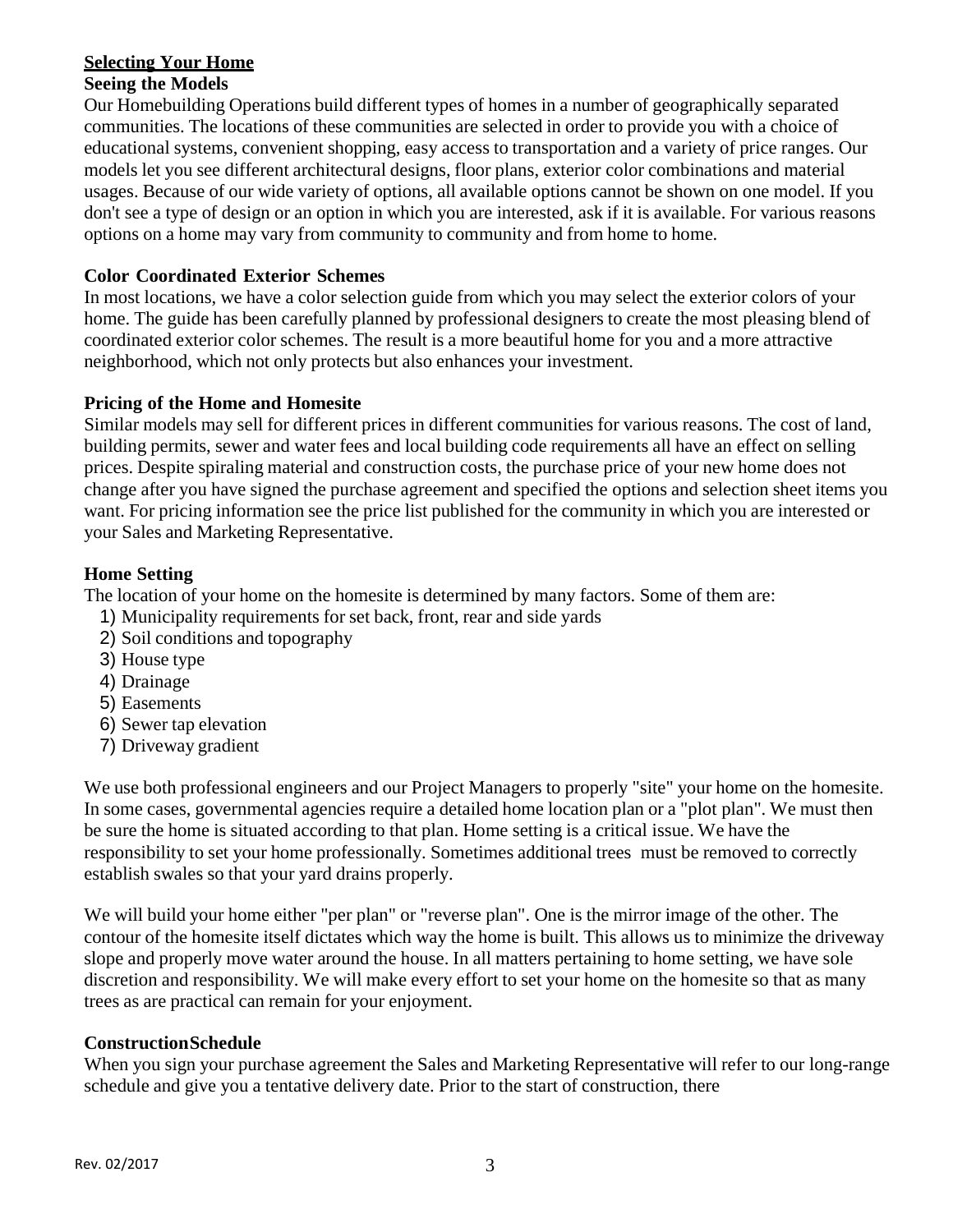are several things that are necessary for you to do. At a minimum, the selection sheet for your home must be completed, the mortgage approval must be obtained, and the balance of the down payment, as may be required by the purchase agreement, must be turned over to us.

When these items have been completed and we are in a position to start construction, the home is put on our production schedule. Construction time may vary depending on the size of the home you have purchased, the area of the country in which we are building and other circumstances. At the time we begin construction, we will inform you of the scheduled tentative delivery date and within approximately 30 days of the anticipated completion of construction, we will be in touch with you to coordinate the date of pre-settlement and closing.

The completion of your home is not entirely under our control. The delivery date may vary due to development of the community, weather, suppliers, and governmental process and procedures. Therefore, allow some time between our scheduled delivery date and the date you have to be out of your current residence.

Since you cannot move into your new home prior to final settlement, make your moving arrangements flexible. You should not establish a firm moving date until you have been informed of the exact closing date by our division office. We cannot be responsible for any interim or transition living arrangements.

## **Substitutions**

We are faced with the responsibility of constantly and continually evaluating our home plans and making changes to improve them or to meet governmental building code requirements as they change.

Sometimes the tile, countertop or vanity coverings, paint, electrical fixtures, or other items selected by you may be unavailable when we are ready to order and use them. There are also times when there is a variation in color or composition from one tile, brick or paint, etc. to another by the same manufacturer. These variations cannot always be controlled because subsequent production runs may have small differences. Because of our desire to avoid delay in completion of your home, we may have to make minor substitutions. We will stay as close to the original selection as possible.

Major substitutions, i.e., floor tile, siding color, etc. will not be made without notifying you. In all cases, substituted items will be of similar quality.

# **Questions**

There are literally thousands of details that are involved in the building of your home and it is impossible for us to tell you all of the things that may arise before, during and after construction. If you have any questions that you would like answered or clarified, please ask them.

Questions about construction of your home should be discussed with your Sales and Marketing Representative or the Project Manager. It may be necessary for an appointment to be scheduled. Our Project Managers are often responsible for several communities. Because of their schedule, it may take them up to 24 hours to return your call. Homes under construction contain many potential hazards. For insurance reasons, you are not allowed to visit the home while it is under construction.

# **New Home Orientation**

During all the steps previously mentioned and until the completion of your home, your Project Manager is constantly inspecting your home. You should be aware that there are different levels of inspections from local to state to federal.

Rev. 02/2017  $\frac{1}{4}$ Before taking possession of your home, a New Home Orientation will be scheduled with the Project Manager who has been in charge of the construction of your home. The purpose of this meeting is to familiarize you with the operation of all equipment, to review owner's maintenance responsibilities and to demonstrate the quality and features of your home. Any items that are not up to industry standards of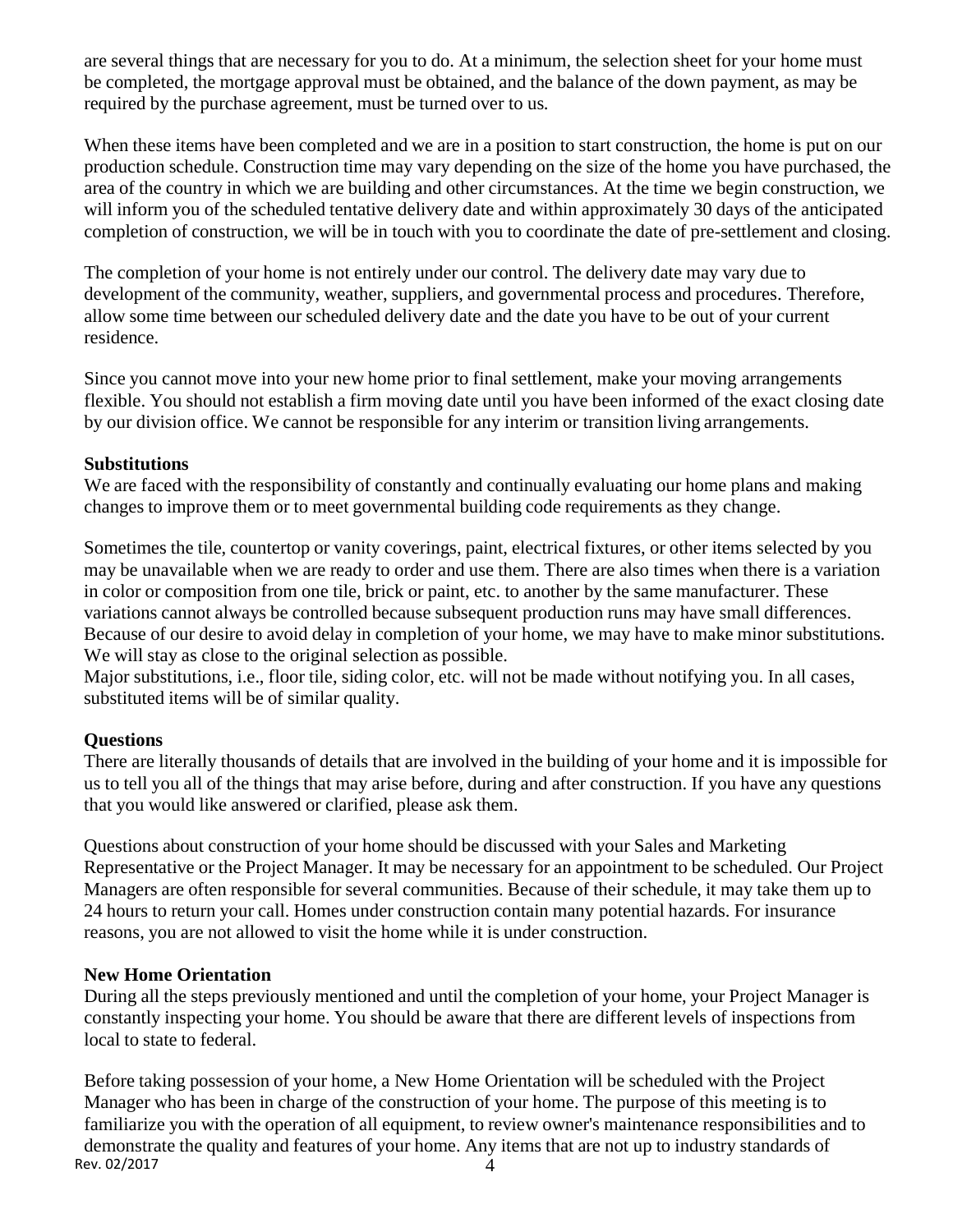workmanship will be noted for correction.

Please review kitchen cabinets, plumbing fixtures, lighting fixtures, flooring, siding, carpet and other visible items very carefully for scratches, chips or flaws, because these items will not be replaced or repaired after you have occupied the home. It must be assumed that any such damage resulted from your use of the home if not identified during the New Home Orientation.

We also ask that you pay close attention to all of the Project Manager's instructions, particularly on how to care for the kitchen cabinets, countertops, appliances, furnace and water heater. All agreed upon items for correction will be noted on the pre-settlement form, a copy of which will be given to you. Items noted should be attended to within ten (10) business days, weather permitting. When all noted items are completed, you will be asked to sign the New Home Orientation form that the work has been completed.

# **Closing**

Closing will take place at NVR Mortgage or another designated closing office. You will be given possession of the home following satisfactory completion of pre-settlement and closing, including transfer of funds.

You may not move your family or any of your furniture into the home before the final settlement takes place and the occupancy permit has been issued by the local municipality. You will receive the keys to your new home at your closing.

# **Utility Obligations**

In most communities you personally must apply for activating telephone, water, electrical and (where applicable) natural gas service. In some cities, utility companies require advance notice in order to service you in the time frame you require.

Also, in some cases, deposits may be required. You are required to remove our name as of date of closing.

# **Service**

In emergency situations (anything that may make the premises uninhabitable or cause permanent damage) you should contact directly those companies listed on the emergency phone list you received at the New Home Orientation. If you are unable to adequately take care of the problem, please call Customer Care for assistance between the hours of 7:00 a.m. and 7:00 p.m. EST during normal business days.

# **THE LIMITED WARRANTY PROVIDED FOR IN THIS BOOKLET INCLUDES BINDING ARBITRATION IN THE EVENT OF A DISPUTE WHICH IS NOT SETTLED BETWEEN YOU AND THE BUILDER. YOU SHOULD READ THE ARBITRATION PROCEDURES AND BE FAMILIAR WITH YOUR RIGHTS AND RESPONSIBILIITIES IN THE EVENT ARBITRATION IS USED.**

# **Easements & Restrictive Covenants**

It is very likely that easements on or adjacent to your lot have been granted to municipalities or utility companies. They typically include right-of-way areas for street, line of site, and sidewalk, as well as electric, telephone, sewer, water and gas utility lines. In some cases drainage easements have been established to control water run-off.

Rev. 02/2017 5 The easements are normally included on your plot plan, the community map, and/or the recorded plot plan. This may not always be the case, however, because easements can be created at any time. They are, however, a matter of record and can be found on file in the land records at the local Court House. Please remember that the use of land within recorded easements is at the discretion of the municipality or utility companies. Therefore, transformers or other utility boxes may be located within these areas without our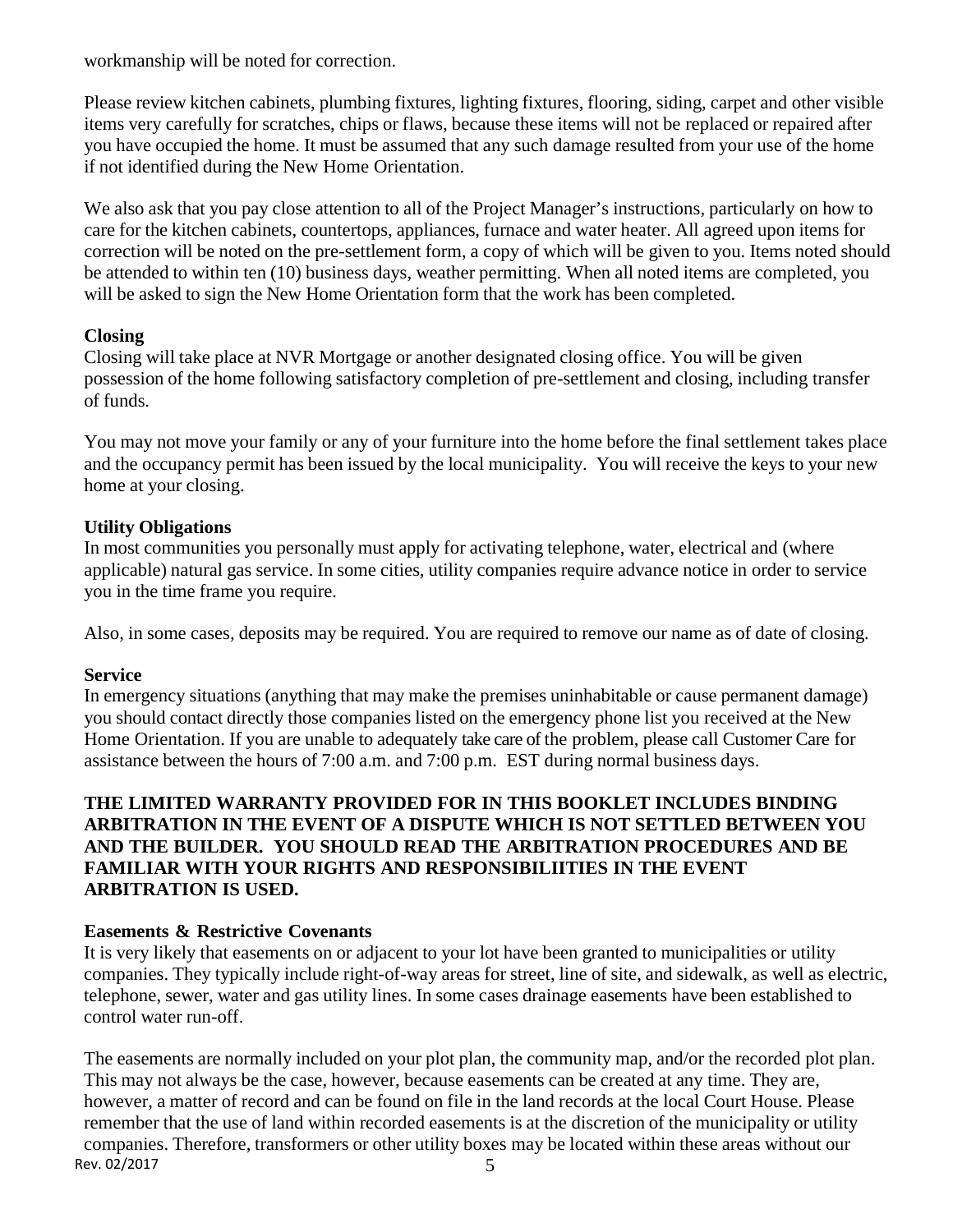knowledge. We have paid careful attention to these easements in locating your home on the lot and in the grading of your homesite. It's important not to change any grades in your drainage easements or install any structures of a permanent nature in easement areas.

Sometimes restrictive covenants may have been recorded by the community in which your new home will be built. These covenants are designed to protect the value of your property by prohibiting, without approval, certain practices such as keeping of livestock, erecting of fences, etc. The restrictions vary from community to community. Your Sales and Marketing Representative can supply you with a copy of these restrictions for your community.

In addition, there are zoning and community regulations that apply to your community. Such regulations govern building setback lines, side yard regulations, square footage regulations, and in some cases may cover the extent and type of alterations you can make to your property. Check with your local governmental authorities if you plan to alter your home or grounds.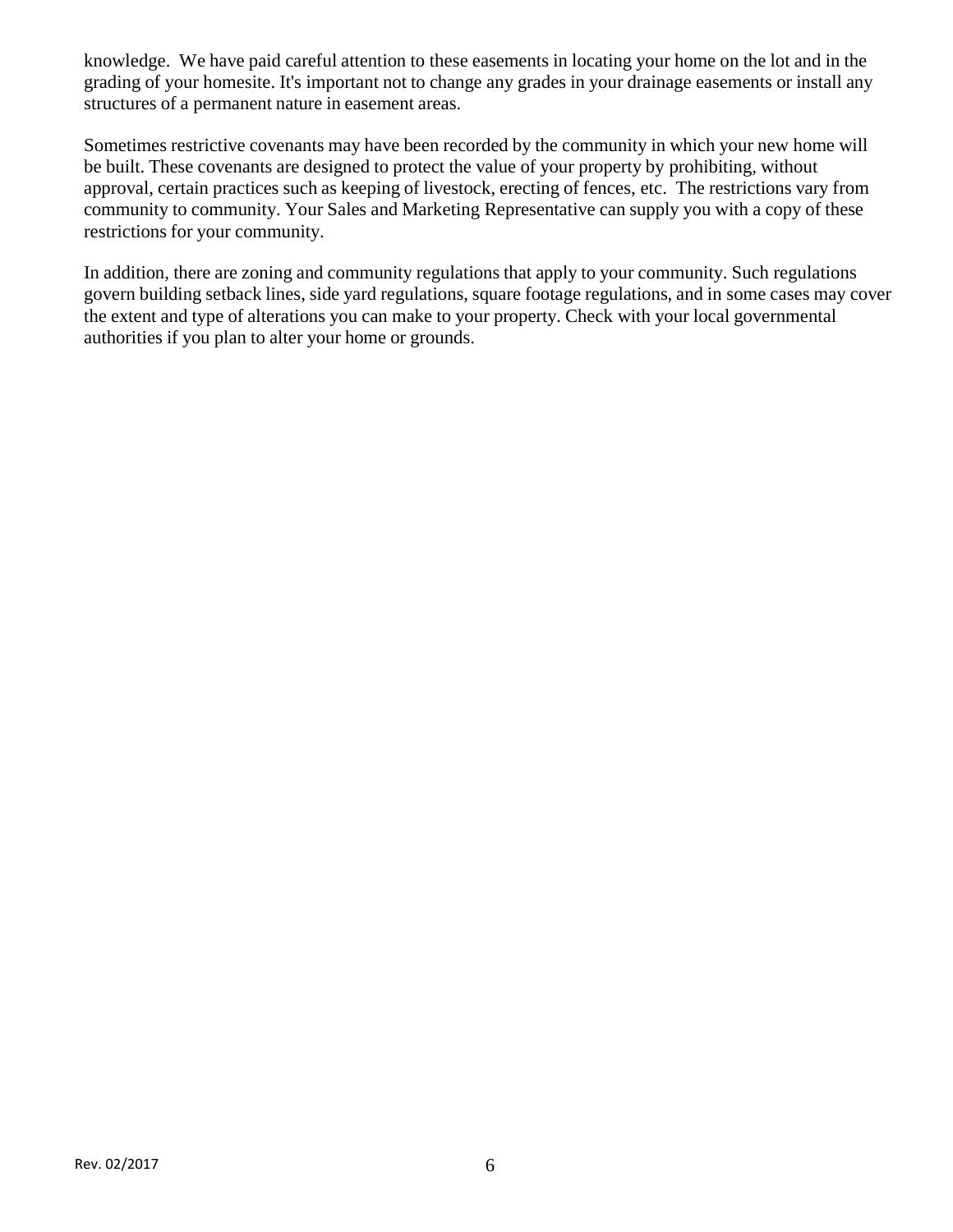# **I. INTRODUCTION**

PLEASE READ THIS CAREFULLY. The following is intended to acquaint you with our responsibilities under this Limited Warranty. If a defect that results in actual physical damage to the home occurs, the Performance Standards will be used to determine our obligation under this Limited Warranty. If a specific defect is not addressed in the Performance Standards, one of the following standards will be used to determine our obligation under this Limited Warranty:

- a. Locally adopted codes; or
- b. Model codes covering building, mechanical, plumbing and electrical systems (Appendix A); or
- c. Codes of nearby jurisdictions; or
- d. Locally accepted building practices.

Also note that coverage on certain items varies within the Warranty Period and some items rely on proper maintenance and timely notification by the Homeowner. We reserve the right to review each warranty claim individually based upon the circumstances of the claim.

Any time that warranty service is performed during the Warranty Period, such service continues to be covered within the remaining original Warranty Period; however, there is not any extension to any service item beyond the original Warranty Period.

# **II. NATURALLY OCCURRING GASES**

A small percentage of homes in the United States experience elevated levels of radon gas and/or methane gas or other naturally occurring gases. These are naturally occurring gases which rise up and escape from the soil. This phenomenon can occur in any home, regardless of the type of home or who builds it. We claim no expertise in the measurement or reduction of these gases in homes, nor do we provide any advice to homeowners as to acceptable levels or possible health hazards of the gases. As to radon, homeowners may wish to obtain a test kit that meets the EPA protocol for measuring the level of radon gas in their homes. EPA publishes a list which provides information on EPA-approved suppliers of such test kits. Further information is available through the U.S. Environmental Protection Agency or the applicable state environmental protection office. **WE MAKE NO WARRANTY, EITHER EXPRESS OR IMPLIED, AS TO THE PRESENCE OF NATURALLY OCCURRING GASES, SUCH AS RADON AND/OR METHANE, AT OR IN THE VICINITY OF THE SUBJECT PROPERTY.** 

# **III. SOUND ATTENUATION**

Although our homes meet or exceed the code requirements for sound attenuation, there remains the possibility that you will be able to hear sounds from interior and exterior sources through the windows, floors and walls. If noise is caused by a construction defect, such defect will be warranted as provided in this booklet; however, noise from whatever source cannot be excluded entirely.

# **IV. HOMEOWNER RESPONSIBILITIES**

The home requires an active maintenance effort on the Homeowner's part to reduce the likelihood of damage due to neglect, improper maintenance, or abnormal use. Various regions of the country have different local maintenance issues. Some specific Homeowner responsibilities are included under specific topics in the section on Performance Standards.

The following list of page and section numbers refer to specific home maintenance items which must be performed by the Homeowner.

| Landscaping                   |
|-------------------------------|
| <b>Surface Drainage</b>       |
| Damp Proofing                 |
| Roofs, Gutters and Downspouts |
|                               |
|                               |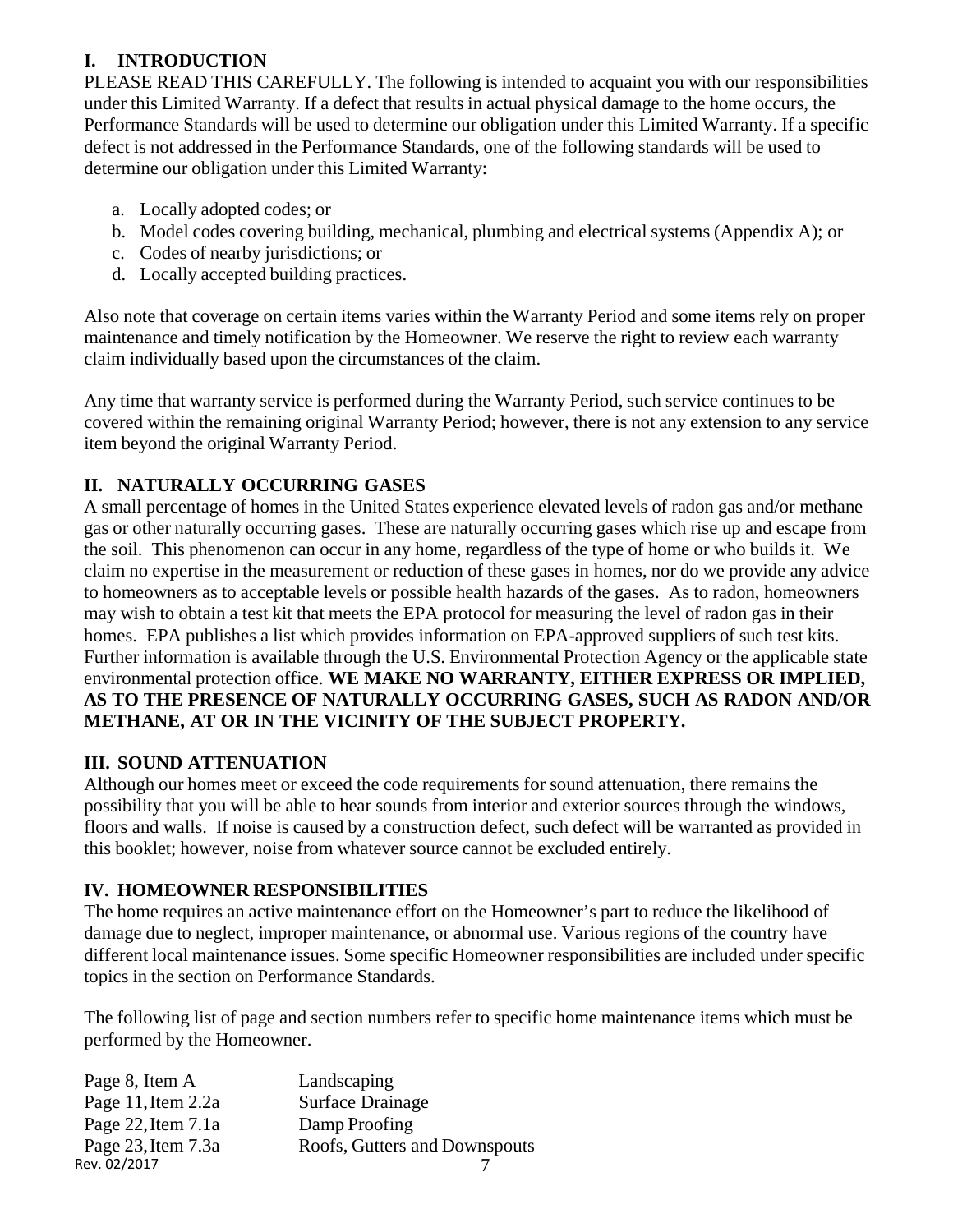| Page 26, Item 7.7a       | Caulking     |
|--------------------------|--------------|
| Page 31, Item 9.2a       | Ceramic Tile |
| Page $42$ , Item $12.1a$ | Plumbing     |
| Page 45, Item 13.0a      | <b>HVAC</b>  |

**NOTE:** Damage caused or made worse by Homeowner negligence, improper maintenance, or improper operation is expressly excluded under this Limited Warranty.

# **A. Landscaping**

**To properly start your lawn, we recommend that you purchase a book on lawn and garden care. Your lawn and/or shrubs will need regular and consistent attention. After final settlement, we cannot be responsible for seeing that this work is done. Your lawn and/or shrubs will show the effort you have put forth.** 

If you choose to install a sprinkler system we are not responsible for site conditions, such as rock, which may affect the cost of such system.

## SEEDED LAWNS:

If your contract included a lawn package, you will receive a starter yard. The most important time for your yard will be the first thirty days. Begin to water immediately to establish a moist soil condition, preferably in the morning. After this, water every day to maintain a moist soil surface for 20 to 30 days. In hot weather, disease and fungus will attack wet grass, so you must allow time for the grass to dry off before nightfall. The amount of water your lawn requires will vary depending on the type of soil you have, temperature, humidity, wind, and amount of rain.

On new grass, it is important to keep the lawn mower blade sharp, so that the grass blades are cut, rather than pulled out or torn. Minimum cutting height of 3 inches should be kept in mind. Do not rake newly seeded lawns, if possible bag or collect clippings to encourage new growth. With starter lawns there will be areas that require you to spot seed. Also, stones which surface to the top are normal and should be removed by hand.

Your lawn will need to be fertilized and/or limed. Do not fertilize in hot weather, and always water after applying fertilizer. The most important item your new lawn will need is water, water, and more water. The Builder's Limited Warranty does not include the replacement of seeding, or sod.

# SODDED LAWNS:

Sod must be kept moist until the sod is well established (roots have grown into soil). This will usually take 3- 4 weeks. After turf begins to grow, reduce watering to 2-3 times a week. Leave sprinkler in the same spot for 1 hour or until the ground is fully saturated. Then cut, water, and fertilize as you would an established lawn.

Your lawn will need to be fertilized and/or limed. Do not fertilize in hot weather, and always water after applying fertilizer. The most important item your new lawn will need is water, water, and more water. The Warranty does not include the replacement of seeding, or sod.

# TREES AND SHRUBS:

Water every other day for the first week, then once a week if temperatures are below 85 degrees, twice a week if above 85 degrees. It is important to soak the plants, not sprinkle the top of the mulch. Watering should continue through the fall of the first year. Trees need 5 gallons of water per week, more if it is hot. Shrubs and trees will need pruning and fertilizing. Again, we recommend that you purchase a book on garden and lawn care for more detailed instructions as there are too many variables to be specific.

Rev. 02/2017 8 Trees and shrubs are not warranted by us, whether pre-existing or planted by us.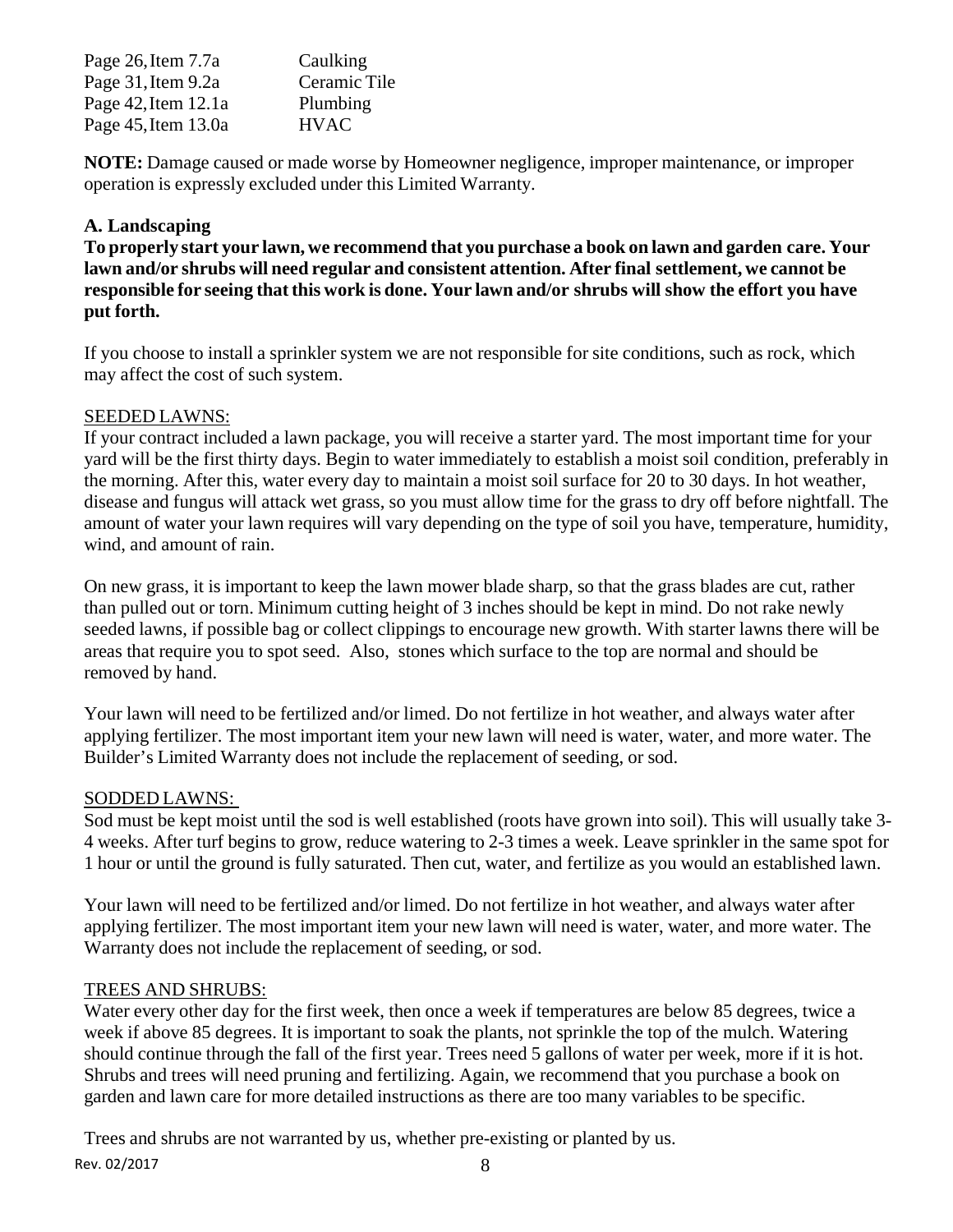# **B. Homeowner Maintenance Tips**

Your new home has been carefully designed and constructed to provide you and your family with a safe, comfortable home. However, in order to maintain your home in top condition, some periodic attention on your part is necessary. In this Manual, we have incorporated maintenance ideas that we hope will be helpful to you.

# **C. Mold**

Mold is a naturally occurring fungus which is spread by microscopic spores. Homes cannot be designed to exclude the possibility of mold spores circulating within the house and the subsequent development of mold. In order to grow, mold requires both a food source (i.e. fabric, carpet, drywall, and wood, among others) and moisture. A homeowner can and should minimize moisture within the home in order to reduce or minimize mold growth. There are many possible sources of moisture within a home including, but not limited to, humidity, condensation, leaks, spills and overflows. Some or all of these sources of moisture can be prevented through good maintenance and housekeeping practices. It is important to note that if the source of moisture is not minimized within 24-48 hours, that it can prove to be the basis upon which mold may develop.

In light of the above, a homeowner has a continuing obligation to minimize the potential for mold growth and minimize mold when and if it develops. This can be affected by some or all of the following:

- 1. Regular vacuuming and cleaning of the house, following manufacturer's recommendations for specific products.
- 2. The use of exhaust fans, the air conditioner and taking other steps to evaporate or facilitate the evaporation of moisture during seasons of high humidity, such as late spring, summer and early fall, to minimize the humidity within the home. If the home has a humidifier, make sure it is turned off during these seasons.
- 3. Inspection for leaks on a regular basis within the house and, in that regard, looking for wet spots, discoloration, musty odors and any visible signs of mold. Particular care should be given to the inspection of condensation pans in refrigerators and air conditioners. All leaks should be repaired promptly.
- 4. Any spills, puddles or other sources of moisture should be cleaned up and dried as soon as possible. Under no circumstances should water be allowed to pool or stand in your home. Any materials that cannot be thoroughly dried, including drywall, insulation, padding or carpeting, should be replaced promptly.
- 5. Use of exhaust fans while cooking or using shower.

If, notwithstanding all of these preventive measures, mold should develop, the affected area should be cleaned with proper cleaning solutions. Materials that cannot be cleaned effectively should be discarded. If the mold growth is severe, the services of a professional cleaner should be utilized.

As your builder, we should only be contacted where the source of moisture is a direct result of a building defect or mechanical problem within the applicable warranty period. Such notification must be given within 24 hours in order to minimize the possibility that the source of moisture will lead to mold development. We will not be responsible for any damages caused by mold or by any other agent arising from or connected with the mold for property damage, personal injury, emotional distress, death or adverse health effects.

# **D. Ice Damming**

During prolonged severe winter weather conditions, ice and snow build-up is likely to occur at the eaves of a roof. This condition occurs when snow and ice accumulate and gutters and downspouts freeze.

Rev.  $02/2017$  9 It is important to check the gutters in the spring and fall, since the most serious damage to your home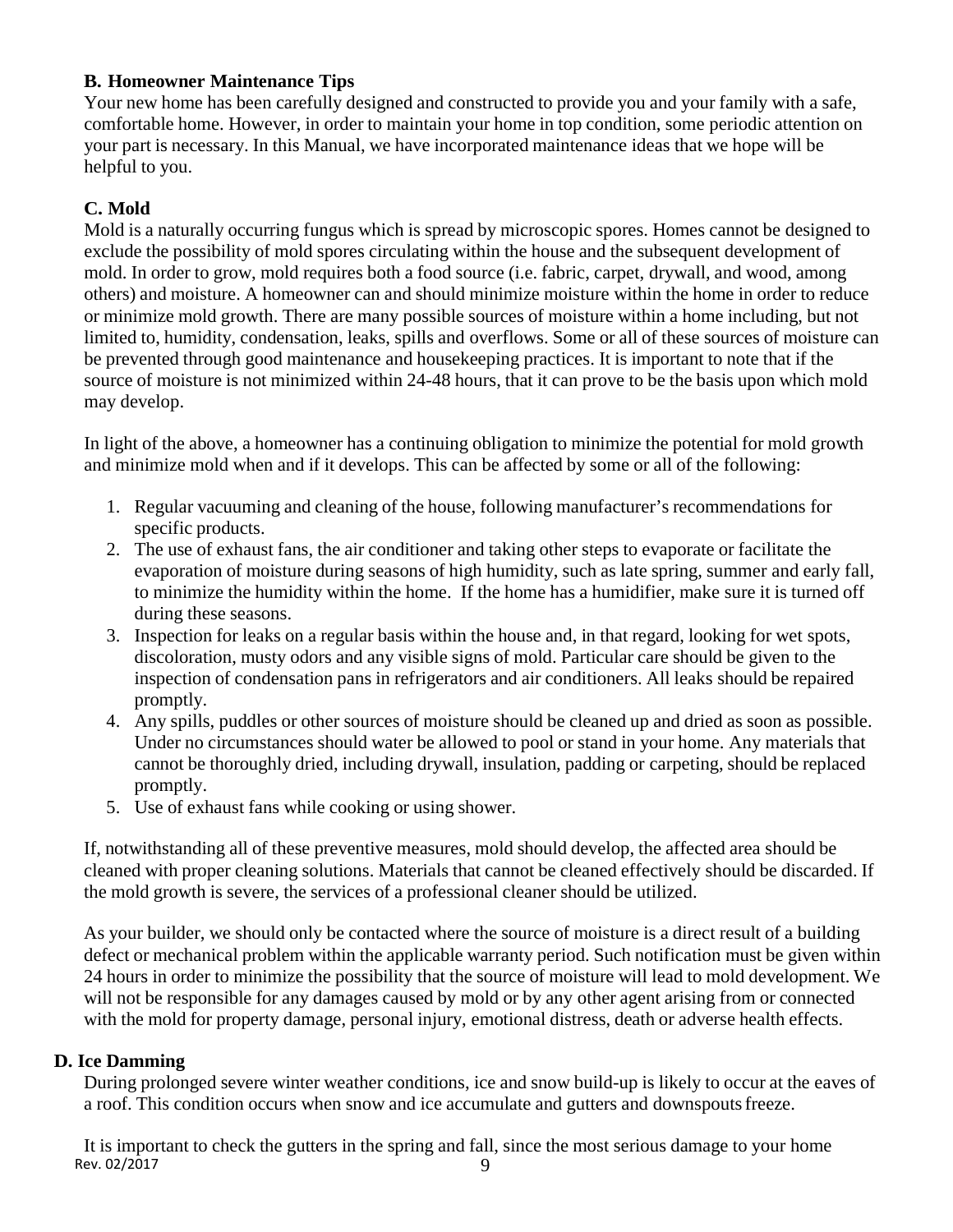will result in the winter if gutters and downspouts are obstructed. It is the Homeowner's responsibility to keep gutters and downspouts clear of tree limbs, leaves, balls and other obstructions which can stop the downspout from functioning properly.

In the winter, ice build-up at gutters can pull gutters loose from the home. Ice build-up can also cause water to back up under the shingles and leak into the home. The installation of gutter guards may aggravate ice damming problems. Also, we will not remove ice damming from the roof. You may want to discuss coverage for this kind of possible damage with your insurance agent when selecting a homeowner's insurance policy.

# **V. PERFORMANCE STANDARDS**

# **A. ONE YEAR WARRANTY ITEMS**

## **1.0 GENERAL DATA**

*Coverage:* 1st Year Only As Stated *Area:* Workmanship & Materials as stated

The Performance Standards list specific items (defects) within each separate area of coverage. The first section covers Workmanship and Materials; the second section covers Systems. The standards are expressed in terms of performance criteria. For easy comprehension, the format is designed as follows:

## **a. Service & Maintenance Tips**

#### **b. Problem Solving**

## **1. Possible Condition**

Brief statement, in simple terms, of problems that may be encountered.

# **Performance Standard**

A performance standard relating to a specific deficiency.

#### **Responsibility**

A statement of the corrective action required of the Builder to repair the condition or a statement of the Homeowner's maintenance responsibilities.

# **2.0 SITEWORK**

*Coverage:* 1st Year Only *Area:* Workmanship & Materials

#### **2.1 Sub-Surface Drainage Materials**

#### **a. Service & Maintenance Tips**

We have damp-proofed the outside of the foundation below grade with a high-quality dampproofing material. In most locations, we have installed interior and/or exterior perimeter drainage to redirect any water that may accumulate at the base of the foundation. It is important that you keep the ends of these drain relief pipes clear, so that the water flowing from around the foundation is not blocked. We have established the grade around the outside of the home to carry the water away from your home. (See "Landscaping")

Your sump pump (if your home is equipped with one) should be checked periodically, and if there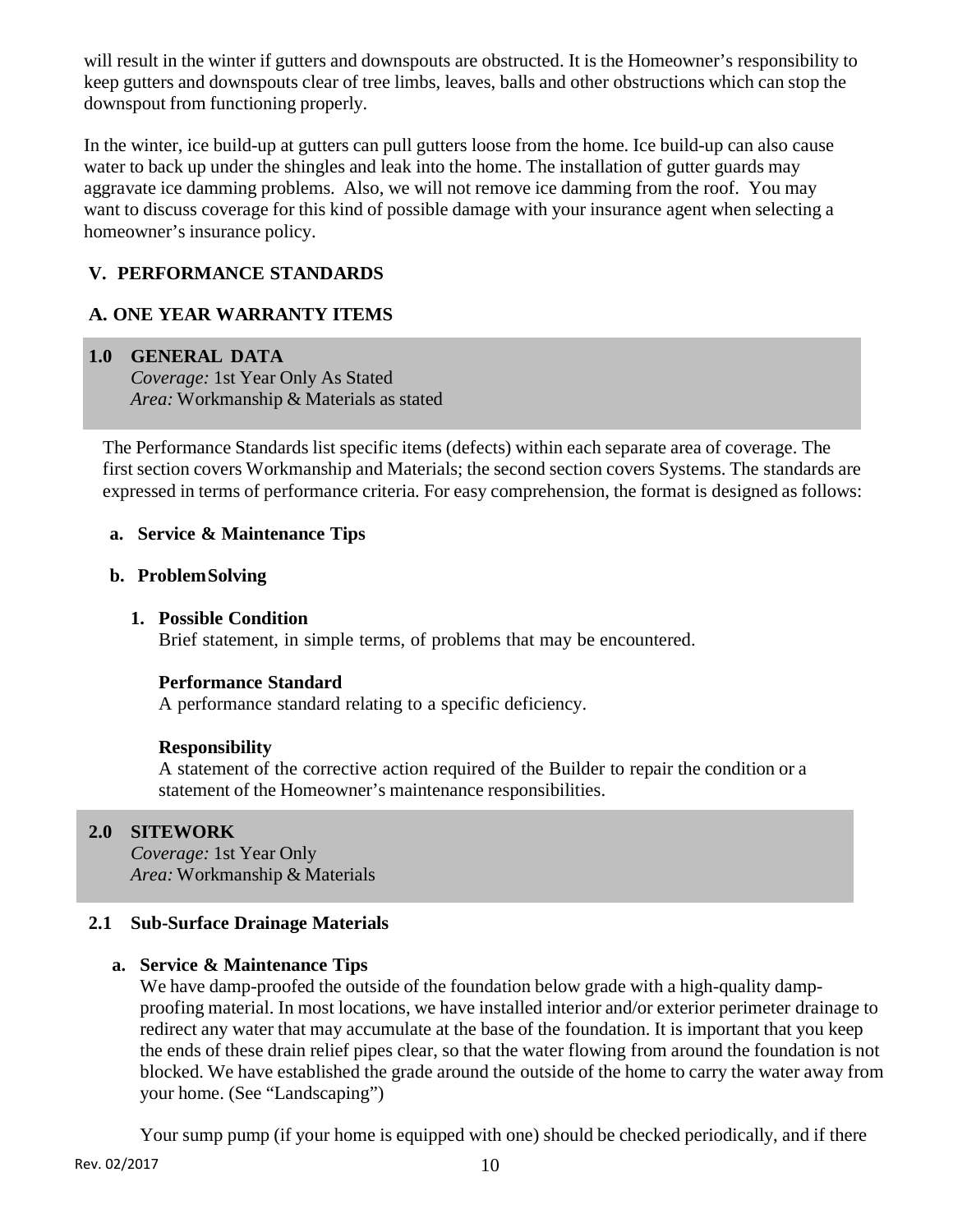is a float, check to see that it is operating freely. The sump crock should be flushed periodically to keep sediment from building up. For ease of operation, use silicone spray on the float and other moving parts. Power outages will affect the operation of the sump pump. Battery back-ups are available at local retail stores.

## **2.2 Surface Drainage**

## **a. Service & Maintenance Tips**

Proper grading is essential to provide and maintain a dry basement. We have provided proper drainage around your home in general conformance with the approved site plan as determined by local requirements. In some cases, the addition of swales and mounding around the outside of the foundation wall may have been necessary. It is important that the established grades be maintained, and the swales remain clear, so that surface water may flow away from your home. Gutters, downspouts, and splash blocks should be kept unobstructed and maintained to divert water away from the foundation.

Within the first year, we will provide on a one-time basis, labor and material to fill any settled areas to include water, electric, sewer and gas lines.

We will replace or put back landscaping (sod, seed or bushes) which is disturbed by the filling activities but we do not warrant or guaranty such replaced landscaping. In addition, the grass or sod may not match the existing yard.

## **b. Standards**

#### **1. Possible Condition**

Settling of ground around foundation, utility trenches or other areas.

#### **Performance Standard**

Settling of ground around foundation walls, utility trenches or other filled areas should not interfere with water drainage from the home.

#### **Responsibility**

If we are required to provide final grading, we will fill settled areas affecting proper drainage, one time only during the first year. We are responsible for removal and replacement of shrubs and other landscaping installed by us affected by placement of the fill. Grassed or landscaped areas which are disturbed during repair work will be restored. We are to restore, grade, seed, and landscape to meet proper conditions. Landscaping added by the Homeowner is not our responsibility for movement, maintenance, or replacement.

#### **2. Possible Condition**

Improper drainage of the site.

#### **Performance Standard**

The necessary grades and swales shall have been established by us to insure proper drainage away from the home. Standing or ponding water shall not remain for more than 48 hours in the immediate area after a rain; except in swales which drain other areas. The possibility of standing water after an unusually heavy rainfall should be anticipated. No grading determination shall be made while there is frost or snow on the ground, or while the ground is saturated.

#### **Responsibility**

Rev. 02/2017 11 We are responsible only for initially establishing the proper grades and swales in the areas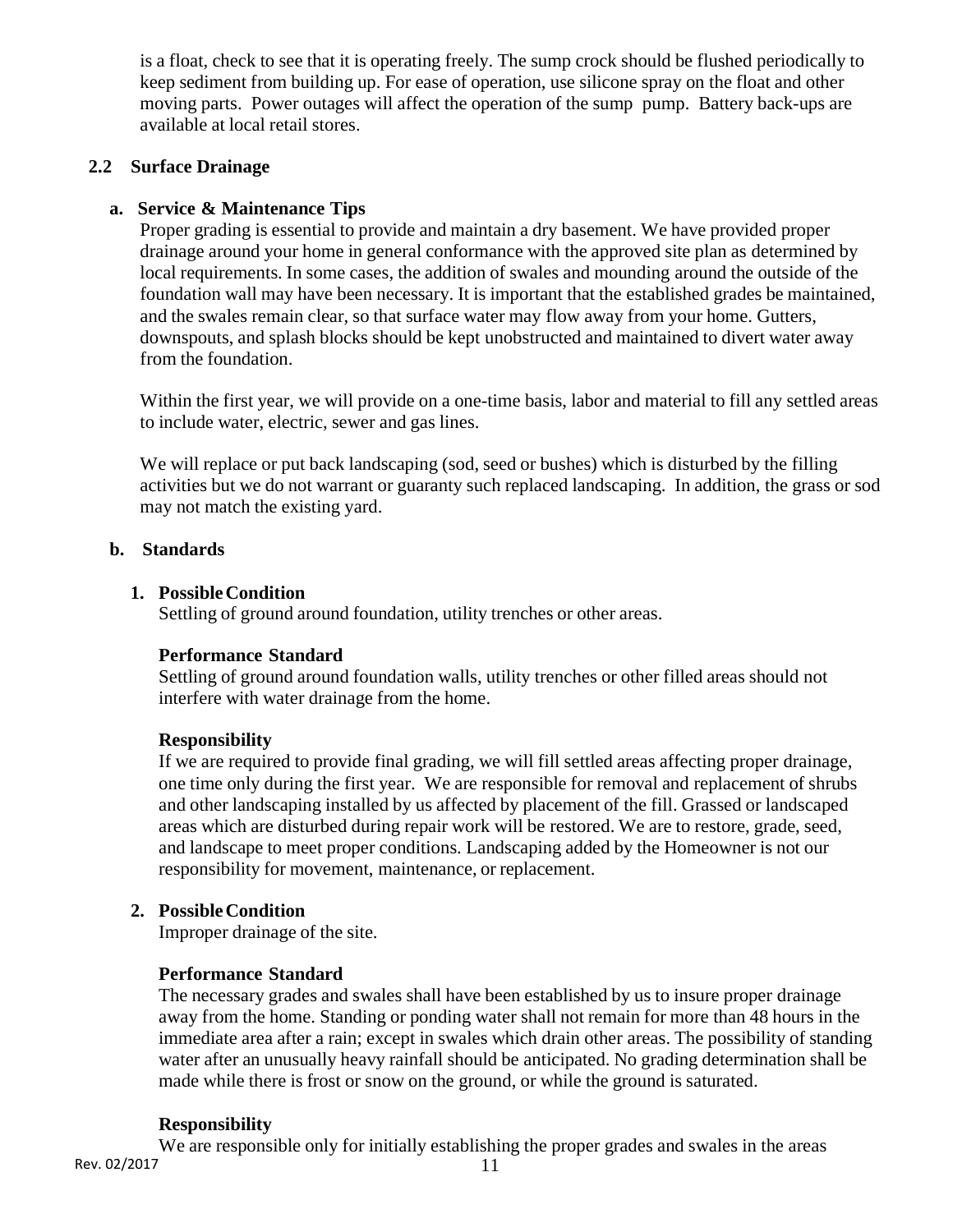disturbed by construction. The Homeowner is responsible for maintaining such grades and swales once they have been properly established by us.

**NOTE:** Ponding Water shall be defined as visible surface water standing in low points in the yard, (not identified as permanent erosion control measures) generally 24 hours after cessation of a hard rain, and more than 48 hours in swales and other drainage areas identified on the site plan.

Certain government restrictions, such as the Chesapeake Bay Act, the Clean Air Act, and local environmental protection guidelines, may prohibit us from entering onto undisturbed areas of the lot, therefore the areas must remain in their natural state regardless of providing otherwise positive drainage.

Ponding or drainage caused by clearing, grubbing, raking, etc., by the Homeowner or neighboring homeowners is not our responsibility.

#### **3.0 CONCRETE & ASPHALT**  *Coverage:* 1st Year Only

*Area:* Workmanship & Materials

# **3.1 Impervious Concrete & Asphalt Porches, Steps, and Driveways** *(refer to 3.2 for Pervious Concrete & Asphalt)*

# **a. Service & Maintenance Tips**

Most exterior concrete cracking is caused by frost or uneven sub-grade settlement at sewers, drains, and utility line crossings. Minor cracks are a normal expectation and are best left alone. If cracks exceeding established performance standards occur, we will inspect them.

Salt and other de-icing chemicals used to melt snow and ice cause pitting and discoloration of the concrete. Even if you do not use salt, it can be tracked on to concrete surfaces from the street on feet or tires. In order to protect concrete from surface deterioration, we recommend the application of a concrete sealant available at most hardware or masonry supply houses which will help retard the deterioration of concrete surfaces.

Low spots in concrete drives are normal and can be broom swept after rain. For asphalt drives, we suggest that you apply a driveway sealer to help improve the durability and appearance of the driveway. Sealers should be applied every three (3) years. Asphalt driveways may be damaged by gasoline or oil spills or by sharp items, such as outdoor furniture legs, bicycle kickstands, etc. Vehicles parked in one position over a long period of time may cause wheel depressions. Similar damage may also be made by turning the wheels of an automobile while it is standing still during hot weather.

On asphalt drives, we will patch/fill sunken spots due to settlement of 2 inches or greater on a onetime basis during the first year of occupancy. We will not resurface the entire driveway because of sunken spots. Areas which are patched or filled may not match the existing driveway.

On a stone driveway, we will supply extra stone for sunken sewer line areas only in the first year after closing. We will not refill ruts resulting from the use of vehicles.

On driveways and garage slabs where Fiber-Mesh concrete is used, fibers may be seen on the surface of the concrete. This is an acceptable condition and we will take no action.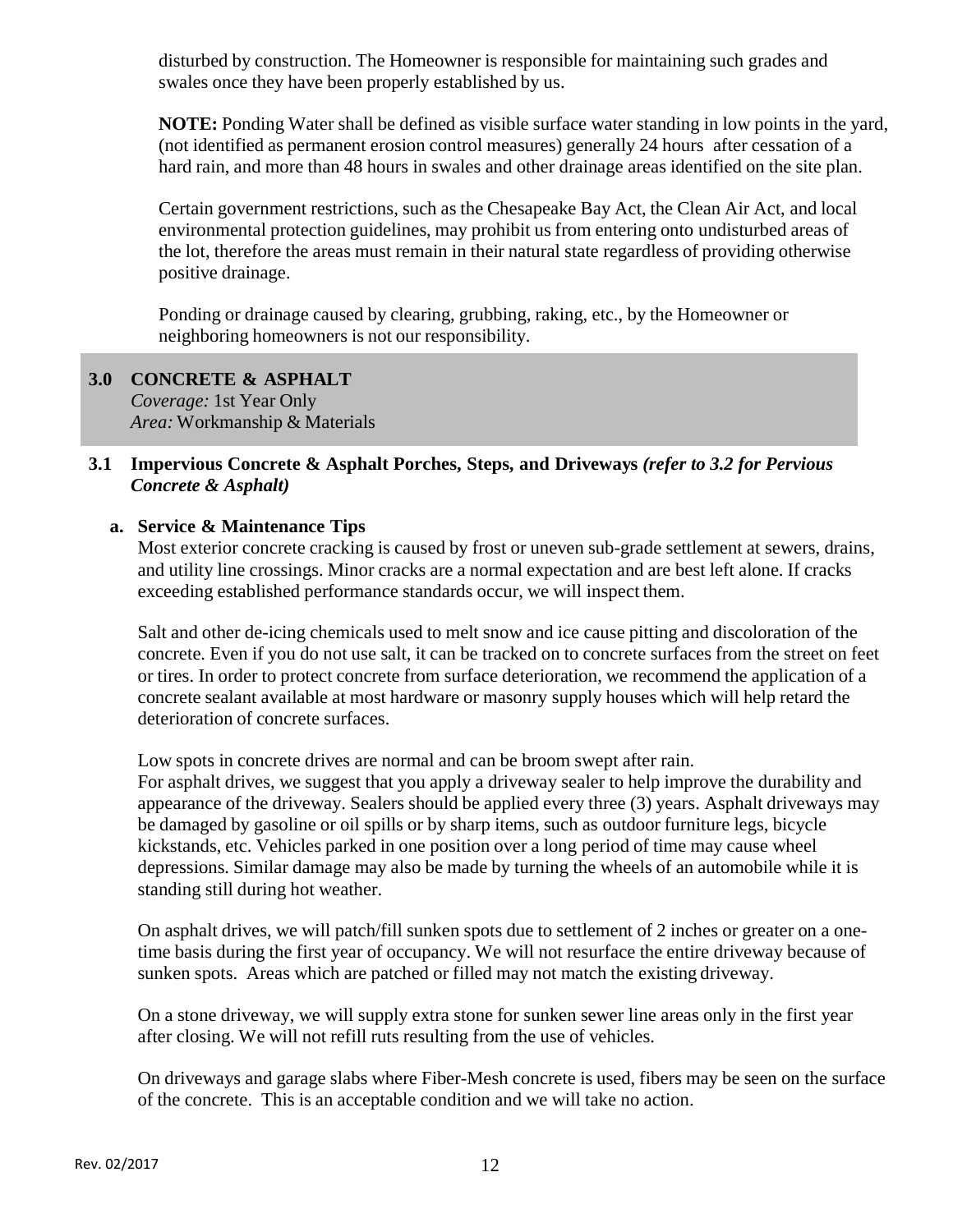#### **b. Standards**

## **1. Possible Condition**

Pitting, scaling or spalling of concrete work.

## **Performance Standard**

Concrete surfaces should not disintegrate to the extent that the aggregate is exposed and loosened under normal conditions or weathering and use. However, surface spalling may occur during exceptionally cold conditions due to moisture saturation and freezing.

#### **Responsibility**

We will repair or replace defective concrete surfaces. We are not responsible for deterioration caused by salt, chemicals, implements used, and other factors beyond our control, including moisture saturation and freezing due to exceptional cold weather. Where a repair is made to the concrete surface, color and finish of the repaired area may not match the adjacent surface.

#### **2. Possible Condition**

Cracking, settling, or heaving of stoops, steps, nonstructural patios, driveways, and leadwalks.

#### **Performance Standard**

Stoops, steps, driveways and leadwalks are not to settle or heave permanently in excess of one inch in relation to the house structure. Cracks in steps and driveways which exceed 1/4 inch in displacement between sections will be replaced. A separation of up to 1/2 inch is permitted where the stoop or steps abut the house or where an expansion joint has been installed.

#### **Responsibility**

We will repair or replace concrete (at our option) to meet standard. Where a repair is made to the concrete surface, matching the color and finish of the adjacent surface cannot be expected.

## **3. Possible Condition**

Surface cracks.

#### **Performance Standard**

Surface cracks in driveways and leadwalks no greater than 1/4 inch in displacement and/or separation.

#### **Responsibility**

We will repair or replace concrete (at our option) to meet standard. Where a repair is made to the concrete surface, matching the color and finish of the adjacent surface cannot be expected.

## **4. Possible Condition**

Standing water on stoops.

#### **Performance Standard**

Water should drain from outdoor stoops and steps. However, it is acceptable for some water to stand as it dissipates.

#### **Responsibility**

We will repair or replace concrete (at our option) to assure drainage of steps and stoops. Where a repair is made to the concrete surface, matching the color and finish of the adjacent surface cannot be expected.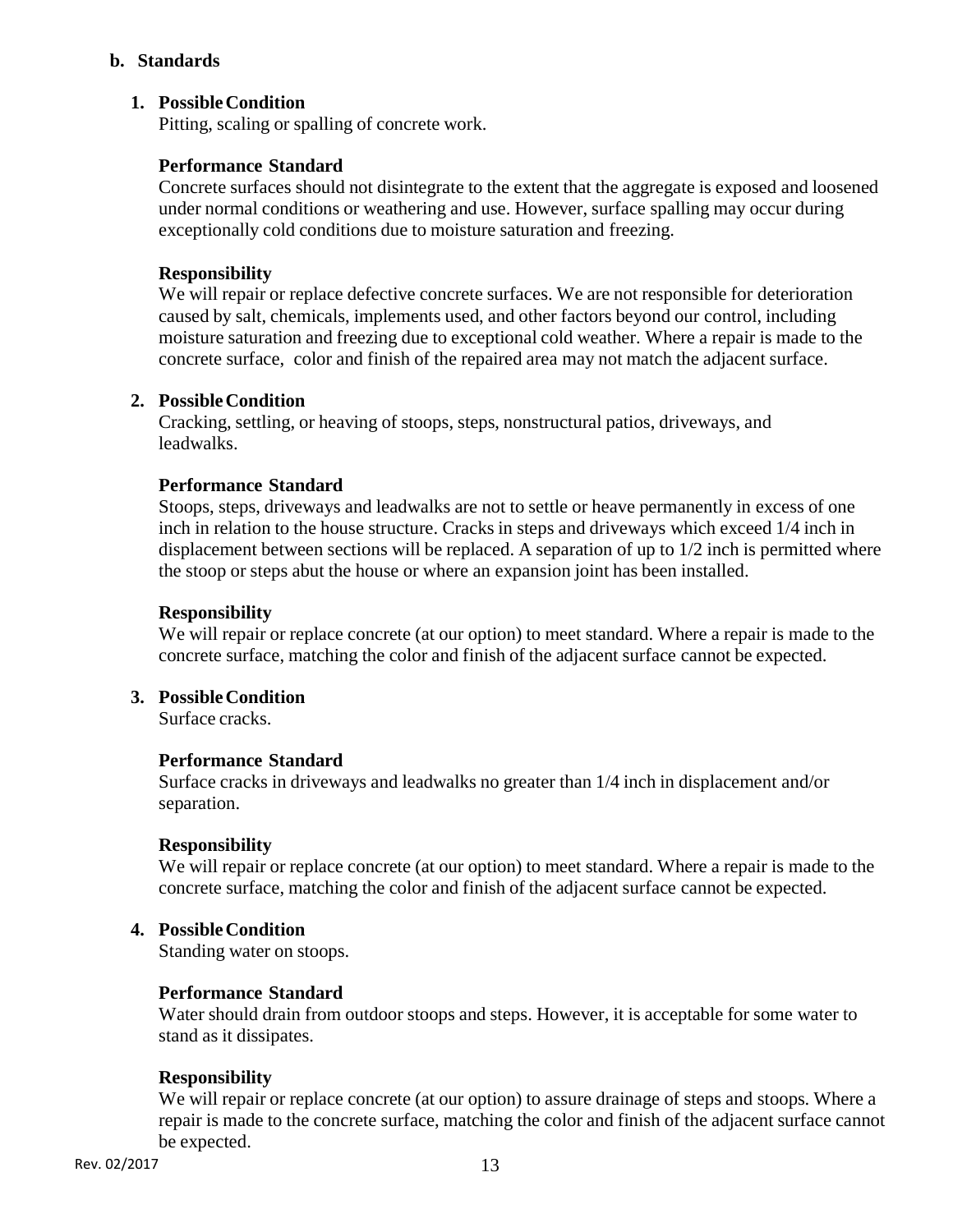## **5. Possible Condition**

Cracks in structurally attached patios with footing or foundation systems.

## **Performance Standard**

Cracks in excess of 1/4 inch in width or 1/4 inch in vertical displacement are considered excessive and unacceptable in structurally attached patios.

## **Responsibility**

We will repair as required. Where cracks are caused by settlement or improper installation, we will replace that portion which has settled. Matching the color and finish of the adjacent surfaces cannot be expected.

## **6. Possible Condition**

Stains on concrete caused by curing/sealing agents, lawn fertilizer or other chemicals.

## **Performance Standard**

These products can stain concrete, but usually fade with exposure to sunlight and weather.

# **Responsibility**

None.

## **3.2 Pervious Concrete & Asphalt Leadwalks and Driveways** *(refer to 3.1 for Impervious Concrete & Asphalt)*

## **a. Service & Maintenance Tips**

Most exterior concrete cracking is caused by uneven sub-grade settlement at sewers, drains, and utility line crossings. Minor cracks are a normal expectation and are best left alone. If cracks exceeding established performance standards occur, we will inspect them.

Salt and other de-icing chemicals used to melt snow and ice cause pitting and discoloration of the concrete. Any damage due to use of these products will not be covered under the warranty. Even if you do not use salt, it can be tracked on to concrete surfaces from the street on feet or tires.

Low spots in concrete drives are normal, and as water drains through the driveway and leadwalks during the rain there should not be any water standing in low spots unless the system has become clogged. As regular maintenance, debris such as leaves or mulch should be removed from the driveway surface and shop vacuumed regularly.

Concrete and asphalt driveways may be damaged by gasoline or oil spills or by sharp items, such as outdoor furniture legs, bicycle kickstands, etc. Vehicles parked in one position over a long period of time may cause wheel depressions. Similar damage may also be made by turning the wheels of an automobile while it is parked.

On drives, we will patch/fill sunken spots due to settlement of 2 inches or greater on a one-time basis during the first year of occupancy. We will not resurface the entire driveway because of sunken spots. Areas which are patched or filled may not match the existing driveway.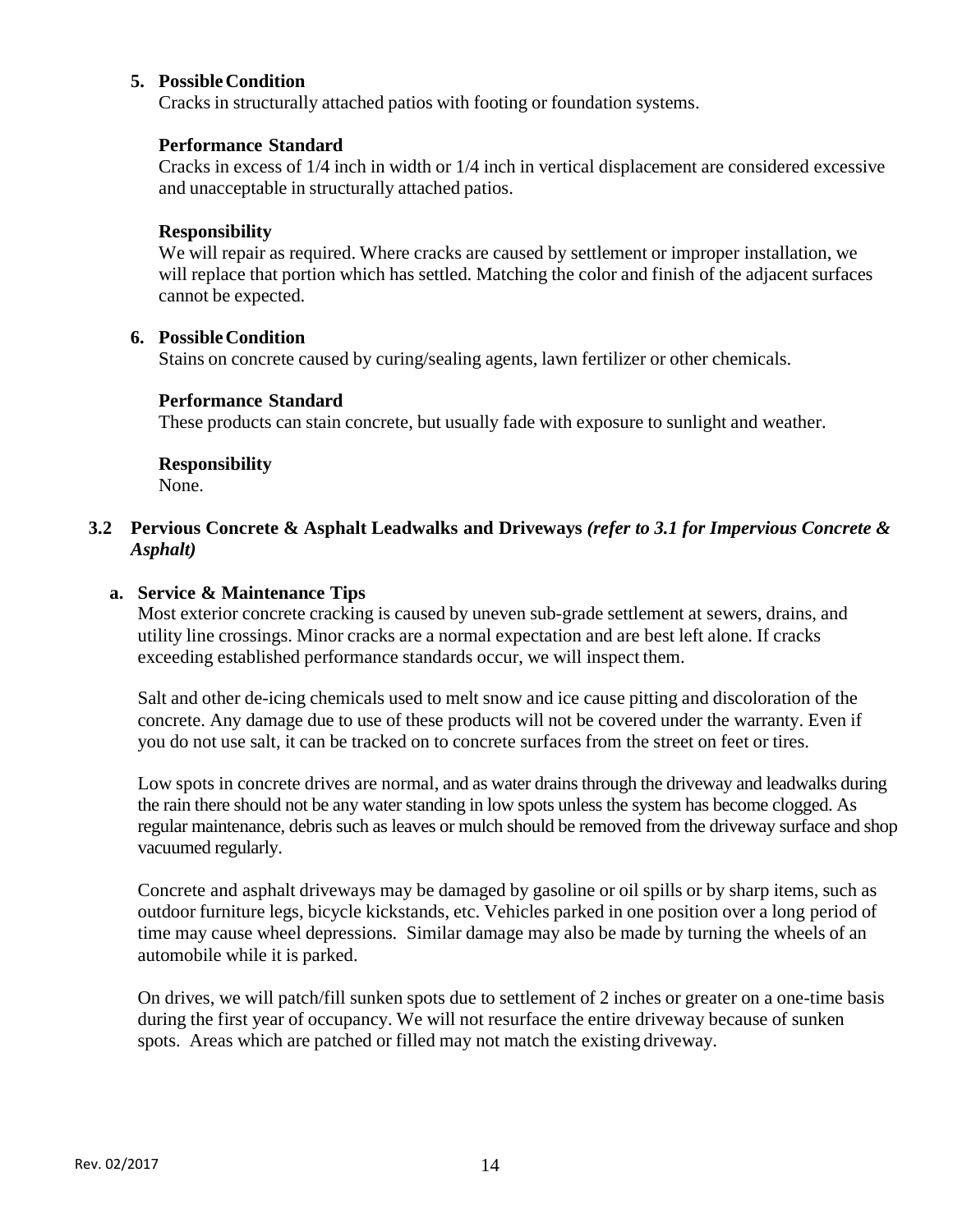#### **b. Standards**

## **1. Possible Condition**

Pitting, scaling or spalling of concrete work.

#### **Performance Standard**

Concrete surfaces should not disintegrate to the extent that the aggregate is exposed and loosened under normal conditions or weathering and use.

#### **Responsibility**

We will repair or replace defective concrete surfaces. We are not responsible for deterioration caused by salt, chemicals, implements used, and other factors beyond our control. Where a repair is made to the concrete surface, color and finish of the repaired area may not match the adjacent surface.

#### **2. Possible Condition**

Cracking, settling, or heaving of driveways, and leadwalks.

#### **Performance Standard**

Driveways and leadwalks are not to settle or heave permanently in excess of one inch in relation to the house structure. Cracks in driveways which exceed 1/4 inch in displacement between sections will be replaced. A separation of up to 1/2 inch is permitted where an expansion joint has been installed.

#### **Responsibility**

We will repair or replace concrete (at our option) to meet standard. Where a repair is made to the concrete surface, matching the color and finish of the adjacent surface cannot be expected.

#### **3. Possible Condition**

Surface cracks.

#### **Performance Standard**

Surface cracks in driveways and leadwalks no greater than 1/4 inch in displacement and/or separation.

#### **Responsibility**

We will repair or replace concrete (at our option) to meet standard. Where a repair is made to the concrete surface, matching the color and finish of the adjacent surface cannot be expected.

#### **4. Possible Condition**

Stains on concrete caused by lawn fertilizer or other chemicals.

#### **Performance Standard**

These products can stain concrete, but usually fade with exposure to sunlight and weather.

#### **Responsibility**

None.

#### **5. Possible Condition**

Water is not draining on walks or driveway.

#### **Performance Standard**

Drainage system may be clogged, and should be cleared using a shop vacuum as a part of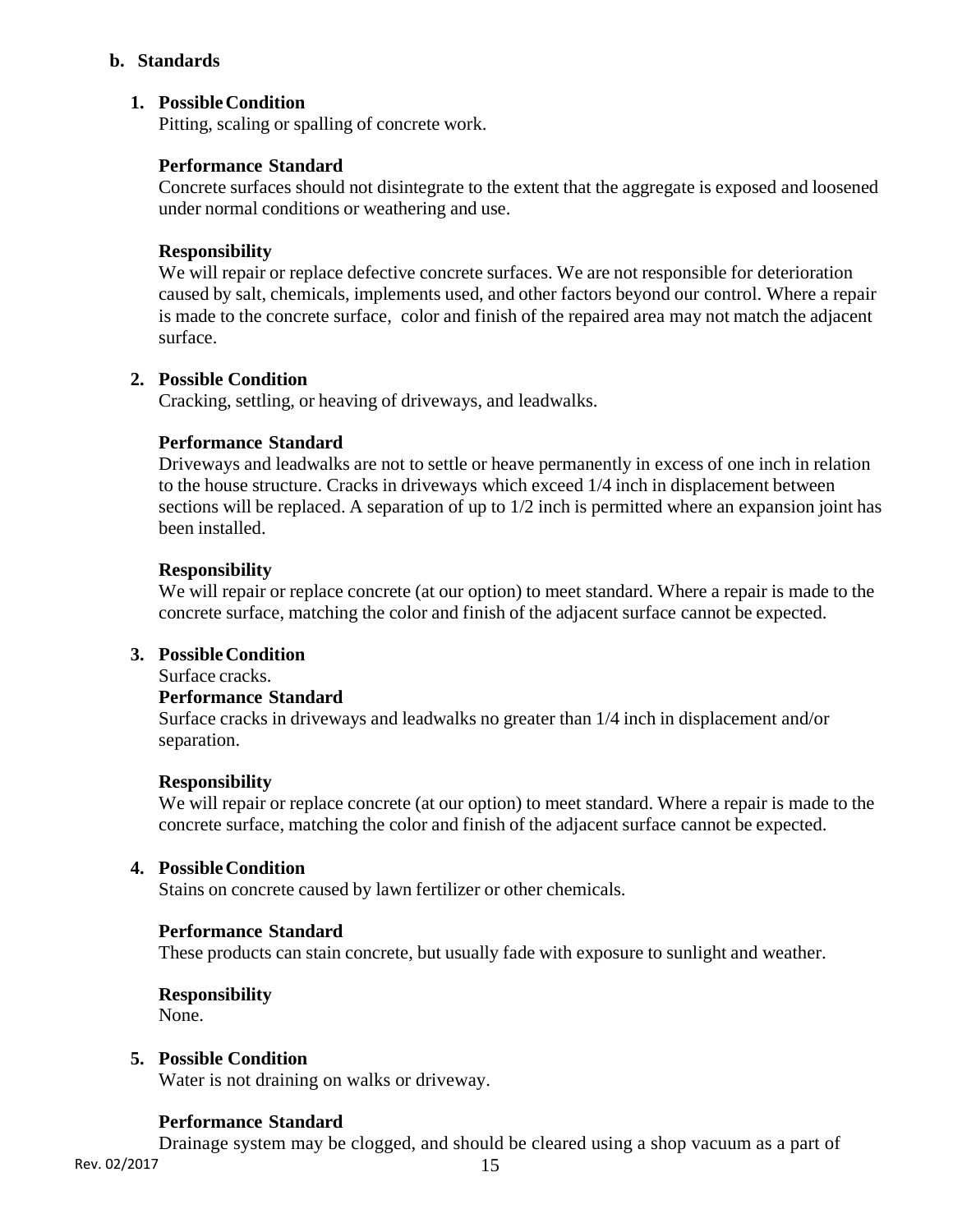regular maintenance of the driveway and leadwalks.

# **Responsibility**

None.

# **3.3 Foundation Walls**

## **a. Service & Maintenance Tips**

Our homes have either poured concrete or concrete block foundations.

The foundation walls are subject to a wide variety of stresses and strains. The base of the wall, being in the ground, maintains a fairly constant temperature; while the top portion extending out of the ground is subject to extreme temperature changes from summer heat to winter cold causing concrete and masonry to expand and contract.

The soil on which the foundation rests may settle slightly creating stress. Don't be alarmed if you see cracks in your foundation walls. Minor cracks normally require no action. If a large crack appears, please contact Customer Care and we will inspect it.

For additional information on foundation care see the sections on grading and waterproofing.

## **b. Standards**

## **1. Possible Condition**

Basement or foundation wall cracks.

#### **Performance Standard**

Shrinkage cracks are not unusual in concrete foundation walls. Such cracks greater than 1/8 inch in width are to be repaired.

# **Responsibility**

We will repair cracks in excess of 1/8 inch width by pointing, patching or other methods we determine.

# **3.4 Basement and Garage Floors**

#### **a. Service & Maintenance Tips**

Concrete will contract and expand due to changing temperatures. Cracks are normal and are best left alone. Because of the nature of the concrete materials, some minor low spots may occur on your basement floor. Therefore, some sections of the floor may have to be broom swept to remove water during cleaning. Cracks or low spots will not affect the overall strength of the floor. Color variation of concrete is normal. Color will become more uniform with age.

Occasionally, basement floors will collect water as a result of condensation of warm, moist air on the cold basement floor. For an explanation of this condition, see "Condensation". Mildew may also result from this condition. You should be selective about what you store on a basement floor. Items that are susceptible to moisture should not be stored on concrete floors. Also, dehumidifiers can help maintain moisture at the desired level.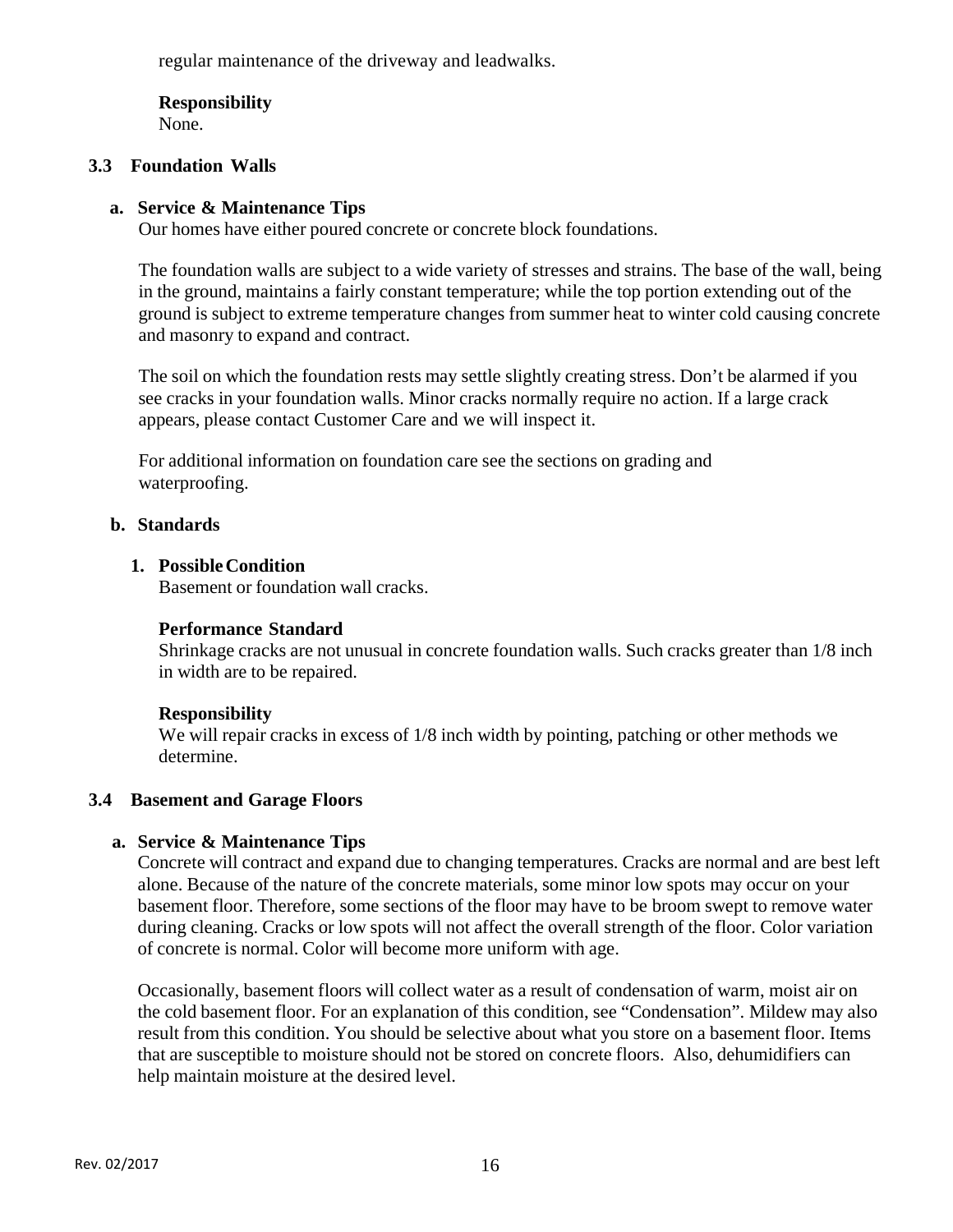#### **b. Standards**

## **1. Possible Condition**

Separation or movement of concrete slabs within the structure at joints.

#### **Performance Standard**

Concrete slabs within the structure are designed to move at joints.

# **Responsibility**

None

## **2. Possible Condition**

Cracking of basement floor and house slab.

#### **Performance Standard**

Minor cracks in concrete basement floors are normal. Cracks which exceed 3/16 inch in width or 1/8 inch in vertical displacement shall be repaired.

#### **Responsibility**

We will repair cracks exceeding maximum tolerances by surface patching or other methods as we determine.

#### **3. Possible Condition**

Cracking of slab in attached garage.

#### **Performance Standard**

Cracks in garage slabs in excess of 3/16 inch in width or 1/8 inch in vertical displacement shall be repaired.

#### **Responsibility**

We will repair cracks exceeding maximum tolerances by surface patching or other methods as determined by us.

#### **4. Possible Condition**

Uneven concrete floors/slabs.

#### **Performance Standard**

Except for basement floors or where a floor or portion of floor has been designed for specific drainage purposes, concrete floors in rooms designed for habitability shall not have pits, depressions or areas of unevenness exceeding 1/4 inch in 32 inches.

#### **Responsibility**

We will correct or repair to meet the performance standard. When applicable, surface patching is an accepted method of repair. We will re-install or replace any finish flooring materials originally provided by us as necessary.

#### **5. Possible Condition**

Cracks in concrete slab-on-grade floors with vinyl "sheet goods" finish flooring.

#### **Performance Standard**

Cracks which rupture the finish flooring material shall be repaired.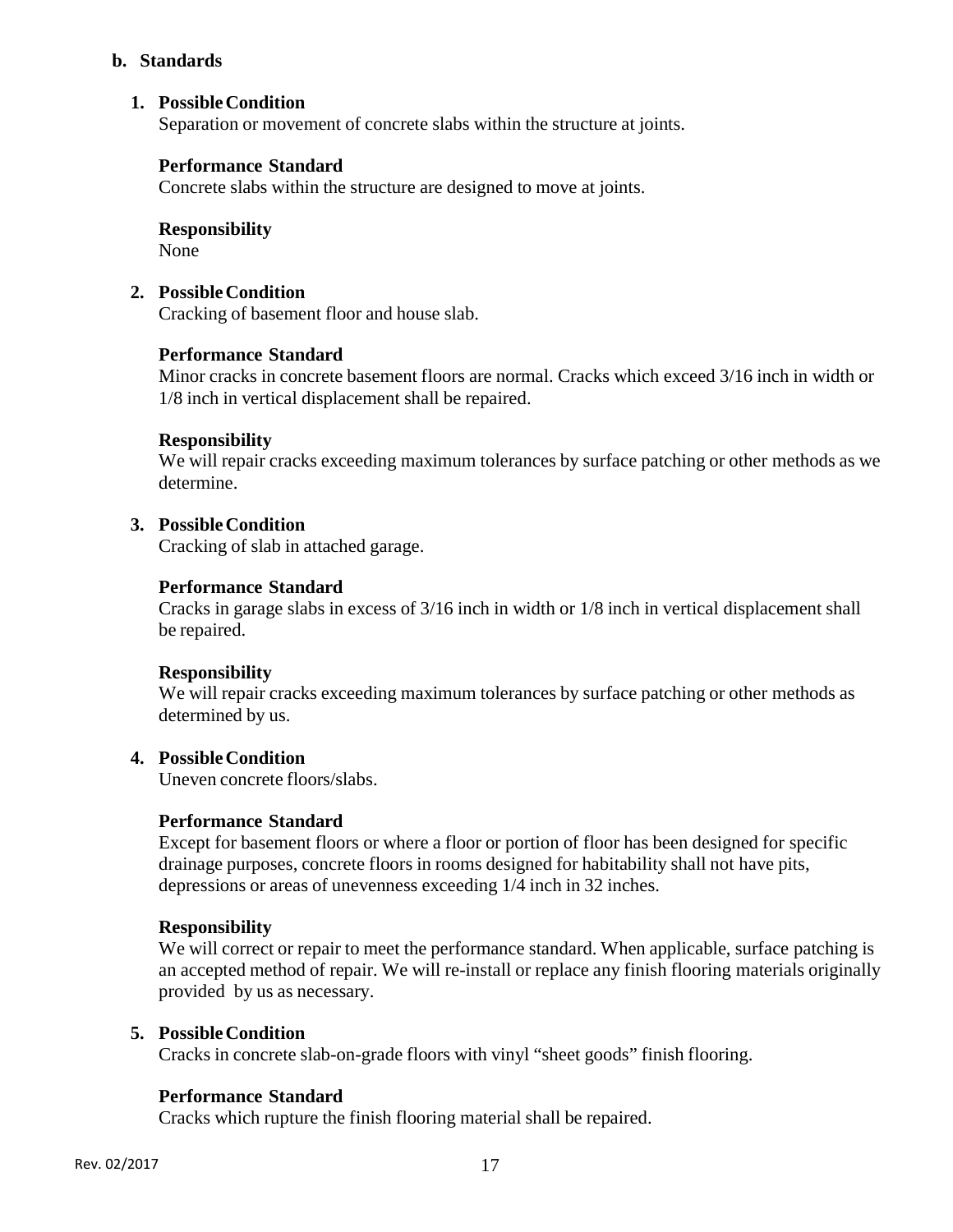## **Responsibility**

We will repair cracks, as necessary, so as not to be readily apparent when the finished flooring material is in place. We will, at our option, repair, reinstall, or replace any finished flooring materials originally provided by us as necessary. We do not guarantee color matches of repaired floors due to die lots, age and normal wear and tear.

## **3.5 Welled Exits and Areaways**

## **a. Service and Maintenance Tips**

Welled exits or area drains must be kept clear of debris and periodically cleared to avoid water migration into the basement.

If your home is equipped with a sump pump, the welled exit will be connected to the floor crock. (See additional information regarding sump pumps in Section 2.1a.)

#### **b. Standards**

# **1. Possible Condition**

Welled exit floods

## **Performance Standard**

Welled exit should not flood if kept clear of debris

#### **Responsibility**

We are not responsible for flooding if the welled exit is not kept clear of debris.

## **4.0 MASONRY**

*Coverage:* 1st Year Only *Area:* Workmanship & Materials

#### **4.1 Foundation Walls**

#### **a. Service & Maintenance Tips**

Whether surface parged and painted block or concrete, the grade adjacent to foundation walls has a tendency to settle and expose some portion of the wall. (See Surface Drainage)

#### **b. Standards**

# **1. Possible Condition**

Basement or foundation wall cracks.

#### **Performance Standard**

Small cracks not affecting structural stability are not unusual in mortar joints of masonry foundation walls. Cracks greater than 1/8 inch in width shall be repaired.

#### **Responsibility**

We will repair cracks in excess of  $1/8$  inch by pointing or patching. These deficiencies shall be reported and repairs made during the first year of the warranty period.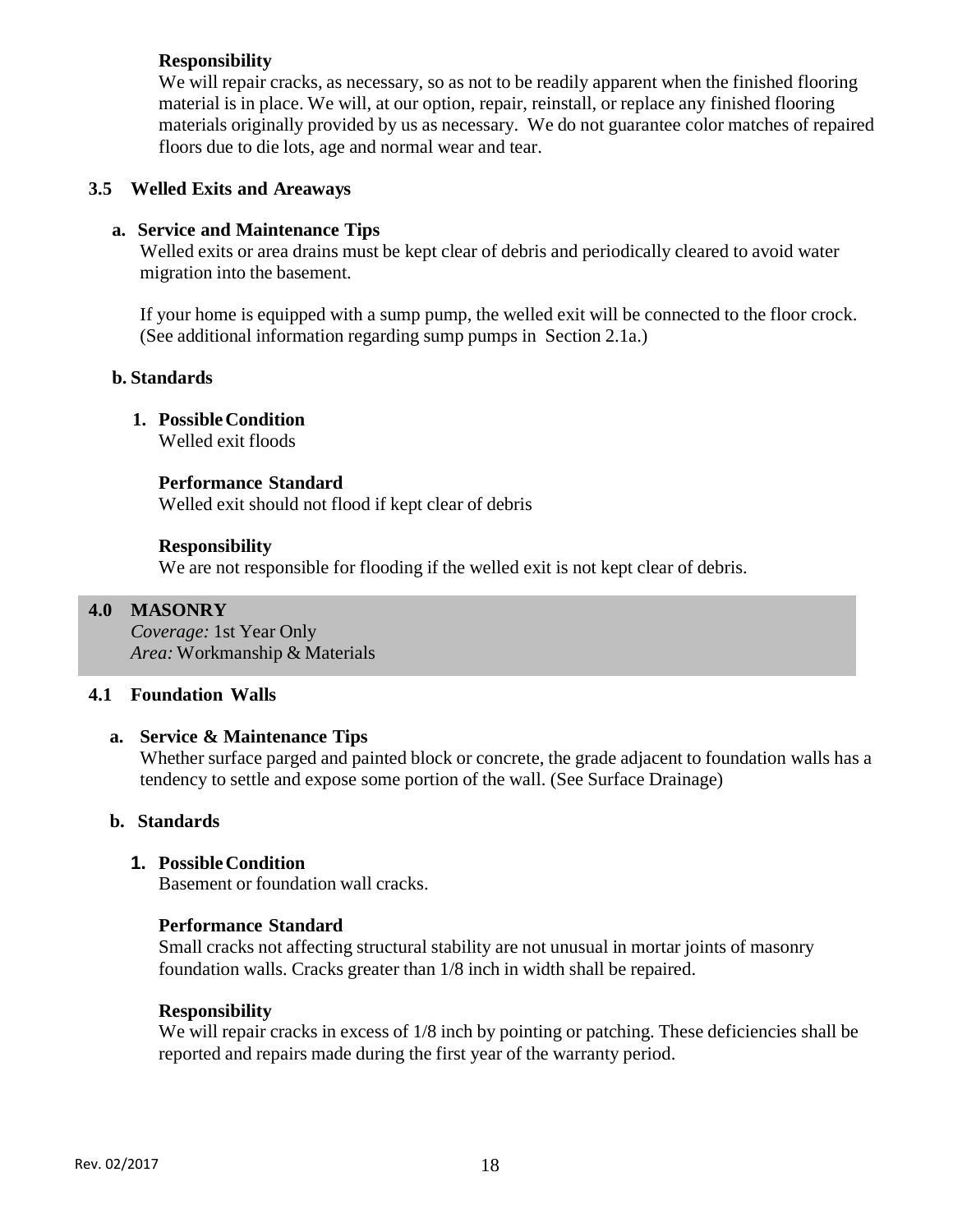## **4.2 Brick Veneer**

## **a. Service & Maintenance Tips**

The brick selected for your home has been professionally color coordinated with your exterior siding package to provide a visually pleasing exterior scheme as integrated with your surrounding neighborhood.

Please refrain from planting ground cover or ivy which could creep up the foundation wall, and as a result, dilute the strength of the mortar. We cannot be held responsible for the appearance of cracks resulting from vegetation, efflorescence (i.e., a white film which forms on brick in cold weather and disappears as warm weather returns) or other Homeowner maintenance items.

#### **b. Standards**

#### **1. Possible Condition**

Cracks in masonry walls, veneer, brick steps, or stoops.

#### **Performance Standard**

Small hairline cracks due to shrinkage are common in mortar joints in masonry construction. Cracks greater than 1/8 inch in width are considered excessive.

#### **Responsibility**

We will repair cracks in excess of performance standard by pointing or patching. We will not be responsible for color variation between old and new mortar. These repairs should be made toward the end of the first year warranty period to permit the home to stabilize and for normal settlement to occur.

#### **5.0 METALS**

*Coverage:* 1st Year Only *Area:* Workmanship & Materials

#### **5.1 Porch/Areaway Rails**

#### **a. Service & Maintenance Tips**

Ornamental iron rails, due to their location, are often exposed to severe climate conditions which can cause rusting. Inspection of railings should be made annually (in the Spring) to identify potential rust problems and repair as part of a normal maintenance schedule.

Extended periods of rust on these rails, when left untended, often lead to unsightly rust wash/drip down on concrete and masonry surfaces.

#### **b. Standards**

#### **1. Possible Condition**

Rust shows through exterior areaway or porch rails.

#### **Performance Standard**

No rust should be visible at the final service inspection.

#### **Responsibility**

We will spot sand unacceptable rust areas only, seal with red oxide metal primer, and paint to match one time only during the first year warranty period. Rust stains are not covered by this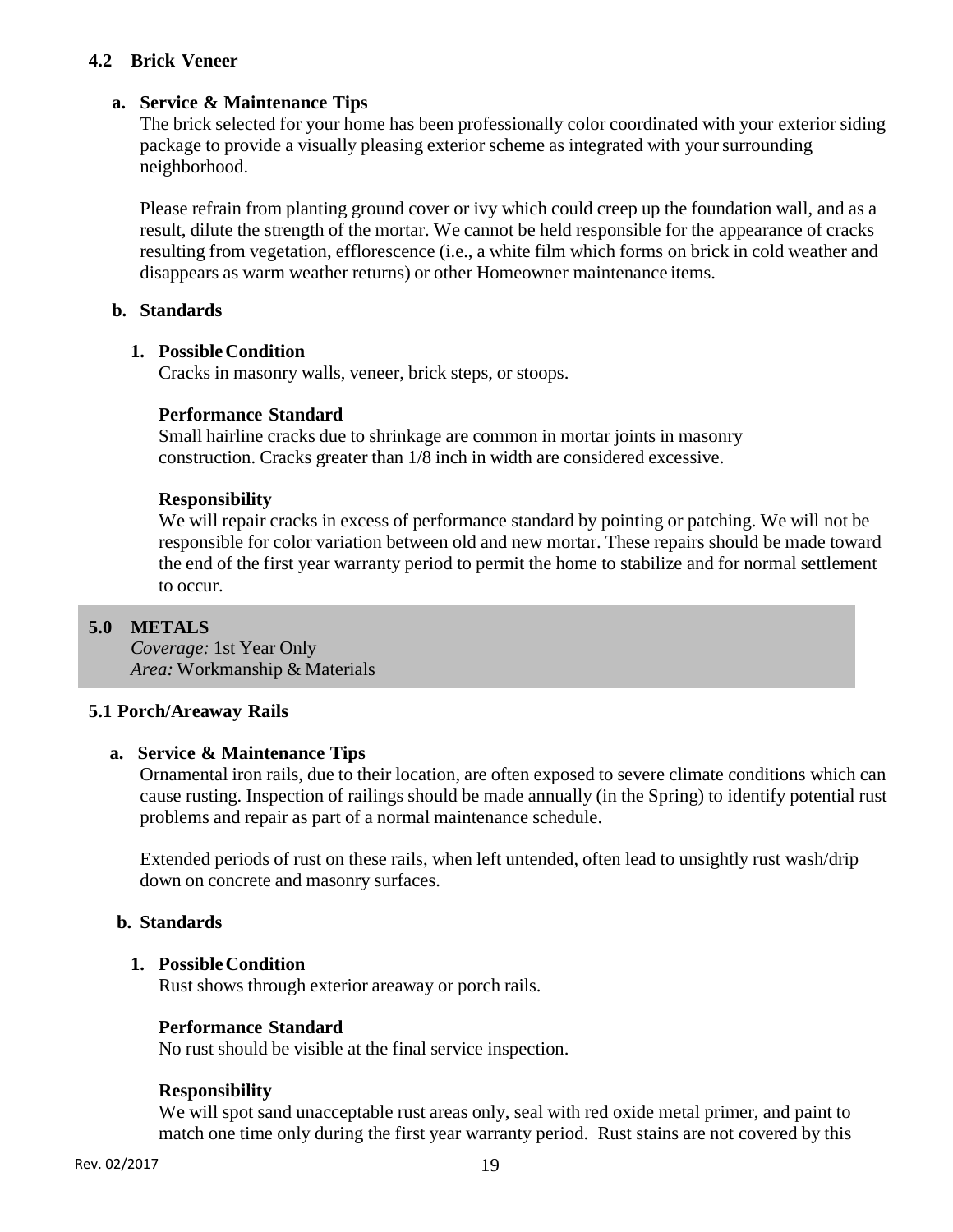Warranty beyond that stated above.

**6.0 WOOD & PLASTICS**  *Coverage:* 1st Year Only *Area:* Workmanship & Materials

#### **6.1 Rough Carpentry**

#### **a. Service & Maintenance Tips**

Like other building materials, wood is affected by heat and cold. It may contract or expand with weather changes. It may shrink under extreme dryness or swell under extreme humidity.

Your new home has been built with top quality lumber, which has been dried in a kiln to help restrict the wood's movement. However, some shrinkage and swelling is unavoidable. The areas that are primarily affected by lumber movement will be floors, ceilings, moldings, doors, baseboards, resilient floors, hardwood, ceramic tile, and drywall (see Section 9.4 for warranty coverage for resilient floors).

#### **b. Standards**

#### **1. Possible Condition**

Floor squeak or subfloor appears loose.

#### **Performance Standard**

Floor squeak and loose subfloor are often temporary conditions common to new home construction, and a squeak-proof floor cannot be guaranteed.

#### **Responsibility**

We will correct the problem if caused by faulty construction within reasonable repair capability. The method of corrective action to be taken shall be at our discretion.

Where necessary, we will remove the finished floor materials to make the repair and reinstall or replace if damaged.

#### **2. Possible Condition**

Wood floor is uneven.

#### **Performance Standard**

Floors shall not have more than a 1/4 inch ridge or depression within any 32 inch measurement. Allowable floor and ceiling deflections are governed by the local building codes.

#### **Responsibility**

We will correct or repair to meet performance standard.

#### **3. Possible Condition**

Wood floor is out of level

#### **Performance Standard**

No point on the surface of a wood floor shall be more than  $\frac{1}{2}$  inch higher or lower than any other point on the surface within 20 feet, or proportional multiples of the preceding dimensions.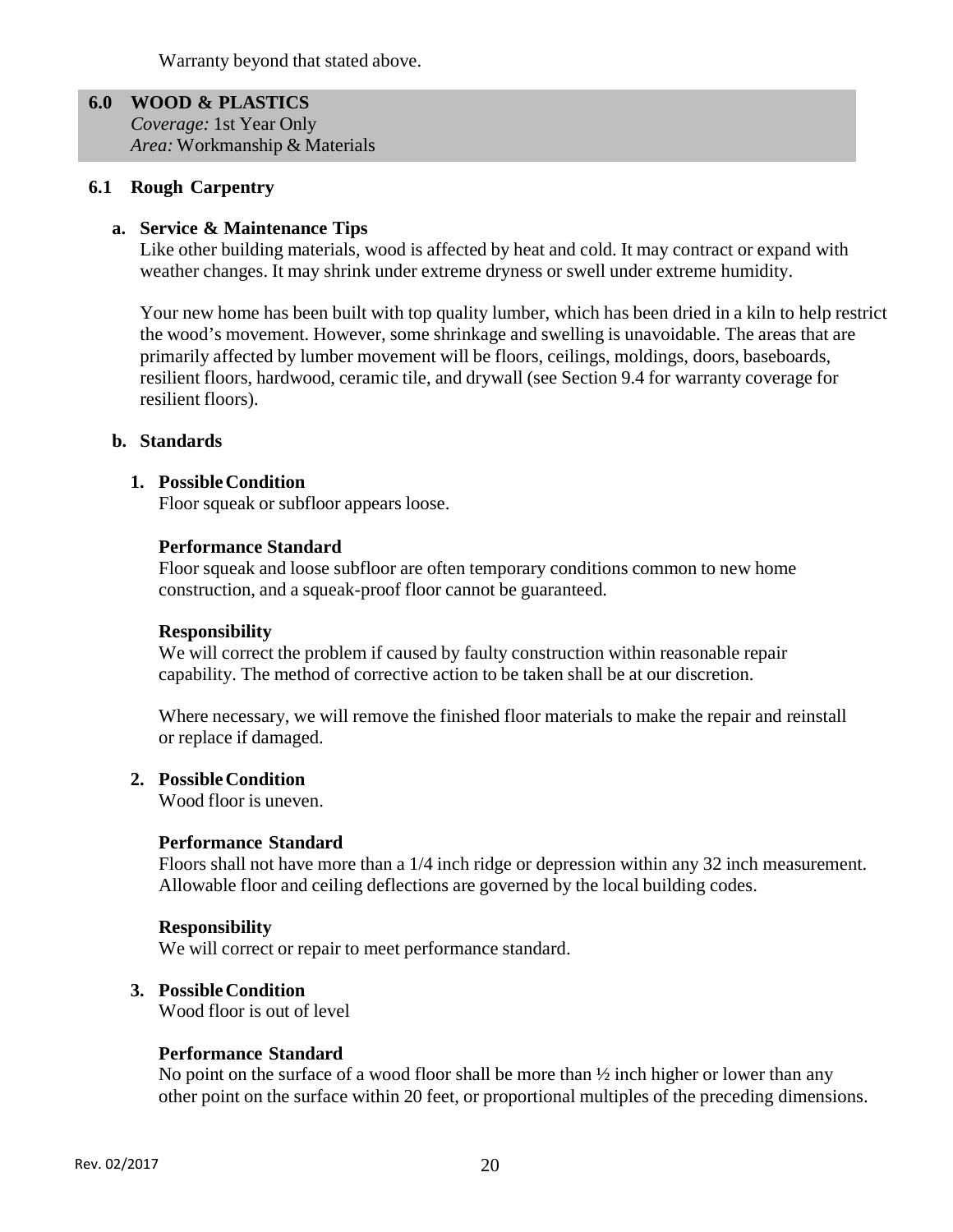#### **Responsibility**

We will make the necessary modifications to any floor which does not comply with the performance standard for levelness. Allowances should be made for shrinkage, cantilevers and concentrated loads. Excessive loads added by the Homeowner are not our responsibility and will not be covered under the Performance Standard.

## **4. Possible Condition**

Bowed walls or ceilings.

## **Performance Standard**

All interior and exterior walls have slight variations on their finished surfaces. Bowing of walls should not be visible so as to detract from the finished surfaces. Walls or ceilings bowed more than 1/4 inch within any 32 inch horizontal or vertical measurement is a deficiency.

#### **Responsibility**

We will repair the bowed area to meet performance standard.

## **5. Possible Condition**

Out of plumb walls.

## **Performance Standard**

Walls should not be more than 1/4 inch out of plumb for any 32 inch vertical measurement.

#### **Responsibility**

We will repair the area to meet performance standard.

## **6. Possible Condition**

Floor deflection, vibration.

#### **Performance Standard**

With drywall construction, the allowable floor vibration deflection is 1/240th of the clear span between bearing points - or slightly more than 5/8 inch on a twelve (12) foot clear span.

**NOTE:** Floor deflection due to vibration occurs as live loads (people) move about over a wood framed floor; and some floor movement will occur.

**Responsibility** 

None.

# **6.2 Trim Carpentry**

#### **a. Service & Maintenance Tips**

Possible consequences of wood shrinkage and swelling due to the settlement of the home may be seen in slight cracks around doorways or windows and nail pops around baseboards and on outside corners.

#### **b. Standards**

# **1. Possible Condition**

Separation of wood joints of interior trim.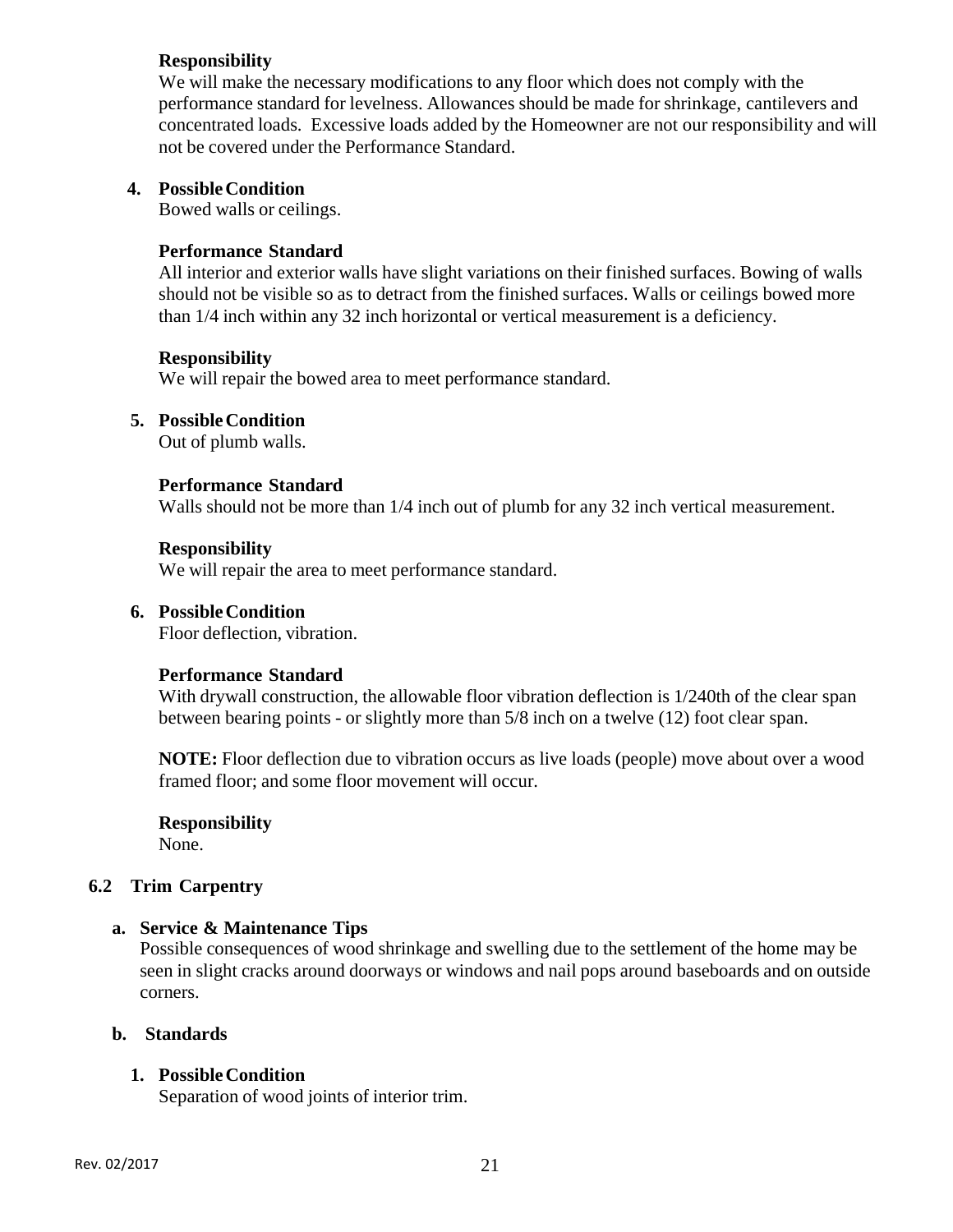## **Performance Standard**

Joints in moldings and adjacent surface shall not result in open joints exceeding 1/8 inch in width.

## **Responsibility**

We will repair separated joints, as defined, one time only during the first year. Caulking defective joints is an acceptable practice.

# **7.0 THERMAL & MOISTURE PROTECTION**

*Coverage:* 1st Year Only *Area:* Workmanship & Materials

## **7.1 Damp Proofing**

## **a. Service & Maintenance Tips**

Your basement is protected against leakage (leakage is defined as: actual trickling of water through the walls and onto the basement floor or seeping through the floor) for a period of one year. Leaks caused by changes in the landscaping installed by the Homeowner, or failure of the Homeowner to maintain proper grades are not covered by this Warranty.

We suggest that you avoid planting shrubbery too close to the foundation. Soil in shrub beds should be packed and banked so that the water will drain away from your home.

## **b. Standards**

## **1. Possible Condition**

Leaks in basement or in foundation/crawl space.

#### **Performance Standard**

Leaks resulting in actual trickling of water shall be repaired. Leaks caused by improper landscaping or failure to maintain proper grades are not covered by this Limited Warranty. Dampness of the walls or floors may occur in new construction and is not considered a deficiency. Ground water is a naturally occurring phenomenon which may fluctuate during certain seasons and weather conditions. In crawl space construction, we install a positive drain through the foundation or into a sump crock to help evacuate the collection of the water within the crawl space. We also install a polyethylene vapor barrier over the ground to help prevent the development of excessive humidity in the crawl space.

#### **Responsibility**

We will take such action as necessary to correct basement and crawl space leaks, except where the cause is determined to be the result of action or Homeowner negligence. Conditions contributing to water penetration will be repaired. It is the Homeowner's responsibility to maintain the systems installed in the home to minimize water infiltration. The Homeowner should periodically inspect the positive drain in the crawl space for obstructions, such as debris. The Homeowner should do the same for the drain overflow and/or the sump pump. The Homeowner should also inspect the vapor barrier in the crawl space to insure it is not damaged.

#### **7.2 Insulation**

#### **a. Service & Maintenance Tips**

Your home has been provided with an insulation package designed to meet or exceed applicable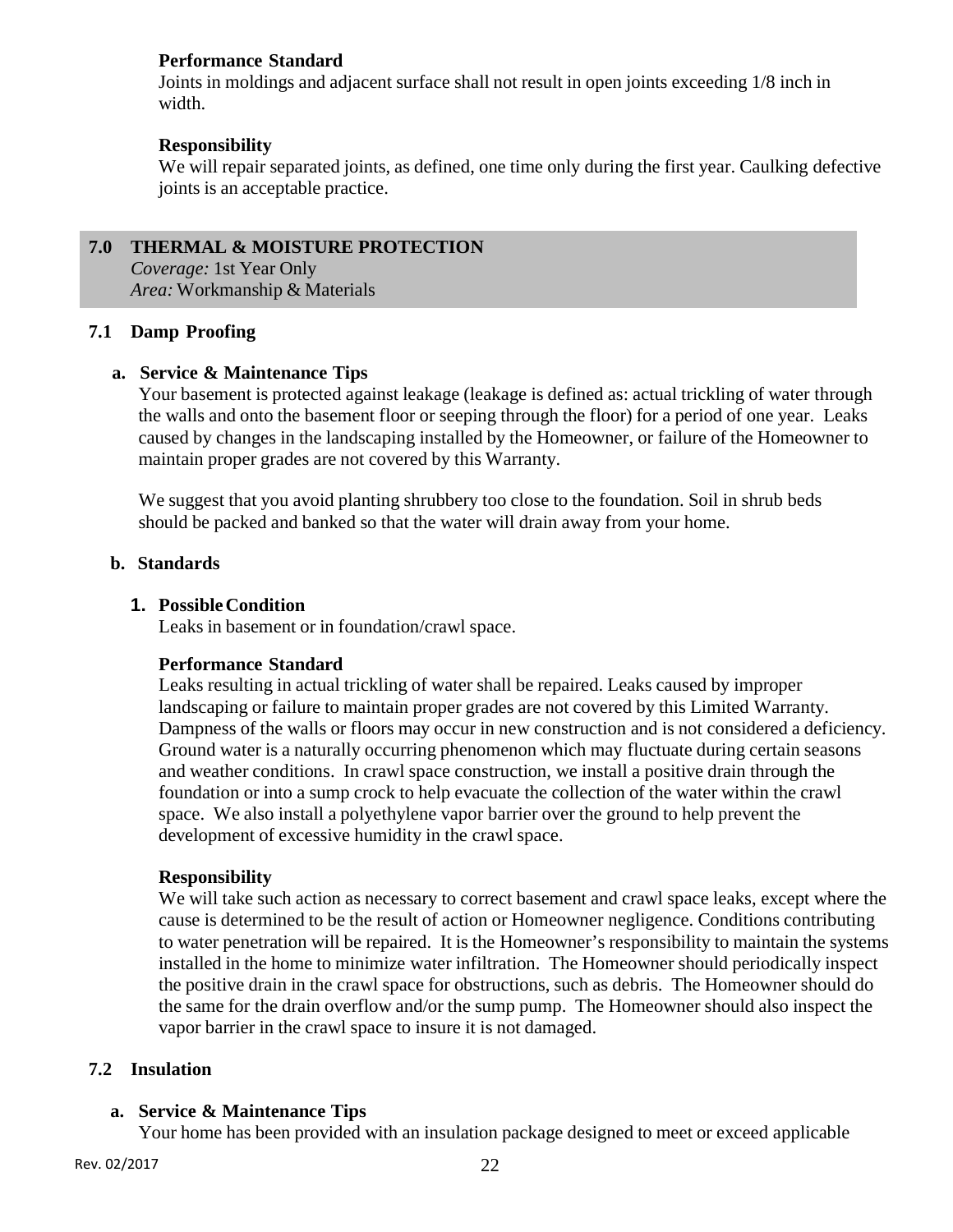building codes.

Special attention has been paid to the type and size of insulation available within the construction envelope, quality of installation and perimeter seal.

# **b. Standards**

# **1. Possible Condition**

Insufficient insulation.

# **Performance Standard**

Insulation shall be installed in accordance with applicable energy and building code requirements.

# **Responsibility**

We will install insulation in sufficient amounts to meet the Performance Standard.

# **7.3 Roofs, Gutters and Downspouts**

# **a. Service & Maintenance Tips**

If the roofing material on your new home is composition shingles, they will be a "seal down" shingle. These shingles have a mastic applied to the underside of the shingle, and once the sun hits the roof, the mastic seals the upper shingle to the one beneath it.

Special care should be taken to avoid damaging your roof when installing television or radio antennas or satellite dishes. A careless job can cause serious leaks. Excessive traffic (walking) on the roof can cause damage. If shingles become loose, consult us or a reputable roofing contractor to effect the repair. Also, roof trusses are not designed as storage space.

Extra weight added to the roof (such as solar panels) may disrupt the structural integrity of the truss support systems. The use of a structural engineer to determine if any additional support is required as well as the use of a reputable installer are both recommended when adding extra weight to the roof system.

Special care should be taken when metal standing seam roofs have been installed. A professional roofing contractor should be consulted for maintenance issues.

**NOTE:** All roofing and flashing should be checked twice a year in order to maintain a good watertight condition. Homeowners should take care when checking flashing and vents for cracked sealant, wind damage, and protruding nails. Shingles should be checked for loose or damaged sections. It is especially important to maintain sealant where flashing meets the brick.

# **b. Standards**

# **1. Possible Condition**

Roof or flashing leaks.

# **Performance Standard**

Roofs or flashing shall not leak under normally anticipated conditions, except where cause is determined to result from ice build-up, high winds, or Homeowner action or negligence.

# **Responsibility**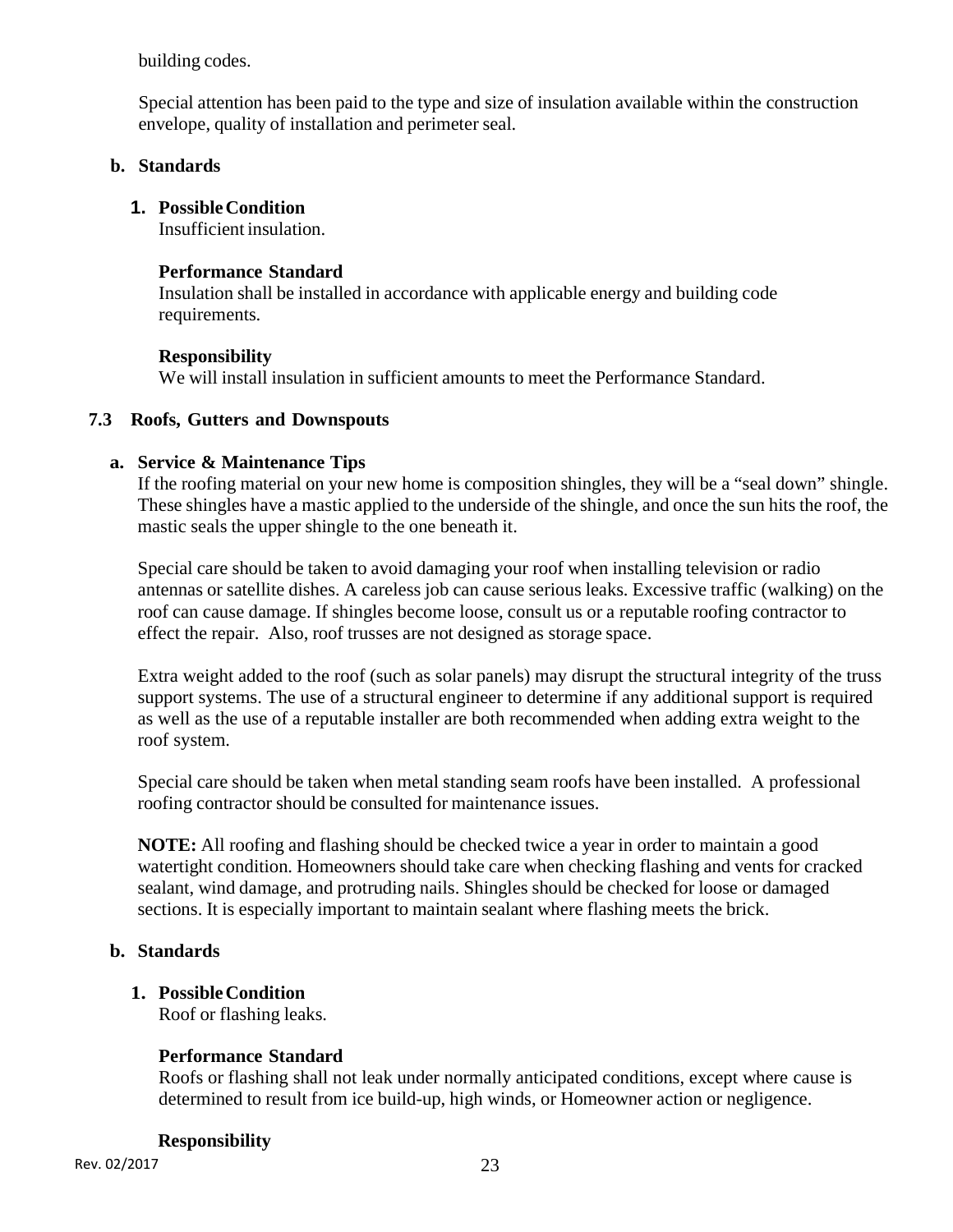We will repair any verified roof or flashing leaks not caused by ice build-up or Homeowner action or negligence.

#### **2. Possible Condition**

Standing water on roof.

## **Performance Standard**

A properly pitched roof is to drain water except for minor ponding. Flat roofs will retain a certain amount of water. Excessive ponding of water which causes roofing material to leak is a deficiency.

#### **Responsibility**

We will take corrective action to assure proper drainage of roof and repair all leaks due to or caused by standing water.

#### **3. Possible Condition**

Water standing in gutters.

## **Performance Standard**

When gutter is unobstructed by debris, the standing water level shall not exceed 1 1/2 inches in depth. Industry practice is to install gutters approximately level. Consequently, it is entirely possible that small amounts of water will stand in certain sections of gutter immediately after a rain.

#### **Responsibility**

We will correct to meet the Performance Standard.

## **4. Possible Condition**

Gutters and/or downspouts leak.

#### **Performance Standard**

Gutters and downspouts shall not leak but gutters may overflow during heavy rain.

#### **Responsibility**

We will repair leaks.

#### **5. Possible Condition**

Leaks due to snow or rain driven into the attic through louvers or vents.

#### **Performance Standard**

Attic vents and/or louvers must be provided for proper ventilation of the attic space of the structure. However, snow and rain can enter the attic through these vents and louvers when certain negative pressure conditions exist.

#### **Responsibility**

None.

## **7.4 Louvers & Vents**

#### **a. Service and Maintenance Tips**

Soffit and ridge vents must be kept clear/open to minimize build-up of humidity which could cause movement of certain framing members within the structure.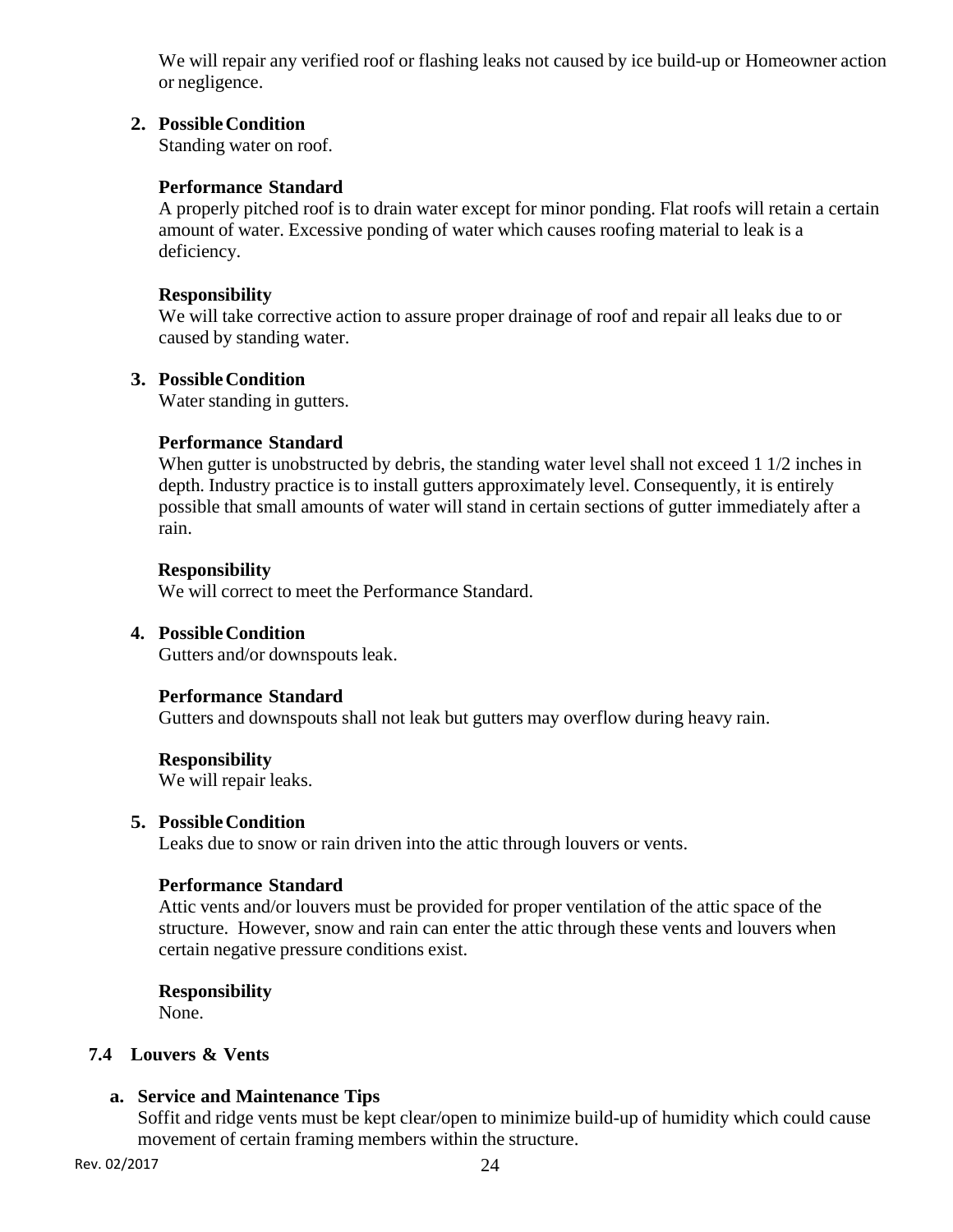#### **b. Standards**

#### **1. Possible Condition**

Inadequate ventilation of attics and unconditioned crawl spaces.

#### **Performance Standard**

Attic and crawl spaces shall be ventilated as required by the approved building code.

#### **Responsibility**

We shall provide for adequate ventilation. We will not be responsible for alterations to the original system.

#### **7.5 Siding & Trim**

#### **a. Service & Maintenance Tips**

All exterior materials on your home require periodic maintenance. Some materials such as prefinished siding should be washed to maintain their appearance and remove airborne materials that can damage the finish. Other materials such as synthetic siding and trim must be maintained (repainted and/or restained) periodically. The durability of paint finishes will vary depending upon climate, exposure, and other factors. Paints or stains extend the life of the surfaces, reduce mildew, and help you achieve the color effect you desire from your siding and trim. Failure to maintain the painted surfaces on your home can result in stain damage from mildew.

The aluminum or vinyl siding on your home is characterized by its maintenance saving finish. The finish reduces costly priming and painting. You may occasionally want to wash your siding. If you do, use a mild detergent (no bleach) and a soft brush or cloth.

The shutters on your home may be washed in the same manner as the siding.

We will not be responsible for damage to the siding caused by high winds, severe storms, or lack of maintenance. All wood/composition exterior materials must be inspected for wear and maintained by the Homeowner.

#### **b. Standards**

**1. Possible Condition** 

Siding is bowed

#### **Performance Standard**

Bows exceeding ½ inch in 32 inches are unacceptable.

#### **Responsibility**

We will install additional nails in siding to meet nailing schedules which are standard in the industry and will replace any siding that does not meet the standard. Note: some waviness in siding is to be expected because of bows in studs.

#### **2. Possible Condition**

Poor quality of exterior trim workmanship.

#### **Performance Standard**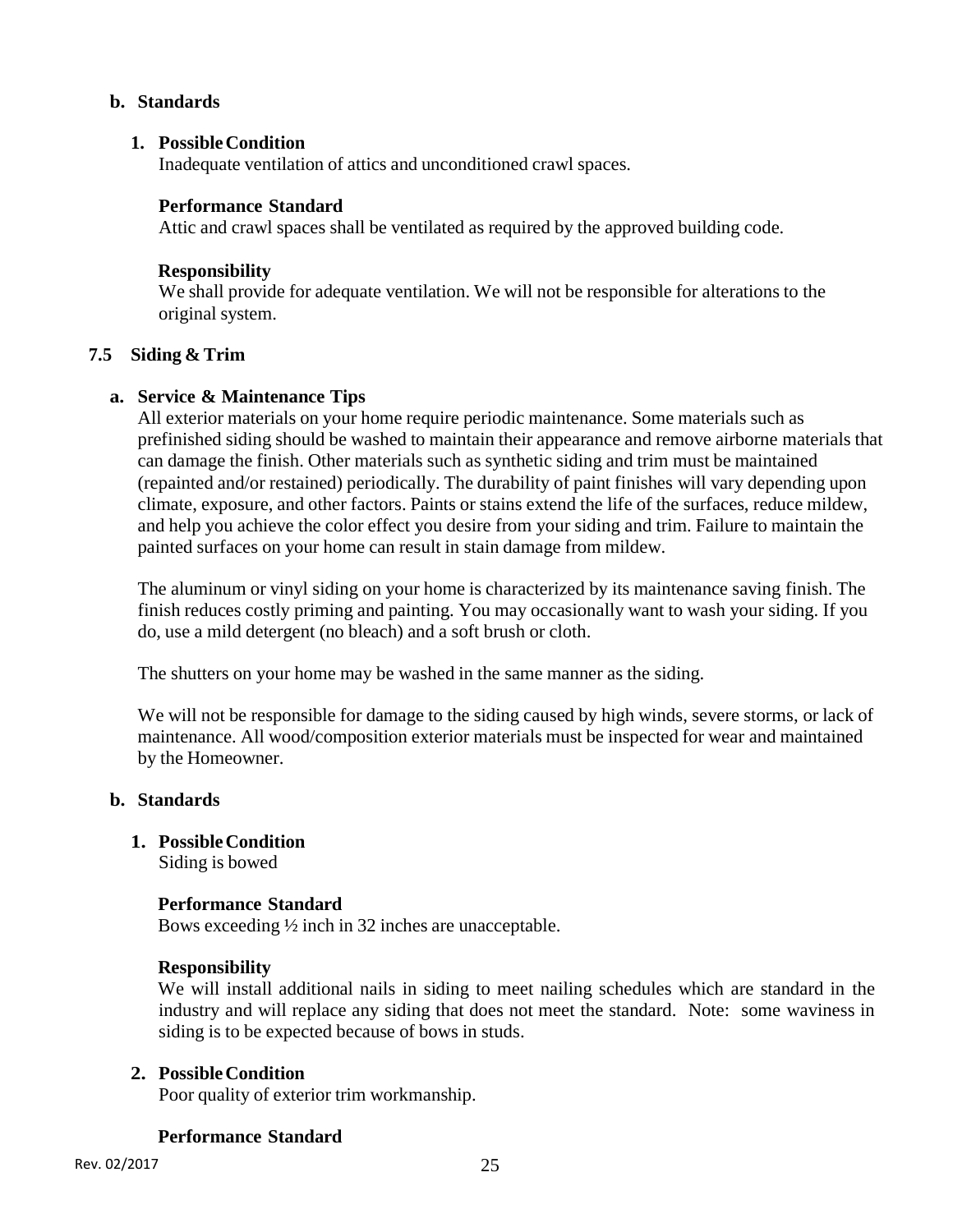Joints between exterior trim elements, including siding and masonry, should not result in open joints in excess of 3/8 inch. In all cases the exterior trim, masonry, and siding should be capable of performing its function to exclude the elements.

## **Responsibility**

We will repair open joints and touch up finish coatings where repaired to match existing as close as possible. Caulking is acceptable for joints less than 3/8 inch in width.

## **3. Possible Condition**

Delamination of plywood veneer siding or joint separation.

## **Performance Standard**

All siding shall be installed according to the manufacturer and industries accepted standards. Separation and delamination's shall be repaired or replaced.

## **Responsibility**

We will repair or replace siding as needed unless caused by the Homeowner's neglect to maintain siding properly. Repaired area may not match in color and or texture. For surfaces requiring paint, we will paint only the new materials. The Homeowner can expect that the newly painted surface will not match original surface in color.

## **4. Possible Condition**

Delamination or deterioration of exterior lap siding.

## **Performance Standard**

Siding should not delaminate or deteriorate within manufacturer's specifications. Natural wood siding can be expected to weather and change color as it ages.

#### **Responsibility**

We will repair or replace as needed unless caused by Homeowner's neglect to maintain siding properly. Repaired area should match as closely as possible in color and/or texture. The Homeowner should be aware that the new finish may not exactly match the original surface texture or color.

#### **7.6 Stucco**

#### **a. Service and Maintenance Tips**

Stucco needs to be painted at regular intervals to maintain color and water permeability as per manufacturer's recommendation.

#### **b. Standards**

#### **1. Possible Condition**

Cracks in exterior stucco wall surfaces.

#### **Performance Standard**

Cracks are not unusual in exterior stucco wall surfaces. Cracks greater than 1/8 inch in width shall be repaired.

#### **Responsibility**

We will repair cracks exceeding  $1/8$  inch in width, one time only, during the first year of the warranty period.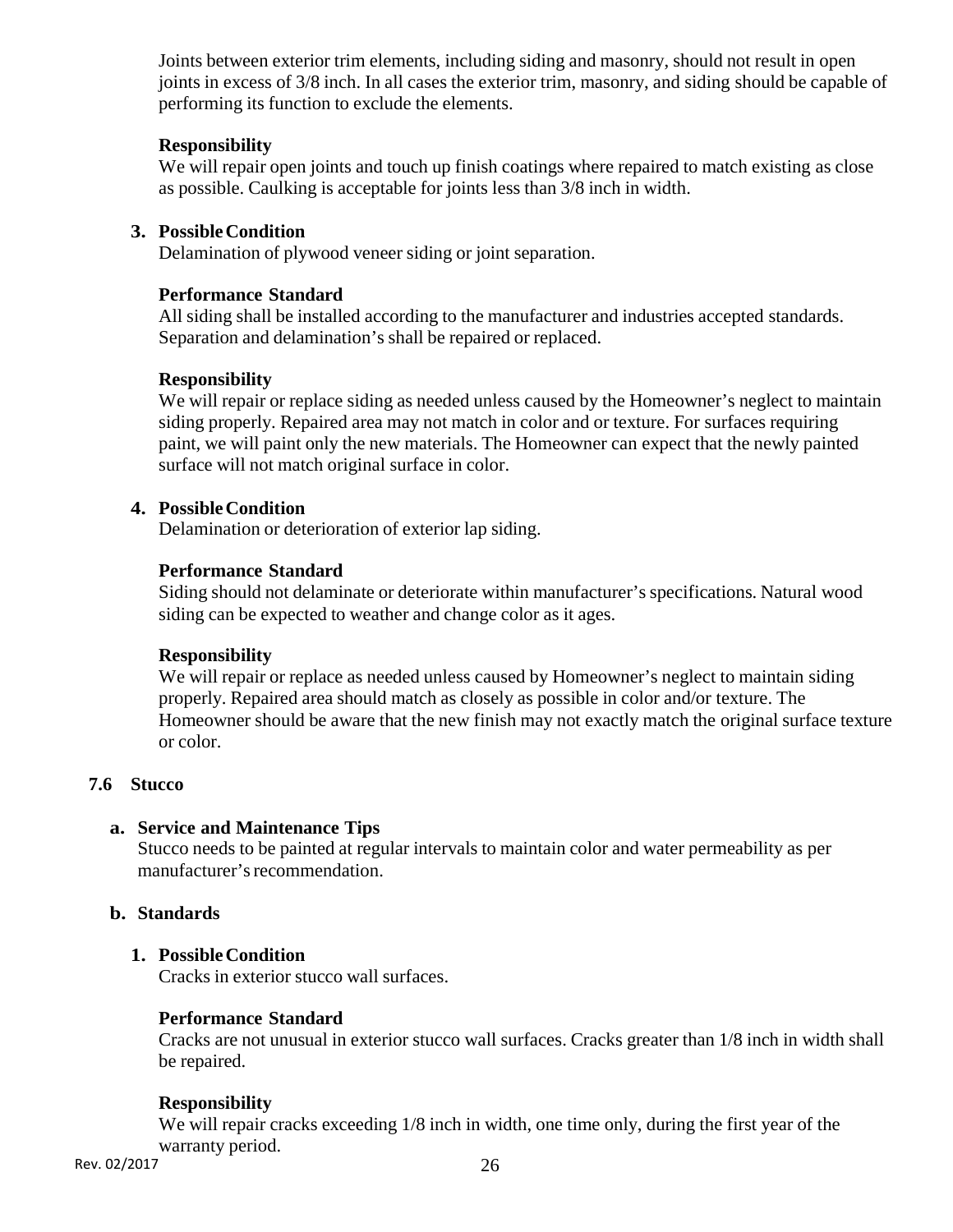# **7.7 Caulking**

#### **a. Service & Maintenance Tips**

Caulking around all exterior openings should be inspected by the Homeowner every spring and fall. Caulking can easily be repaired with caulking compound which can be purchased from most hardware stores.

# **b. Standards**

## **1. Possible Condition**

Leaks in exterior walls due to caulking.

## **Performance Standard**

Joints and cracks in exterior wall surfaces and around openings shall be properly caulked to exclude the entry of water.

## **Responsibility**

We will repair and/or caulk joints or cracks in exterior wall surfaces as required to correct deficiencies once, during the first year of the Warranty Period. Properly installed caulking will shrink and must be maintained by the Homeowner during the life of the home.

## **8.0 DOORS & WINDOWS**

í

*Coverage:* 1st Year Only *Area:* Workmanship & Materials

#### **8.1 Condensation & Humidity**

#### **a. Service & Maintenance Tips**

Relative humidity is the percentage of water vapor in the air compared to the maximum amount of water vapor that could possibly be present in the air at a given temperature. As temperature increases, the capacity of air to hold moisture increases. For example, there is considerably more actual moisture in 70 degrees air with 40% relative humidity than there is in 0 degrees air with 40% relative humidity.

In older homes, it is possible for great volumes of colder air, with lower quantities of moisture, to leak into the structure. In the winter, if moisture was not added to these older homes often, the air feels dry.

With your new home, we have attempted to prevent any significant quantity of outdoor air from entering, and therefore, the relative humidity should remain in a comfortable range.

On the other hand, although the proper humidity level will make your home comfortable, the creation of excess moisture can create problems.

The "tightness" of the home restricts outdoor air from entering and lowering the relative humidity. Because of the restriction of outside air flow, moisture introduced into the home has less chance to escape and may create a high humidity condition in the home. As moisture levels increase, condensation could form on windows, glass doors, basement walls, or pipes in the basement.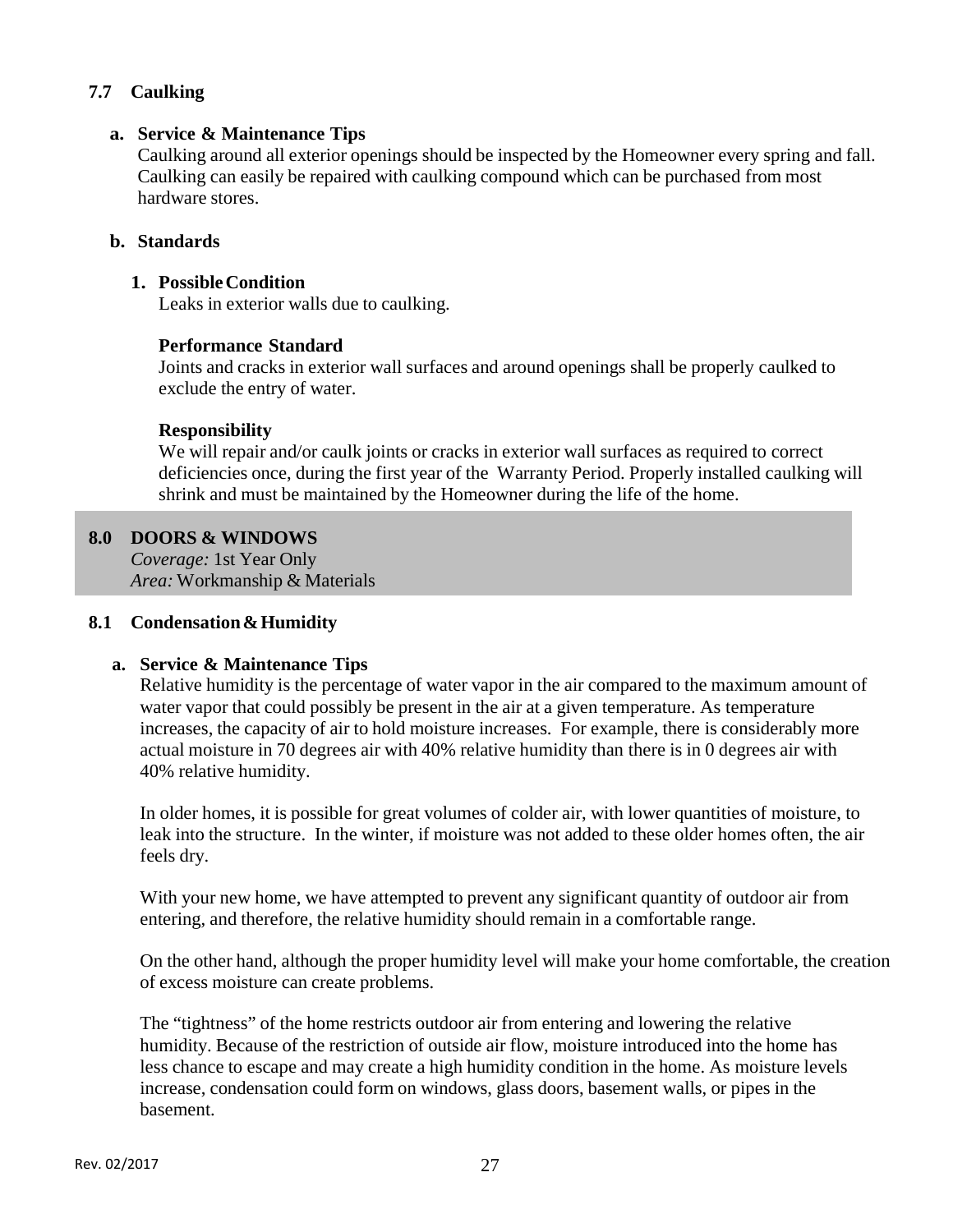It is recommended that the windows are locked when not in use and that the Homeowner keep the window weep holes clean and open.

#### **b. Standards**

## **1. Possible Condition**

Condensation and/or frost on windows.

## **Performance Standard**

Windows will collect condensation on interior surfaces when extreme temperature differences and high humidity levels are present. Condensation is usually the result of climatic/humidity conditions created by the Homeowner.

## **Responsibility**

No corrective action required.

The Homeowner can usually correct condensation by properly venting the clothes dryer to the outside, using an outside air source, such as an open window when cooking, and operating the exhaust fans when showering or bathing.

# **2. Possible Condition**

Condensation between glass.

# **Performance Standard**

Should not occur within manufacturer's warranty.

## **Responsibility**

We will replace the glass during the first year. After the first year, the Homeowner must contact the window manufacturer to obtain the replacement glass as allowed within the manufacturer's product warranty. The Homeowner is responsible for the replacement of the glass.

# **8.2 Doors (Exterior & Interior)**

#### **a. Service and Maintenance Tips**

Your new home is equipped with a variety of door types. These will react differently under various weather and humidity conditions. The exterior doors are equipped with a weather- stripping which provides maximum seal against air filtration.

Occasional spraying of graphite into key slots of lock sets, tightening of lock set screws, and keeper adjustment will assure you of proper operation of your door locks. The sweep weather-stripping at the bottom of the door may require periodic adjustment or replacement as the material wears.

Your sliding glass doors, if selected, will give you many years of service if you follow these suggestions: Periodic cleaning of the bottom track will allow the sliding panels to move freely. An occasional application of ordinary household "3-in-One" oil or silicone spray along the bottom track is also recommended. Be sure the drain holes are clear, so that rainwater can flow out of the track. Sliding doors are not designed to be waterproof if hosed off with direct high pressure from a hose.

On interior wood doors, a certain amount of expansion and contraction in width is normal due to the changing temperature and humidity. Doors will be wider in summer and in humid periods and narrower in dry weather conditions. Therefore, do not be hasty in adjusting, planning or cutting your door, as it will tend to correct itself.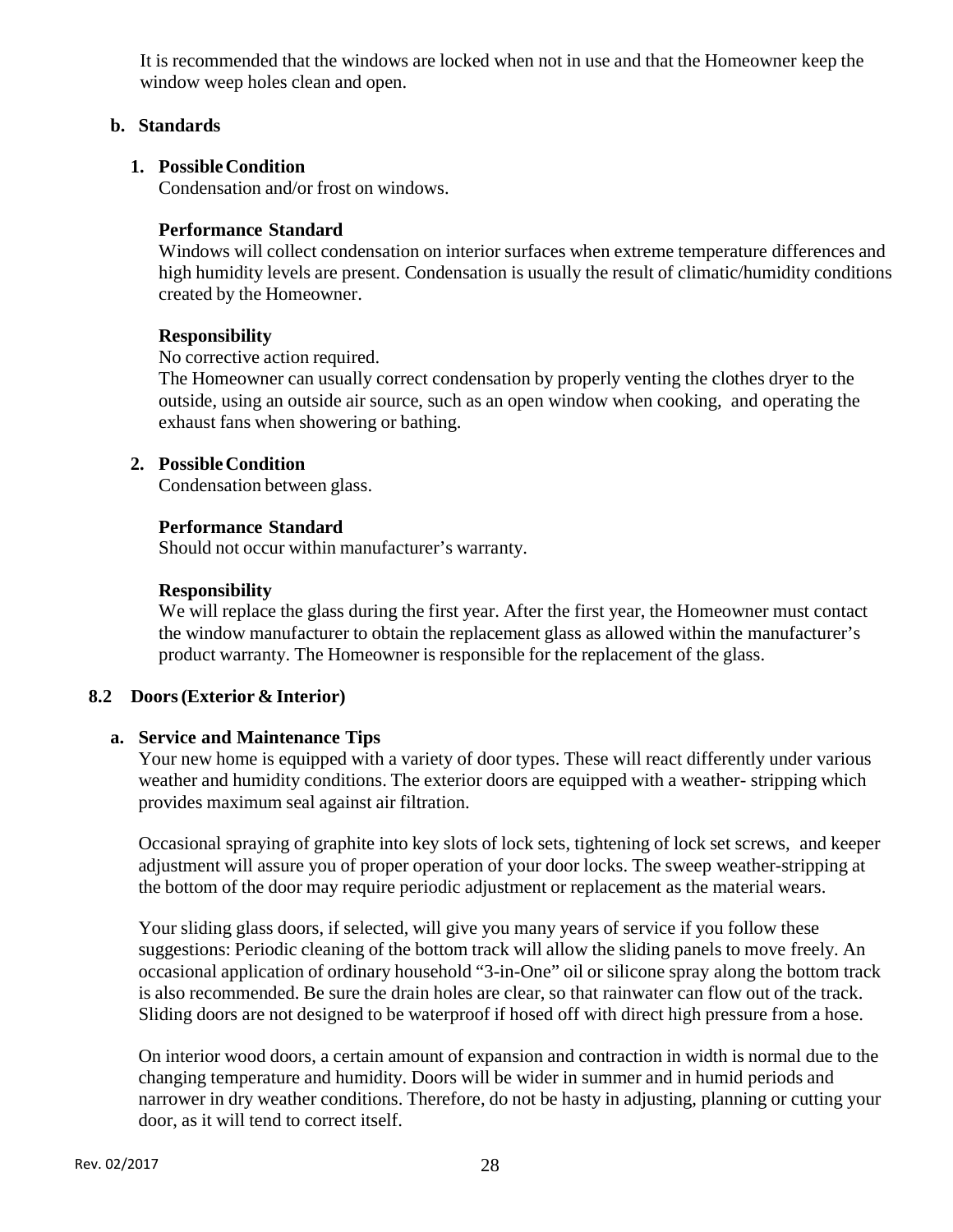Bi-fold doors will need to be adjusted from time to time. The Supervisor or the Project Manager will instruct you in this operation procedure at the New Home Orientation. Keep tracks, pivots and guides free of paint and dirt. A little wax or silicone spray applied to the guide edges of the tracks, or silicone spray applied to the same area, will allow the doors to operate smoothly.

#### **b. Standards**

#### **1. Possible Condition**

Warpage of exterior and interior doors.

#### **Performance Standard**

Doors will warp to some degree. However, they should not warp to the extent that they become inoperable or cease to be weather resistant. The maximum allowable warpage is 1/4 inch when measured from top to bottom vertically and diagonally.

#### **Responsibility**

We will correct defective doors.

#### **2. Possible Condition**

Warpage of interior passage and closet doors.

#### **Performance Standard**

Interior doors (full openings) shall not warp in excess of National Woodwork Manufacturers Association Standards (1/4 inch, measured diagonally from corner to corner).

#### **Responsibility**

We will correct or replace and refinish defective doors to match existing doors as nearly as possible, during the first year of the Warranty Period.

#### **3. Possible Condition**

Sticking, binding doors.

#### **Performance Standard**

Doors should not stick or stay open due to hinge bound condition.

#### **Responsibility**

We will reset sticking hinge bound doors one time only during the first year of the Warranty Period.

#### **8.3 Garage Doors**

#### **a. Service and Maintenance Tips**

The moving parts of garage doors should be oiled and the torsion spring greased, about once every three months. The screws that tighten the hardware to the door should be tightened about once a year, or as necessary. Garage door handles should be regularly inspected by the Homeowner as to possible jagged or sharp edges so that cuts and other injuries can be avoided.

Garage door openers added after closing may affect the operation of the garage door and may void the Warranty.

#### **b. Standards**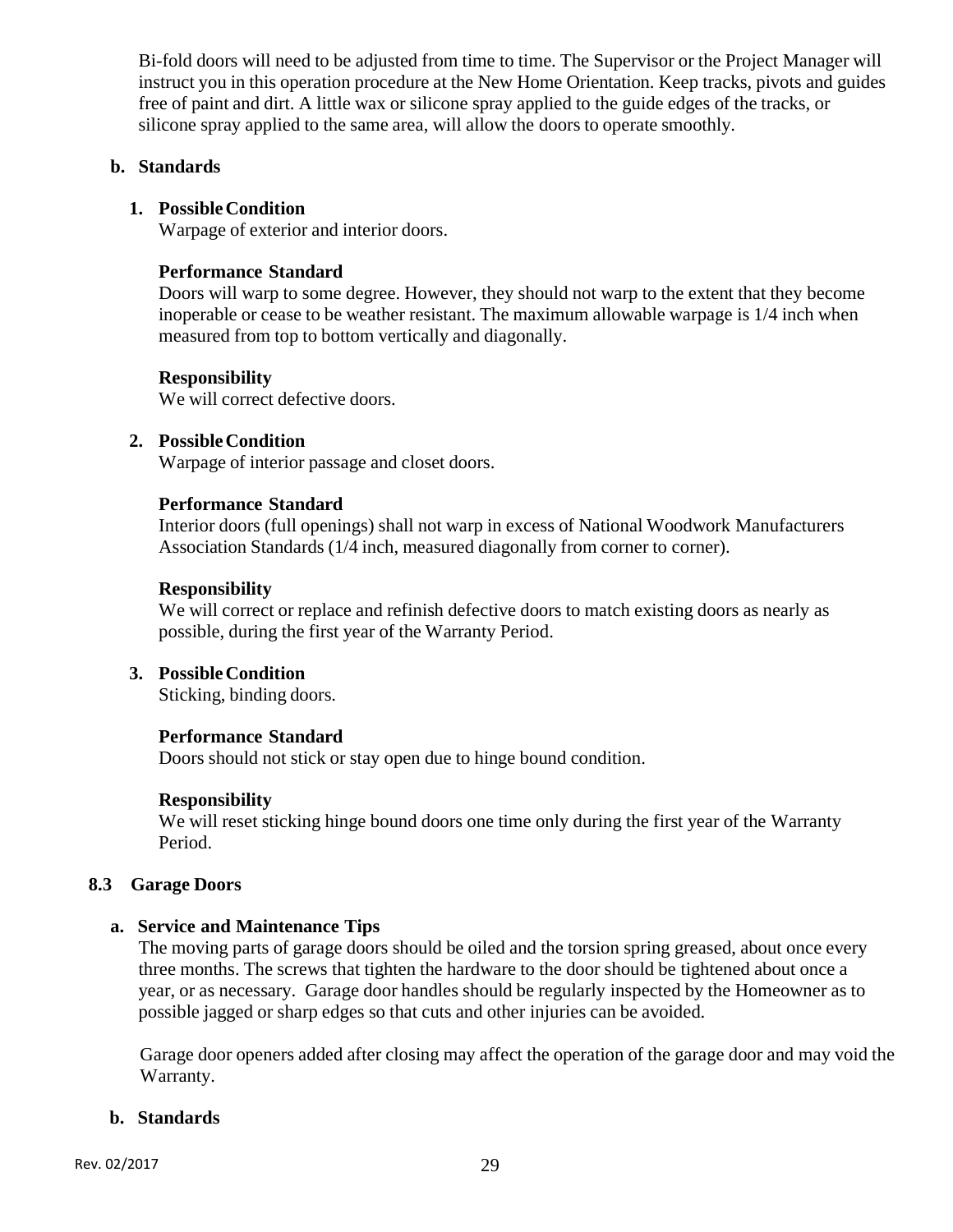#### **1. Possible Condition**

Garage doors fail to operate properly under normal use.

## **Performance Standard**

Garage doors shall operate properly.

#### **Responsibility**

We will correct or adjust garage doors as required during the first year of the Warranty Period.

#### **2. Possible Condition**

Garage doors allow entrance of snow or water.

#### **Performance Standard**

Garage doors shall be installed as recommended by the manufacturer. Some entrance of the elements can be expected under abnormal conditions.

#### **Responsibility**

We will adjust or correct garage doors to meet manufacturer's recommendations.

#### **8.4 Windows**

#### **a. Service and Maintenance Tips**

The windows should be maintained by keeping the sill and side tracks clean and spraying any side tracks with silicone spray. Vinyl liners and jambs should not be painted.

Window Screens

**WARNING:** The window screens, frames, and fastening systems have been designed by the window and screen manufacturers only to keep most insects out of your home. The manufacturers have not designed the system to support any weight other than that of the screen itself, therefore, the screen system will not prevent children or pets from falling through open windows to the ground below. Parents should be careful to prevent children and pets from leaning against the screens.

#### **b. Standards**

#### **1. Possible Condition**

Malfunction of windows.

#### **Performance Standard**

Windows should operate with reasonable ease, as designed.

#### **Responsibility**

We will correct or repair as required.

# **2. Possible Condition**

Broken Glass.

# **Performance Standard**

None.

#### **Responsibility**

Broken glass not reported to us prior to closing is the Homeowner's responsibility.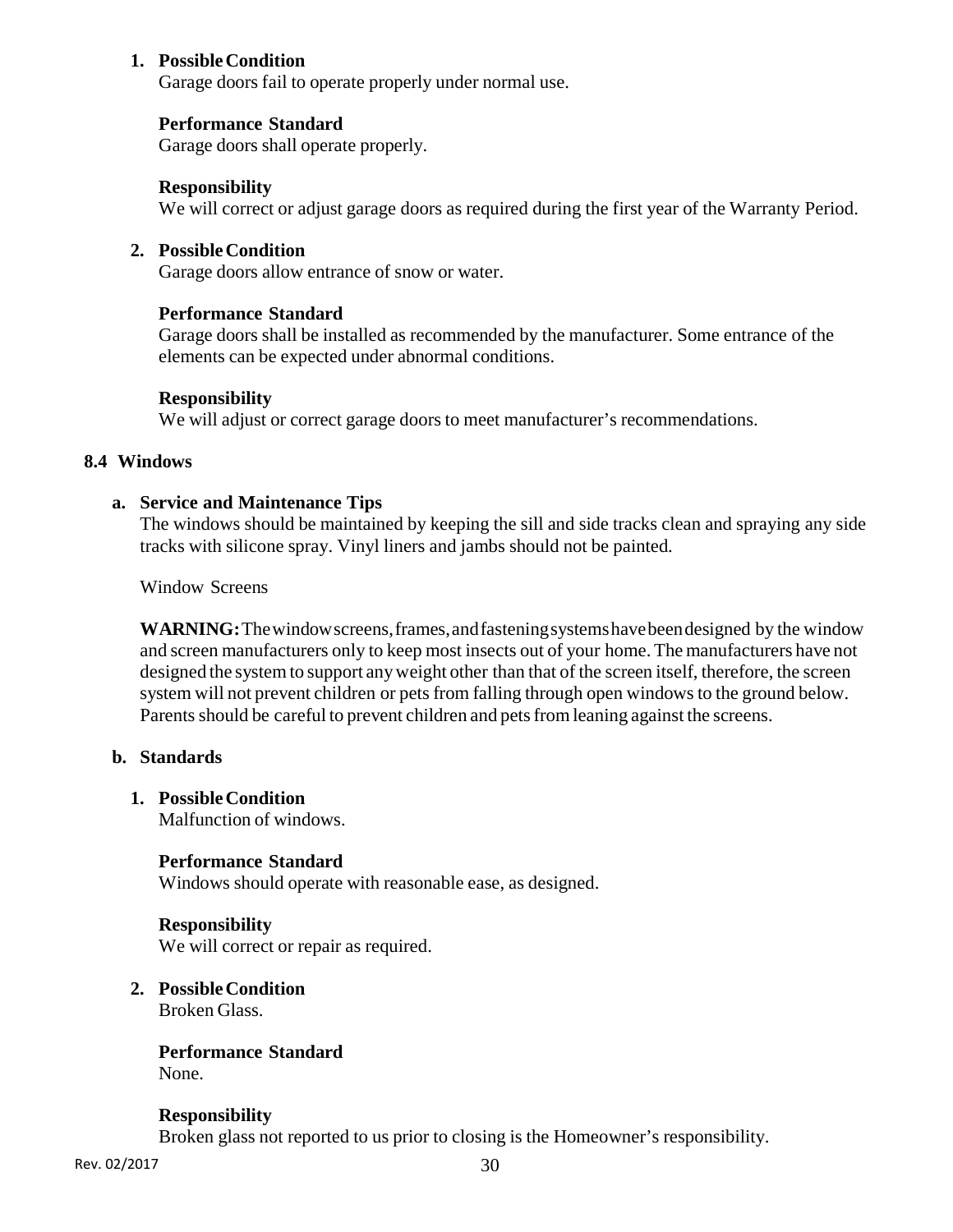## **9.0 FINISHES**

*Coverage:* 1st Year Only *Area:* Workmanship & Materials

## **9.1 Drywall (Walls & Ceilings)**

#### **a. Service & Maintenance Tips**

Drywall is used to cover your interior walls. Drywall can take the normal hard wear of family life, but if damage occurs it can easily be repaired with spackling compound and fine sandpaper.

## **b. Standards**

## **1. Possible Condition**

Cracks in interior wall and ceiling surfaces.

## **Performance Standard**

Hairline cracks are not unusual in interior wall and ceiling surfaces. Cracks greater than 1/8 inch in width are to be repaired.

#### **Responsibility**

We will repair cracks exceeding 1/8 inch in width one time only during the first year of the Warranty Period.

#### **2. Possible Condition**

Defects seen in natural light which appear during the first year of the Warranty Period such as nail pops, blisters in tape, or other blemishes.

#### **Performance Standard**

Slight "imperfections" such as nail pops, seam lines and cracks are common in gypsum wallboard installations.

#### **Responsibility**

None.

#### **9.2 Ceramic Tile (Walls & Floors)**

#### a. **Service & Maintenance Tips**

Ceramic Tile, Tub, and Shower

A separation between the tub and the wall tile and/or cracking of joints between ceramic tile and tub and shower stall corners may occur because of moisture and normal settlement in these areas. The weight of water and a bather also contribute to such separation. This is a normal homeowner's maintenance function, and you can remedy these situations by simply removing the old grouting and filling the crack with new grouting compound available at hardware stores. This situation may develop periodically depending on living habits and maintenance. Grout should be inspected every three months.

Normally, a wipe with a damp cloth will keep the tub/shower surface clean. Heavy accumulations of film can be removed with a detergent or tile cleaner. In all cases, use a nonabrasive cleaner. An automotive pump spray wax may be used to bring out the luster in these products.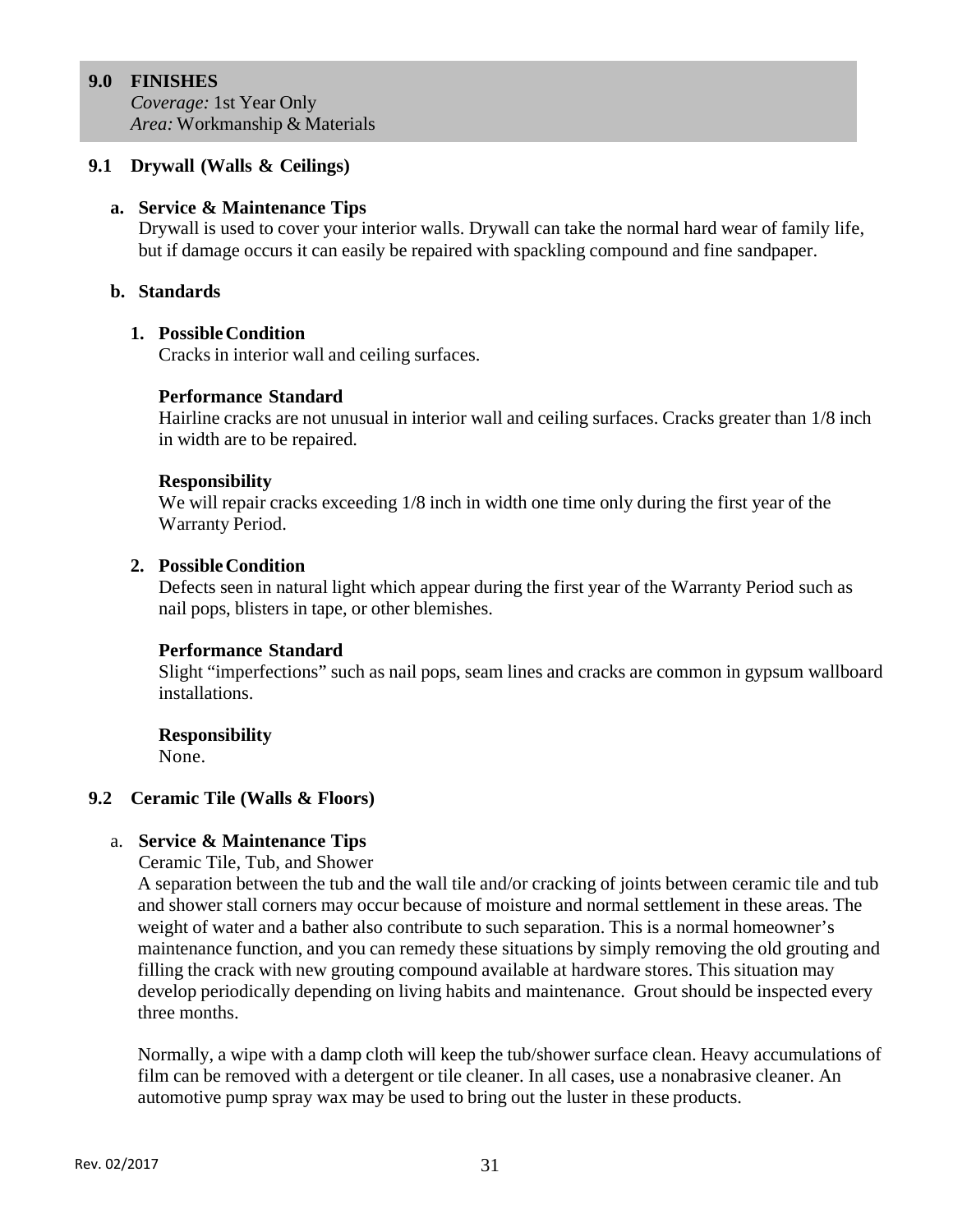Ceramic Tile Floors If you have chosen ceramic tile flooring in your new home, we suggest the following maintenance hints.

Some cracking or chipping of the grout is considered normal, due to shrinkage and normal deflection of the subfloor. You can repair simply by filling with a commercial grouting of the same color. Although durable, some caution must be exercised to avoid cracking tiles with heavy objects.

It is recommended that you install a "Ceramic Seal and Finish" product immediately after you move into your new home, and a minimum of every two years thereafter. This sealing will reduce stains and discoloration of the grouting.

#### **b. Standards**

#### **1. Possible Condition**

Ceramic tile cracks or becomes loose.

#### **Performance Standard**

Ceramic tile should not crack or become loose.

#### **Responsibility**

We will replace cracked tiles and resecure loose tiles except when caused by Homeowner neglect. In addition, we will correct the cause of the loose or cracking tile condition. We will not be responsible for discontinued patterns or color variations in ceramic tile but will match as closely as possible.

#### **2. Possible Condition**

Cracks appear in grouting of ceramic tile joints

#### **Performance Standard**

Cracks in grouting or ceramic tile joints are commonly due to shrinking condition.

#### **Responsibility**

We will repair grouting as necessary, one time only during the first year. We will match as closely as possible. Regrouting of these cracks is a maintenance responsibility of the Homeowner after the first year of the Warranty Period.

# **9.3 Finished Wood Flooring**

# **a. Service and Maintenance Tips**

Because of the natural characteristics of wood products, some squeaks in the flooring area can be expected. If hardwood is used as a flooring material in your home, some minor separations between the boards may occur due to shrinkage of the material which is a common occurrence and will vary with temperature and humidity levels. Some color fading or irregularities may occur due to exposure to sunlight. It is widely accepted within the industry that vertical displacement between the boards be no greater than the thickness of a credit card. The hardwood finished surface can be scratched. Care must be taken to protect the surface, especially in high traffic areas. Chair and table legs and high heel shoes will cause damage to the surface. You should take precautions to protect flooring and follow recommended cleaning procedures.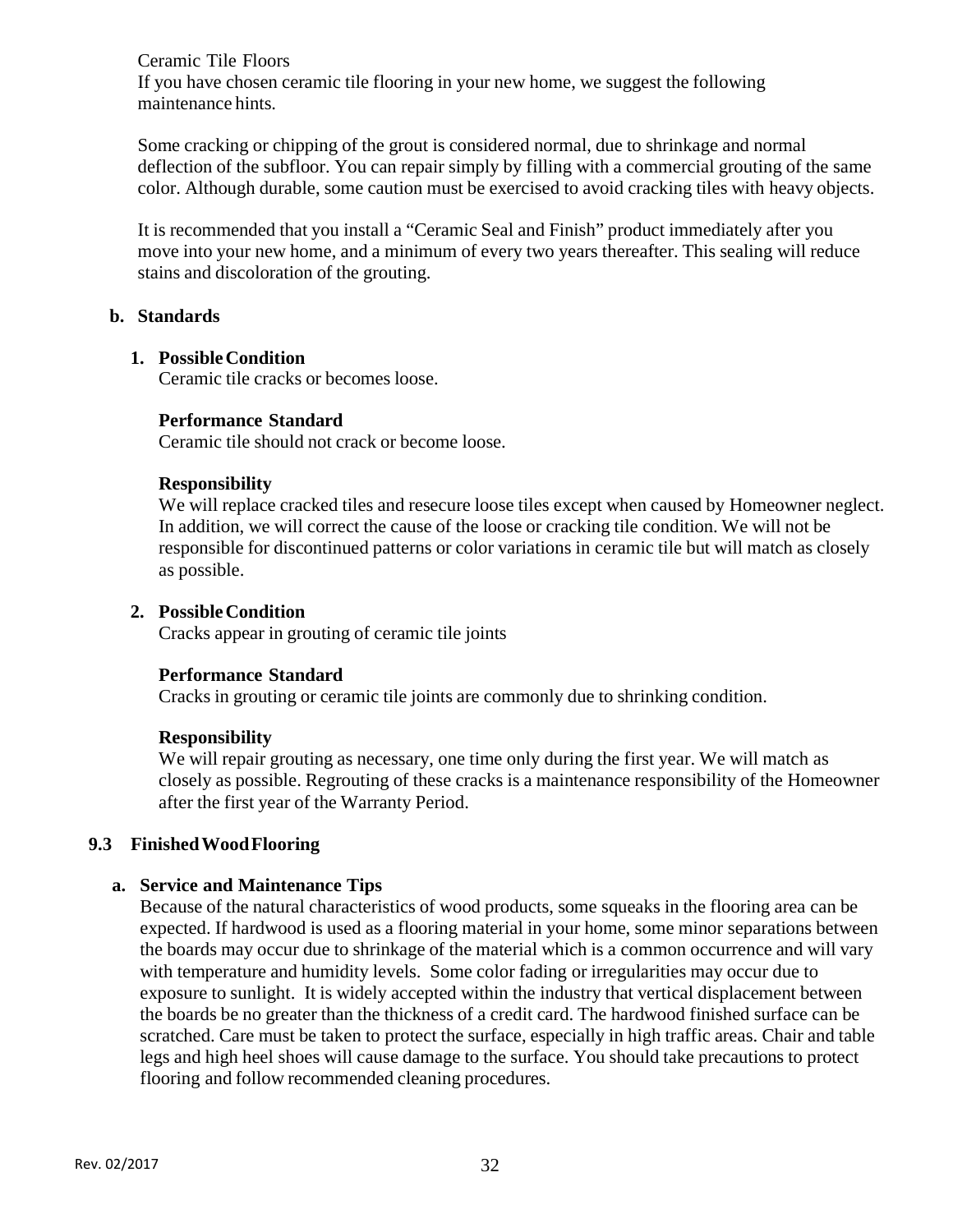## **b. Standards**

# **1. Possible Condition**

Gaps developing between floor boards.

#### **Performance Standard**

Gaps in excess of 1/8 inch in width shall be corrected.

#### **Responsibility**

We will repair gaps in excess of  $1/8$  inch within the first year of the Warranty Period, by filling or replacing, at our option. We are not responsible for discontinued flooring or different graining or color variations in the wood. We will match the existing floor as closely as possible. Also, face nailing on wood floors is commonly used along walls and for repairs.

#### **9.4 Resilient Floors**

## **a. Service and Maintenance Tips**

We have chosen these floors for their design, availability, and resistance to wear. Some items that you should be aware of are:

- 1. Raised nail heads are caused by movement of the floor joist because of shrinkage and deflection. We have attempted to minimize this problem by using special nails or screws and by gluing the plywood to minimize the number of fasteners required.
- 2. Seam separation or lifting is normally caused by water seeping between the joints during floor cleaning. Floors should be damp mopped, but not flooded with water, during cleaning.
- 3. Resilient flooring often separates near heat registers or at the outside walls of a room. The heat from the registers softens the glue (mastic) and causes the flooring to move when stepped on or when a chair is pushed against the tile area.

Expansion and contraction of underlayment (where used) or subflooring may also cause separation. We have sanded the underlayment joints and filled them to minimize the possible problem of ridges showing through your floor. Minor ridging may occur due to shrinkage of the underlayment. A maintenance booklet supplied with the Homeowner's package provides directions for proper floor care.

#### **b. Standards**

#### **1. Possible Condition**

Nail pops appear on the surface of resilient flooring.

#### **Performance Standard**

Readily apparent nail pops shall be repaired.

#### **Responsibility**

We will correct nail pops which have broken the surface. We will repair resilient floor covering in the affected area with similar material. We will not be responsible for discontinued patterns or color variations in the floor covering. Replacement of the floor will only be done in our sole discretion.

# **2. Possible Condition**

Depressions or ridges appear in the resilient flooring due to subfloor irregularities.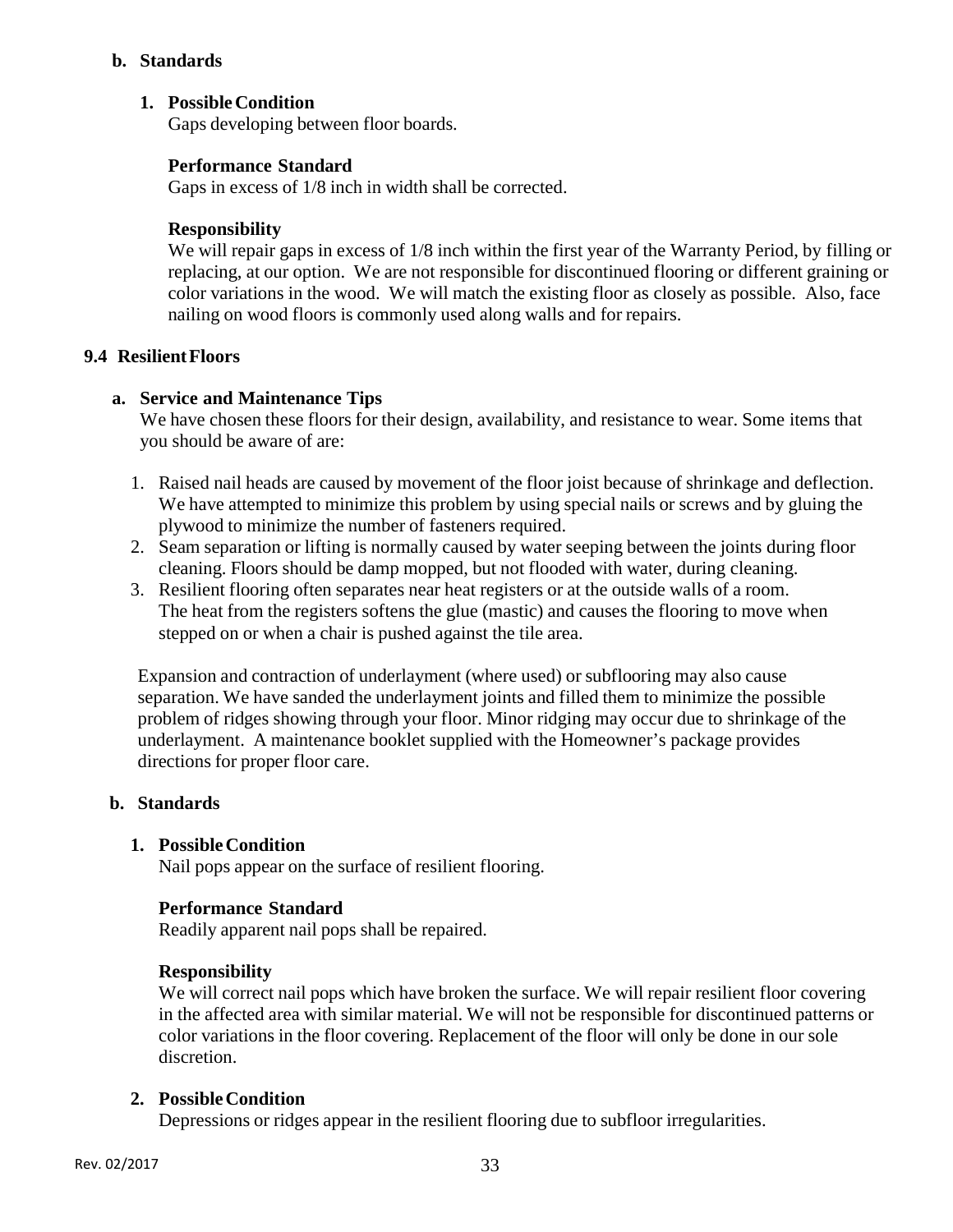## **Performance Standard**

Readily apparent depressions or ridges exceeding 1/8 inch shall be repaired. The ridge or depression measurement is taken at the gap created at one end of a six-inch straightedge placed over the depression or ridge with three inches of the straightedge on one side of the defect, held tightly to the floor.

## **Responsibility**

We will take corrective action as necessary to bring the defect within acceptable tolerance so that the affected area is not readily visible. We will not be responsible for discontinued patterns or color variations in floor covering. Replacement of the floor will only be done in our sole discretion.

## **3. Possible Condition**

Resilient flooring loses adhesion.

#### **Performance Standard**

Resilient flooring shall not lift, bubble, or become unglued.

#### **Responsibility**

We will repair the affected resilient flooring as required. We will not be responsible for discontinued patterns or color variation of floor covering. Replacement of the floor will only be done in our sole discretion.

## **4. Possible Condition**

Seams or shrinkage gaps show at resilient flooring joints.

## **Performance Standard**

Gaps shall not exceed 1/16 inch in width at resilient floor covering joints. Where dissimilar materials abut, a gap not to exceed 1/8 inch is permissible.

#### **Responsibility**

We will repair the affected resilient flooring as required. Tears, cuts, or scrapes in the finished surface are not our responsibility unless such defects are identified prior to the Homeowner taking occupancy of the home. We will not be responsible for discontinued patterns or color variation of floor covering. Replacement of the floor will only be done in our sole discretion.

#### **9.5 Painting**

#### **a. Service and Maintenance Tips**

Maintenance of all exterior materials on the home (wood, siding, trim synboard, etc.) should be done by the Homeowner as a routine program. Paints or stains extend the life of the painted components on the exterior of the Home. Your local paint or hardware store can assist you in the selection of the proper paint for your home.

Mildew or fungus will form on almost any surface if the structure is subject to high humidity and/or high moisture conditions. The formation of mildew or fungus is a condition we cannot control and is your maintenance responsibility.

# **b. Standards**

#### **1. Possible Condition**

Exterior paint peels, deteriorates, or fades.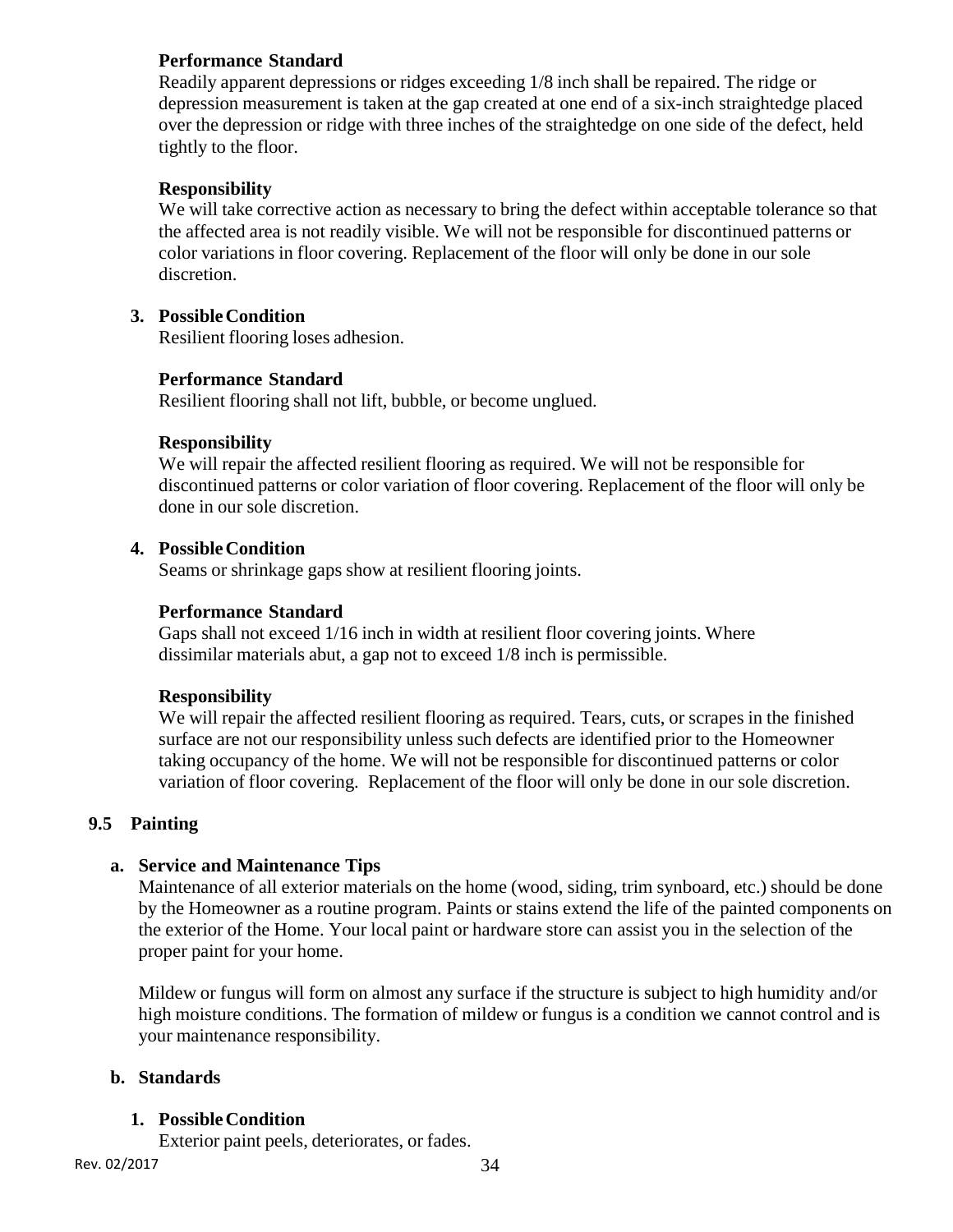## **Performance Standard**

Exterior paints should not peel during the first year of the Warranty Period. However, fading is normal and the degree is dependent on climatic conditions.

## **Responsibility**

If paint is defective, we will refinish affected areas, matching color as close as possible, in areas where the finish deterioration affects the majority of the wall area.

## **2. Possible Condition**

Painting required as a corollary repair because of work other than drywall nail pops, seams and corners.

## **Performance Standard**

Necessary repair of a painted surface required under this Warranty is to be refinished to match surrounding areas as closely as possible.

## **Responsibility**

We will finish repair areas as indicated. Only the repaired area will be repainted which may not include an entire wall. We do not guarantee any color match.

## **3. Possible Condition**

Deterioration of varnish of lacquer finish.

## **Performance Standard**

Natural finishes on interior woodwork should not deteriorate during the first year of ownership.

#### **Responsibility**

We will refinish affected areas of natural finish interior woodwork, matching the color as closely as possible.

# **4. Possible Condition**

Mildew or fungus on painted surfaces.

#### **Performance Standard**

Mildew or fungus will form on a painted surface if the surface is subject to excessive exposures to a food source (i.e., fabric, carpet, drywall, wood and insulation, among others) and to moisture.

#### **Responsibility**

Mildew or fungus formation is a condition we cannot control and is a Homeowner maintenance item.

# **9.6 Carpeting**

# **a. Service and Maintenance Tips**

Carpet maintenance should be tailored to the specific fiber used in the carpet. Generally, carpet care includes vacuuming and prompt attention to spills. Our carpets were selected for their ability to withstand normal wear and tear with minimum care. When available, a booklet will be given to you at your New Home Orientation which will prescribe a carpet care program for your specific carpet pile fiber.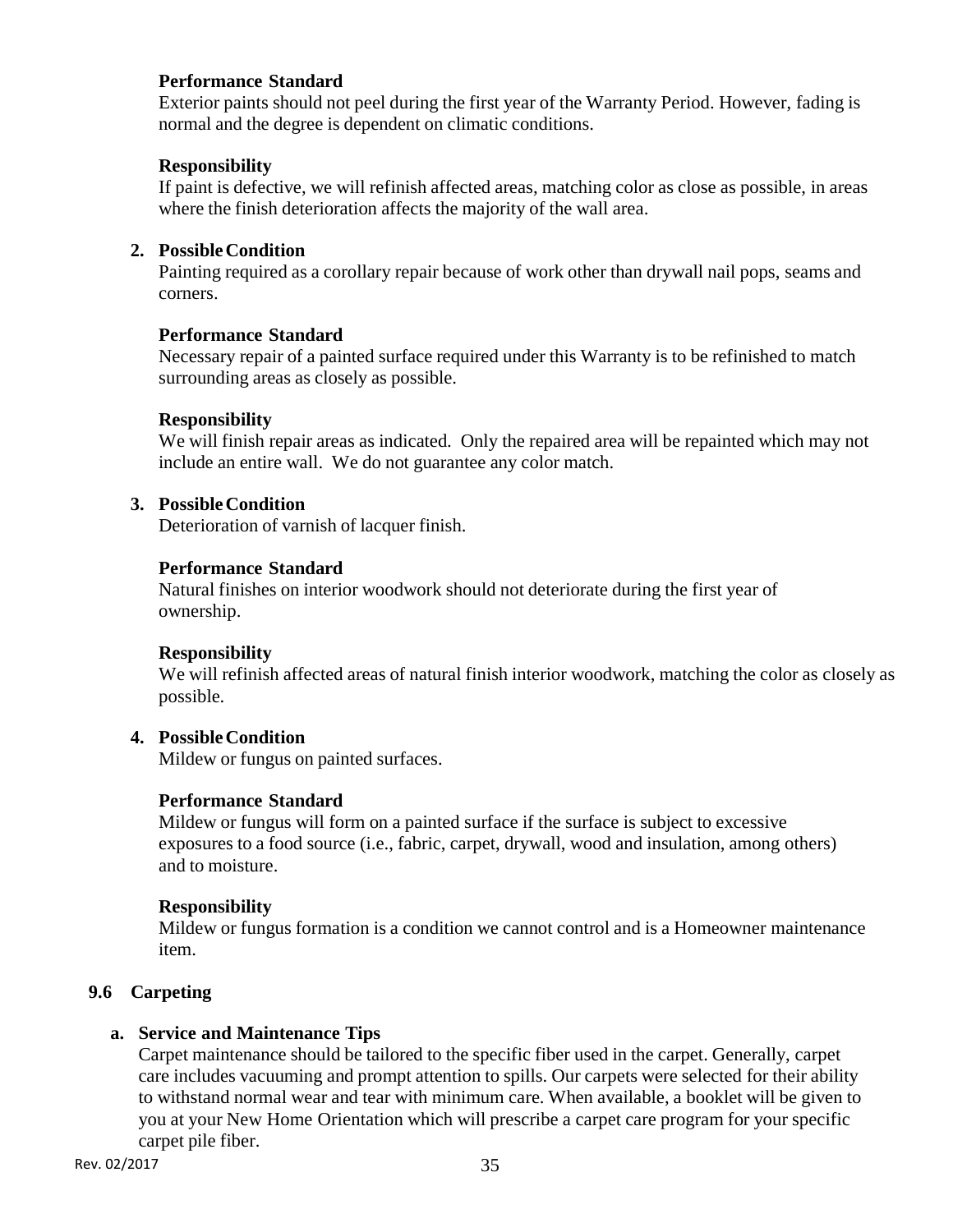Seams and color variations (shading) may be evident depending on the style of carpeting and the pile fiber you have chosen. Some color fading may occur due to constant exposure to direct sunlight. Closing the drapes during certain times of the day will help prevent such fading.

We will not be responsible for stains, color variation or damage due to Homeowner neglect, including, but not limited to, pet stains. The Homeowner should clean these areas immediately after soiling, as required.

## **b. Standards**

#### **1. Possible Condition**

Open carpet seams.

#### **Performance Standard**

Carpet seams will show. However, no visible gap is acceptable.

## **Responsibility**

We will correct visible gaps only.

## **2. Possible Condition**

Carpeting becomes loose, seams separate or stretching occurs.

## **Performance Standard**

Wall to wall carpeting, installed by us as the primary floor covering, when stretched and secured properly should not come up, become loose, or separate from its point of attachment.

#### **Responsibility**

We will restretch or resecure carpeting as needed one time only during the one year Warranty Period.

# **3. Possible Condition**

Spots on carpet, minor fading.

# **Performance Standard**

Exposure to light may cause spots on carpet and/or minor fading.

# **Responsibility**

None.

# **9.7 Hardware**

# **a. Service and Maintenance Tips**

Certain types of interior and/or exterior hardware are painted or coated to take on an appearance of brass or other colors. These types of finishes are commonly used for electrical fixtures, plumbing fixtures, door knobs, kickplates, etc. and have a tendency to fade, rub off, discolor, or tarnish. Brass finishes should be wiped down with a damp sponge and care taken to avoid abrasive cleaners.

# **IMPORTANT NOTE REGARDING BRASS, BRONZE AND OTHER ANTIQUE FINISH**

**PRODUCTS:** The manufacturer applies a protective coating to the plated surface of brass, bronze, and other antique finish products. In time the protective lacquer may deteriorate either from exposure to weather, extremes of climate, frequency of use or other factors. Care should be taken when cleaning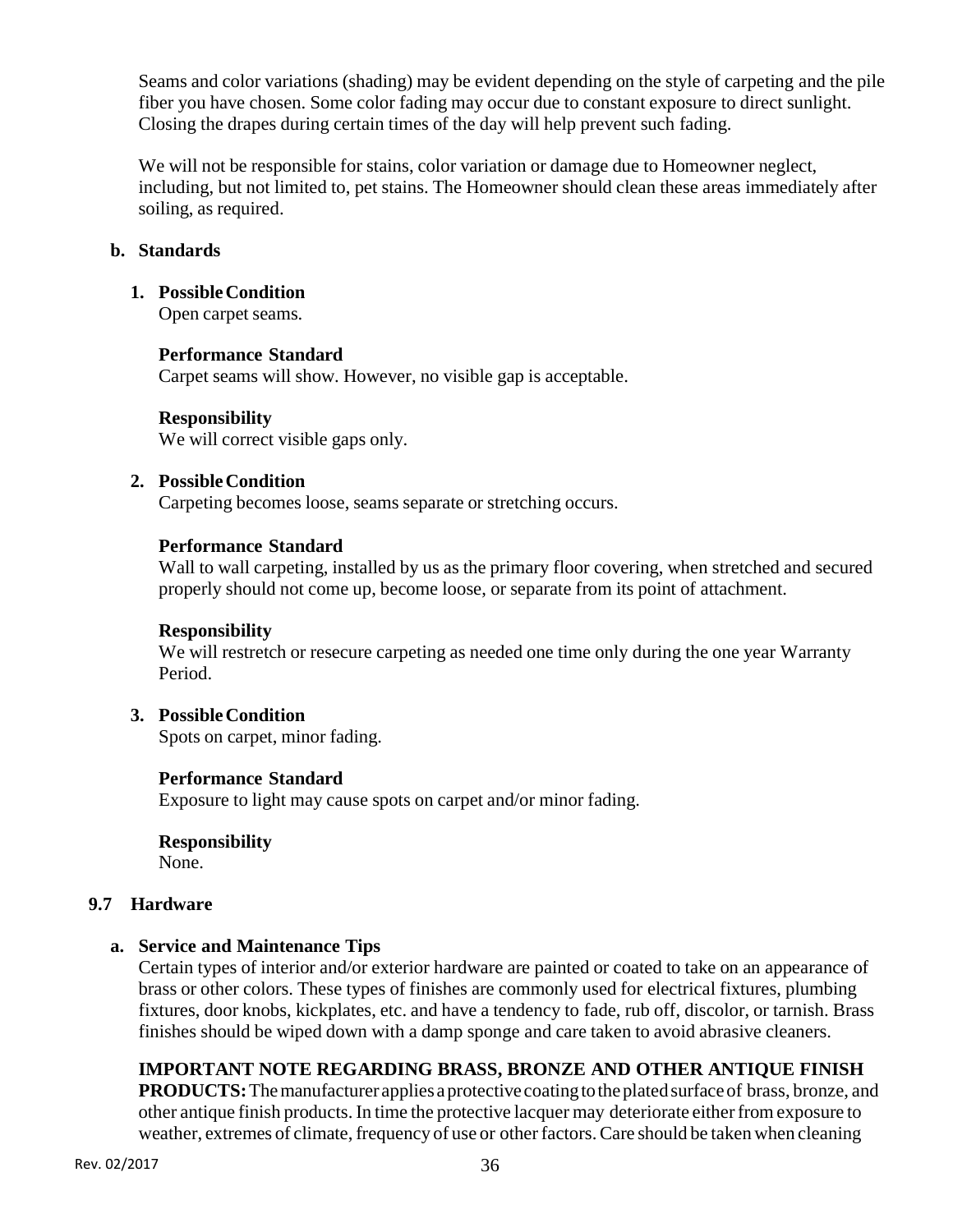these surfaces to use a non-abrasive type cleaner (soap and water) and coat with a non abrasive polish.

Tarnishing or excessive wear of these finishes is, therefore, not a defect, but a normal process which is unavoidable. Under these circumstances, these finishes cannot be guaranteed and, therefore, products will not be repaired or replaced under this Warranty. The manufacturer's warranty may exceed this Warranty.

#### **b. Standards**

#### **1. Possible Condition**

Brass finish tarnishes during the first year.

#### **Performance Standard**

Brass finishes tarnish over time due to exposure to climatic conditions, human perspiration and frequency of use.

#### **Responsibility**

None.

#### **10.0 SPECIALTIES**

*Coverage:* 1st Year Only *Area:* Workmanship & Materials

#### **10.1 Fireplaces (Wood Burning)**

#### **a. Service and Maintenance Tips**

If your home is equipped with a wood burning fireplace, there are certain things that you should do to insure its proper operation. First, you should be sure before igniting a fire that the damper above the firebox has been opened. For the best burning results, we recommend that you buy a steel grate for holding the logs while burning.

When the fire is burning, the flue will be drawing not only the smoke from the fire, but the warm air from your room, and if the room is open to other rooms, it will cause much of the warm air throughout the home to be drawn up through the chimney.

Be sure to close the damper after the fire has been completely extinguished.

Avoid using manufactured paper logs in fireplaces. They may contain chemicals that can induce a flue fire.

#### **b. Standards**

#### **1. Possible Condition**

Fireplace or chimney does not draw properly.

#### **Performance Standard**

It is normal to expect that high winds can cause temporary negative draft situations. Similar negative draft situations can also be caused by obstructions such as large branches of trees too close to the chimney.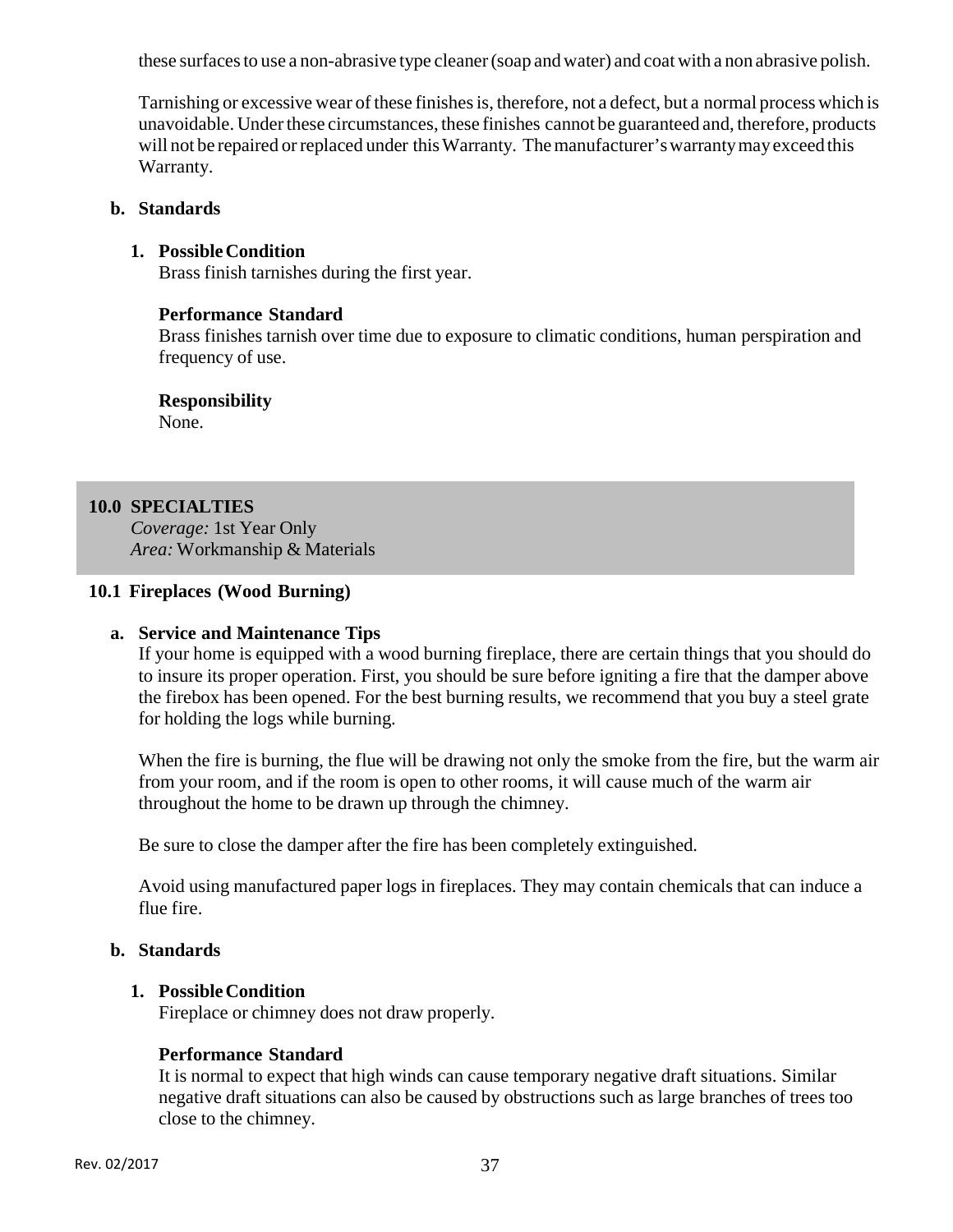## **Responsibility**

We will determine the cause of the malfunction and correct if the problem is one of design or construction of the fireplace.

## **2. Possible Condition**

Chimney separation from structure to which it is attached.

## **Performance Standard**

A newly built fireplace may incur slight amounts of separation. Separation should not exceed 1/2 inch from the main structure in any 10 foot vertical measurement.

#### **Responsibility**

We will determine the cause of separation and correct if standard has not been met. Caulking is acceptable.

#### **3. Possible Condition**

Brick firebox color changed.

# **Performance Standard**

None.

**Responsibility**  None. Heat from fires as well as chemical additives will alter finish.

## **4. Possible Condition**

Cracked firebrick and mortar joints.

#### **Performance Standard**

None.

**Responsibility**  None. Heat from fires may cause cracking.

#### **10.2 Fireplaces (Direct Vent)**

#### **a. Service and Maintenance Tips**

If your home is equipped with a direct vent fireplace, there are certain things that you should do to insure its proper operation. You should insure that the pilot light is lit. Looking through the glass at the base of the logs you can see the pilot light. Instructions for lighting the pilot are provide in the area accessed through the cover below the firebox.

The homeowner will need to inspect the external vent cap on a regular basis to make sure that no debris is interfering with the airflow.

Because a Direct Vent fireplace is a sealed unit, when the fire is burning, the fire box will not be drawing heat from the inside of your home. The firebox becomes extremely hot and the homeowner should take care not to touch or have heat sensitive items next to the firebox.

There is no damper to operate with a direct vent fireplace.

When direct vent gas fireplaces are provided, improper adjustments, alterations, service or maintenance can cause injury or property damage. Refer to the manual for assistance or additional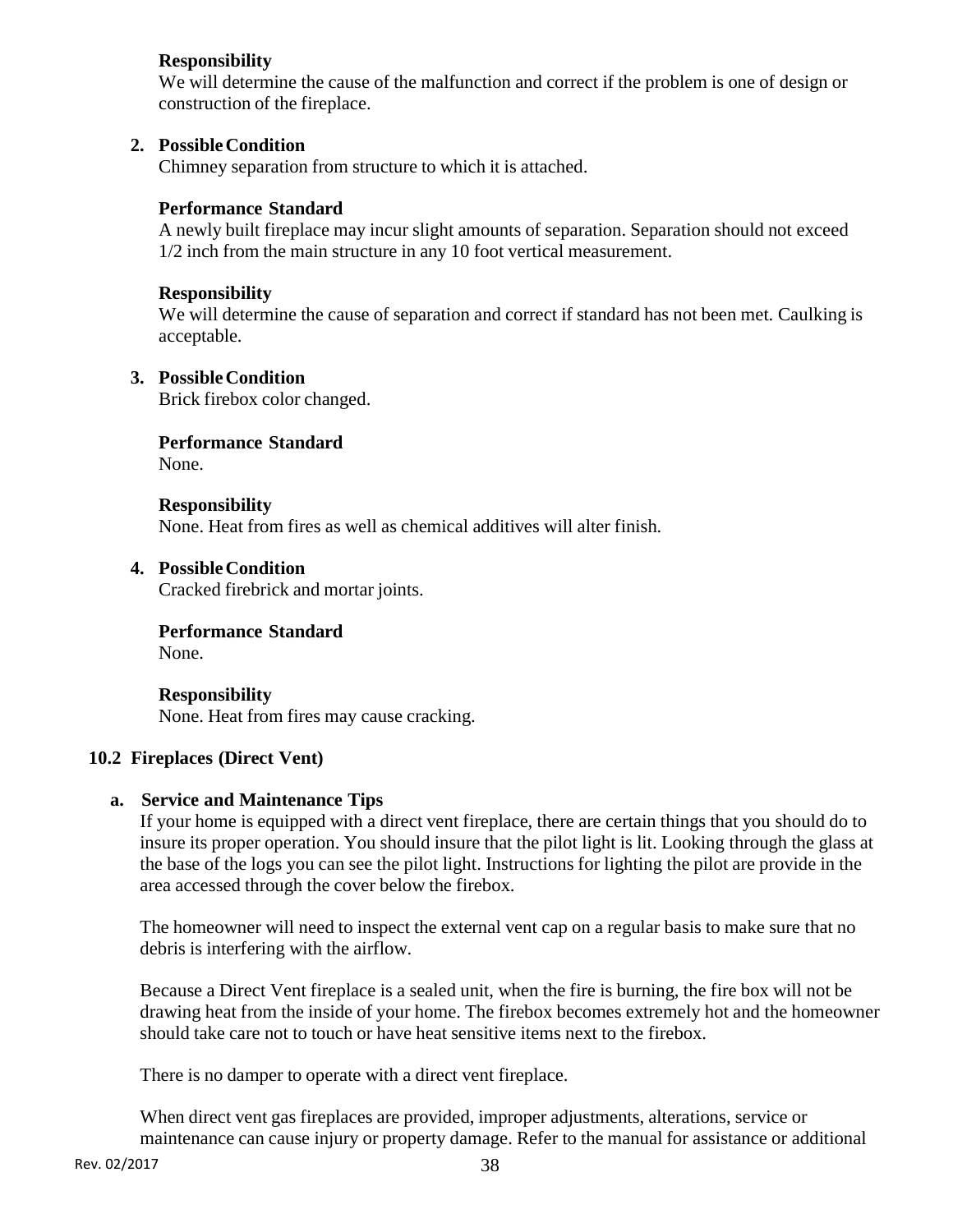information consult a qualified installer, service agency or the gas supplier.

## **b. Standards**

#### **1. Possible Condition**

Vapors may condense and fog the glass.

#### **Performance Standard**

For the first few minutes after each lighting vapors may fog the glass and the flames may be blue. After a few minutes this moisture will disappear and within 10-15 minutes the flames should become yellow.

#### **Responsibility**

None.

#### **2. Possible Condition**

Fireplace may produce a (oil canning) noise.

#### **Performance Standard**

The oil canning noise is caused by the metals expansion and contraction as it heats up and cools down. This does not affect the operation or longevity of the fireplace.

#### **Responsibility**

None.

#### **3. Possible Condition**

Glass fronts may become dirty on the inside of the firebox.

#### **Performance Standard**

It is possible that a film may build up on the side of the glass which faces the firebox created by emissions from the gas or propane flames.

#### **Responsibility**

None. The Homeowner may be required to provide periodic cleaning to the glass surfaces. Refer to the manual for assistance.

**WARNING: Turn off the gas valve located under the firebox prior to any servicing.** 

## **WARNING: DO NOT OPERATE THE UNIT WITH OUT THE GLASS FRONTS PROPERLY INSTALLED AND SEALED. WARNING: DO NOT OPERATE THE UNIT**

#### **10.3 Pools**

#### **a. Service and Maintenance Tips**

Pools require regular maintenance in order to keep all aspects running efficiently. Please refer to any documents provided by the manufacturer/subcontractor regarding maintenance schedules and specific chemical levels for the system. Failure to follow the maintenance guidelines can lead to malfunction of the mechanical systems in the pool, and can cause algae growth on pool surfaces.

#### **b. Standards**

#### **1. Possible Condition**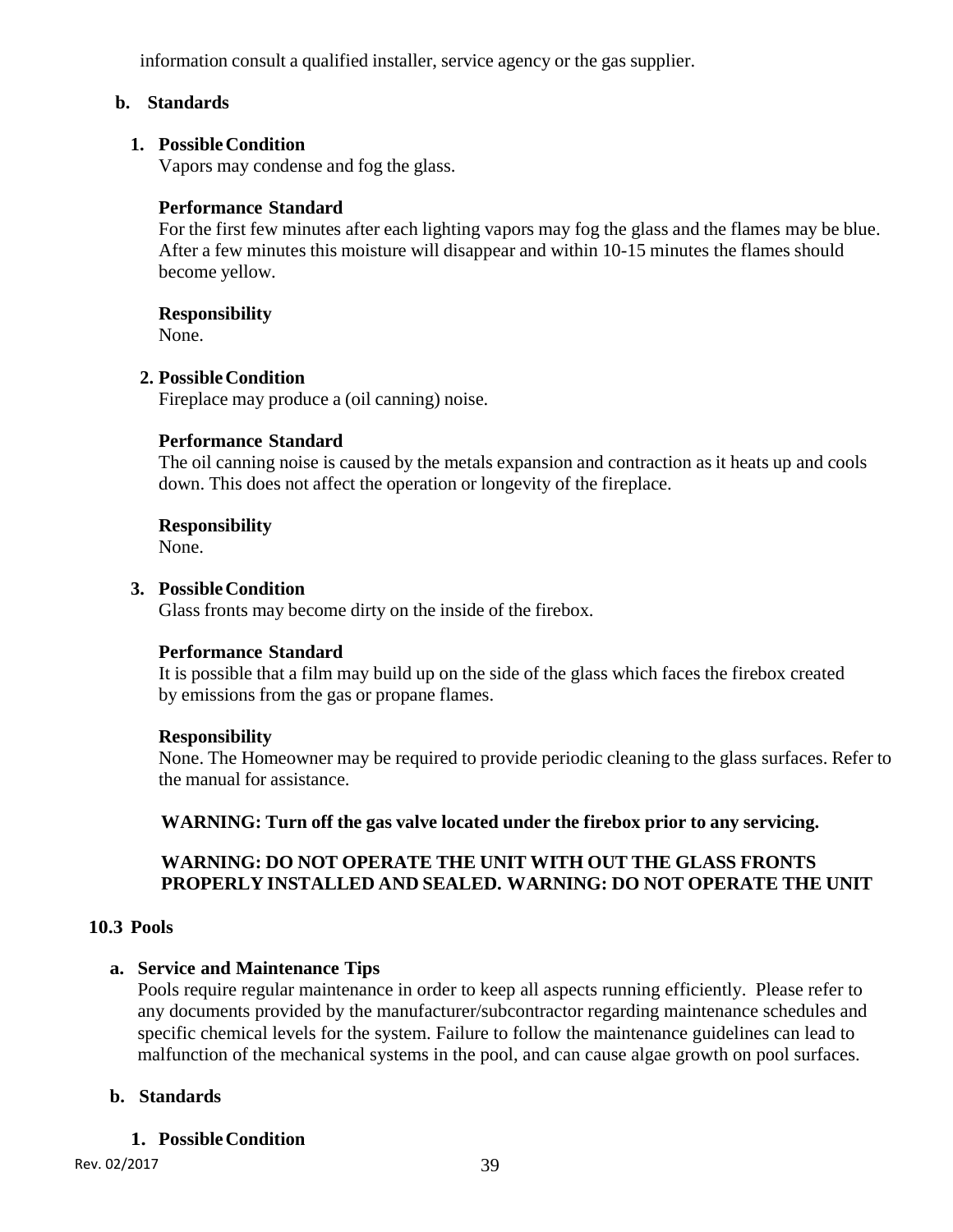Algae growth on sun deck and pool surfaces.

## **Performance Standard**

The pool surface should be free of algae if it is properly maintained. Homeowner should check maintenance guidelines from manufacturer to verify all requirements are being met. Please contact the manufacturer/subcontractor for their removal recommendations.

Algae growth on the pool deck surface can grow when water is allowed to puddle and is not removed. Please contact the manufacturer/subcontractor for their removal recommendations.

#### **Responsibility**

None.

#### **2. Possible Condition**

Discoloration of the marcite finish.

#### **Performance Standard**

A light gray spotting or streaking called mottling can occur with the marcite finish and is a normal condition. This can be minimized by maintaining a proper chemical balance in the pool. Other stains can occur due to an improper chemical balance in the pool, these stains require a qualified professional to attempt to remove them and are not warranted.

#### **Responsibility**

None.

## **3. Possible Condition**

Pool water is dirty.

#### **Performance Standard**

Pool should be clear, and will need to have any leaves and debris from the environment skimmed out regularly. The filter needs to be cleaned out regularly; if it has clogged it will reduce the effectiveness of the filter and chemicals to keep the pool clean.

#### **Responsibility**

None.

#### **4. Possible Condition**

Pool system is leaking water.

#### **Performance Standard**

While there will be natural evaporation of water from the pool, if you are having substantial changes in water levels then a leak may be present. Water should not be leaking from the liner or any of the plumbing within the pool system.

#### **Responsibility**

None. Please contact the manufacturer/subcontractor as the liner and plumbing for the pool systems are warranted directly with them.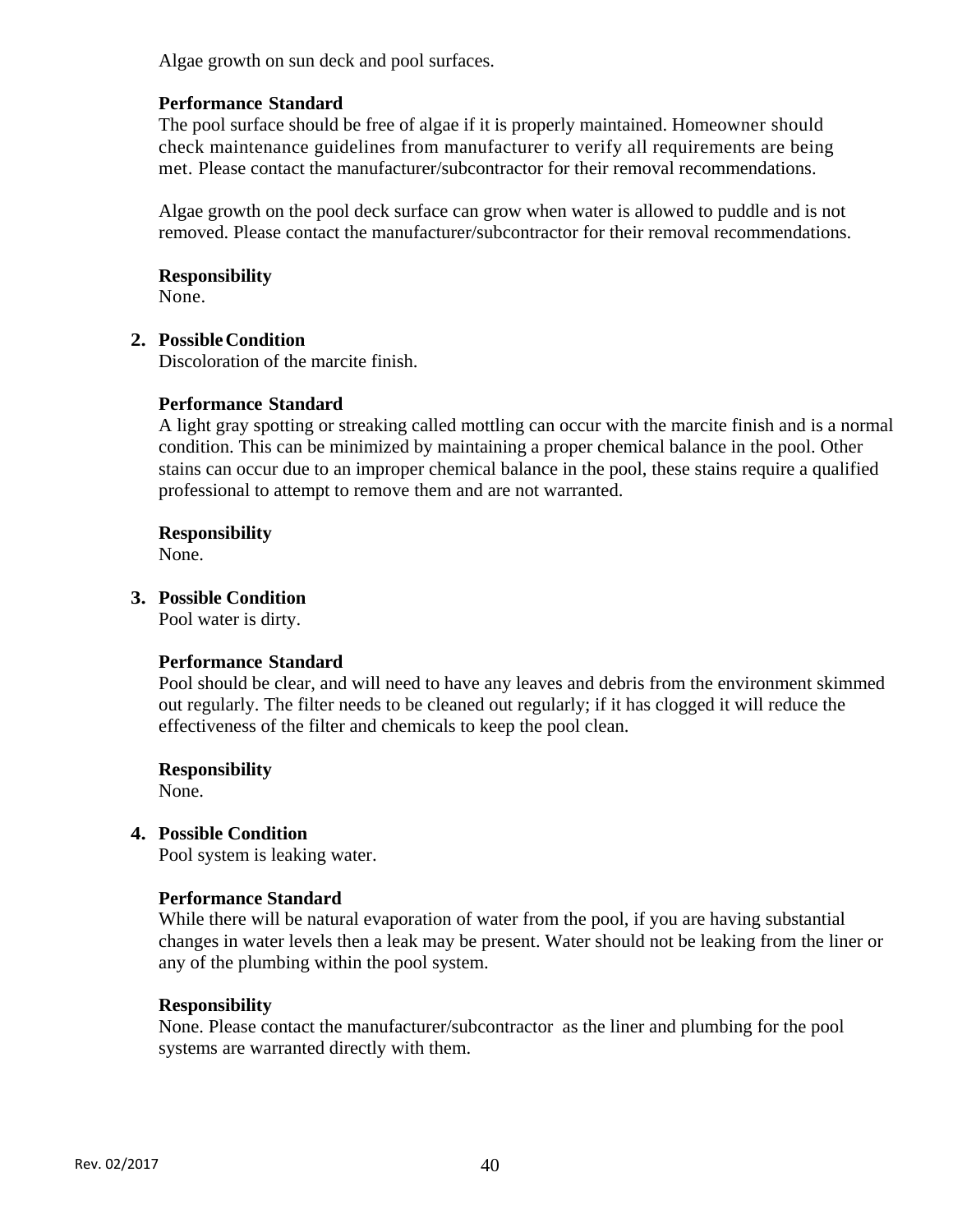#### **11.0 KITCHEN CABINETS, VANITIES AND COUNTER TOPS**

*Coverage:* 1st Year Only *Area:* Workmanship & Materials

## **11.1 Counter Tops/Surfaces**

## **a. Service & Maintenance Tips**

All laminated kitchen countertops, cultured marble vanity, ceramic tile, Corian and granite tops and walls should be wiped down with a non-abrasive cleaner and brought to "sparkle" with a cleaner and polish recommended by the manufacturer. Granite tops should be sealed per manufacturer specifications.

## **b. Standards**

#### **1. Possible Condition**

Cultured materials (marble, granite, etc.) have sections of discoloration in areas of the stone.

#### **Performance Standard**

Cultured materials are cut from natural stone and as such may color variances between pieces.

#### **Responsibility**

None.

#### **2. Possible Condition**

Cultured material has developed a crack or chip inside of it.

#### **Performance Standard**

Stone should be free of chips and cracks at time home is settled.

#### **Responsibility**

Cracks or chips that appear following settlement are not covered by the warranty since these were not caused by the original installation.

#### **3. Possible Condition**

Surface cracks and joint delaminations in high pressure laminates on vanity and kitchen cabinet countertops and cabinets.

#### **Performance Standard**

Countertops fabricated with high pressure laminate coverings will not delaminate or crack. However, it is recommended that water not be allowed to stand in the seams of counter tops.

#### **Responsibility**

We will replace delaminated or cracked coverings. We will not be responsible for chips, scratches, and cracks noted after the New Home Orientation or for delamination from water which causes swelling of the base material.

#### **4. Possible Condition**

Kitchen cabinet malfunctions.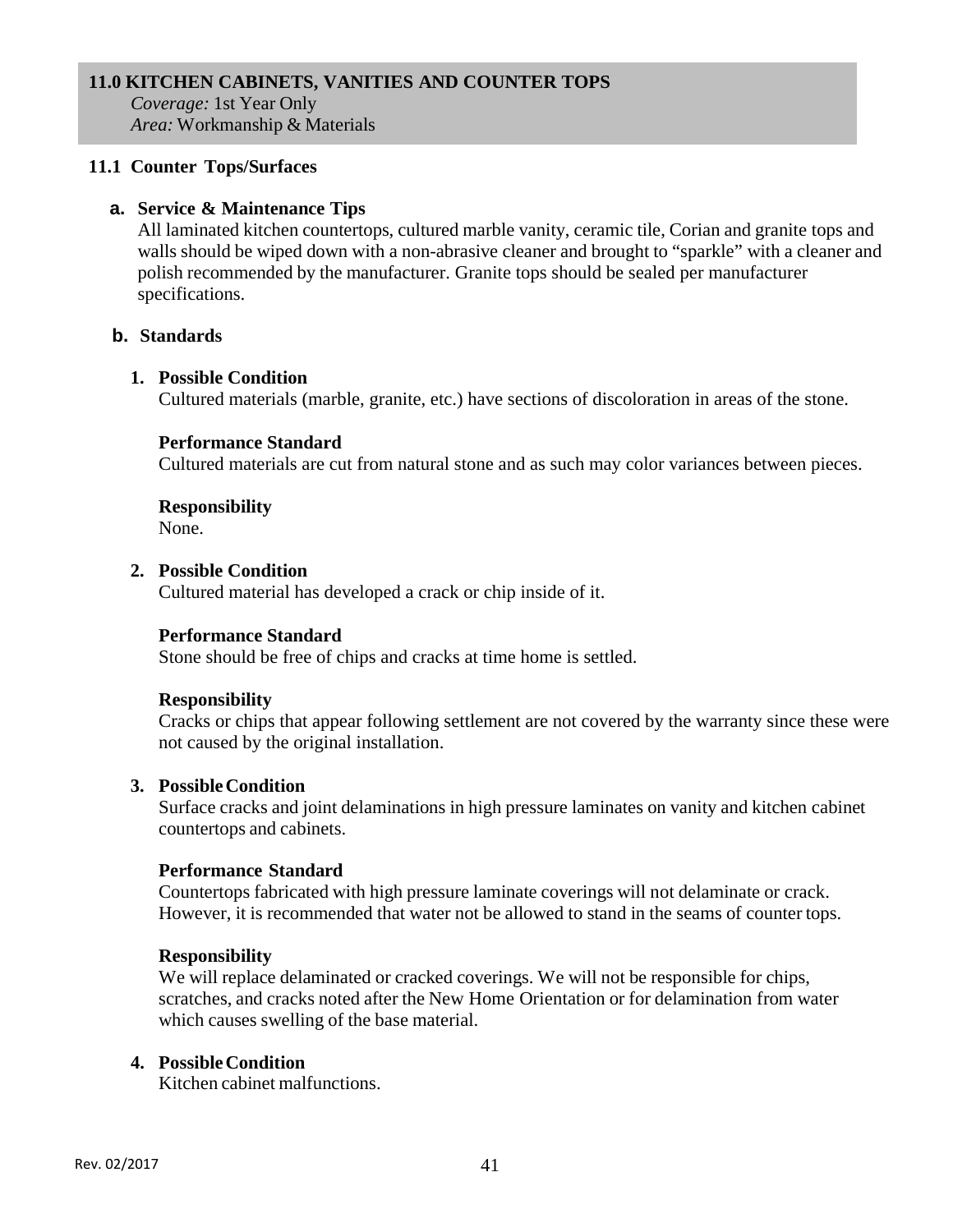#### **Performance Standard**

Warpage not to exceed 1/4 inch as measured from face frame to point of furthermost warpage with door or drawer front in closed position.

#### **Responsibility**

We will correct or replace door or drawer fronts.

#### **5. Possible Condition**  Gaps between cabinets, ceilings and walls.

**Performance Standard** 

# Acceptable tolerance is 1/4 inch in width.

#### **Responsibility**

We will correct any gap over  $1/4$  inch by installing a trim piece.

#### **6. Possible Condition**

Variation in color between adjacent kitchen cabinets of the same style.

#### **Performance Standard**

Variations of grain pattern and color are normal in wood veneer and solid wood cabinets and doors.

**Responsibility** 

None.

#### **7. Possible Condition**

Shrinkage of insert panels show raw wood edges.

#### **Performance Standard**

Panels will shrink and expand and may expose unpainted surface.

#### **Responsibility**

None. The Homeowner is responsible to touchup and maintain these areas to match the door color and finish.

#### **8. Possible Condition**

Split in door panel.

#### **Performance Standard**

Split panels shall not allow light to be visible through the doors.

#### **Responsibility**

If light is visible, we will fill the split and match the paint or stain as closely as possible, one time only in the first year of the Warranty Period.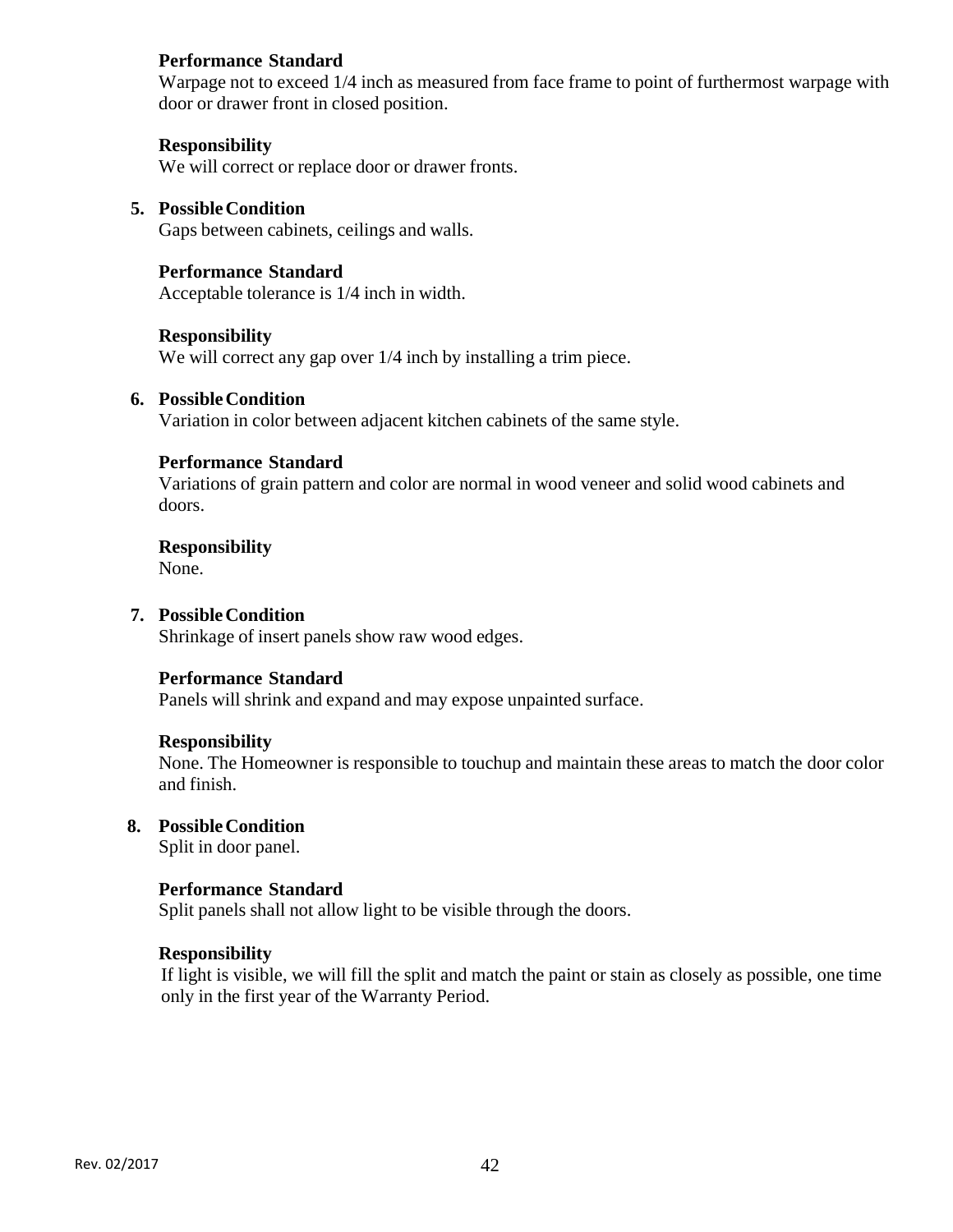# **12.0 PLUMBING**

*Coverage:* 1st Year Only *Area:* Workmanship & Materials

## **12.1 Water Supply, Sewers, Fixtures & Drains**

## **a. Service and Maintenance Tips**

In preparing your home for occupancy, the sewers have been flushed and tested to work properly. Water supply systems and fixtures have been pressure tested to eliminate leaks. If however, clogging does occur due to our negligence, it should become apparent within the first 30 days after occupancy.

Should drainage from a tub, toilet, sink, or shower clog, you may attempt to relieve it by use of a plunger (available at most hardware stores). If the plunger does not work, a plumber's snake should be used to determine if a fixture or trap is blocked versus a system failure.

Temperature fluctuations may occur with the hot and cold water when other fixtures are being used at the same time. A "ticking" sound is sometimes noticeable when water pipes expand and contract.

Water pressure often varies by individual municipalities and is not controlled by us.

A series of maintenance tips should be employed by the Homeowner to minimize costly plumbing repairs:

- 1. Care should be observed to avoid disposal of paper towels, heavy tissue, sanitary products, and other such materials into plumbing fixtures in order to minimize the possibility of clogging. After thirty (30) days of occupancy, we will not be responsible for sewer clogs unless it is determined that faulty materials or workmanship have been employed or the original installation was improperly completed.
- 2. Winterize your exterior hose bibs and plumbing lines by closing the valve to each faucet inside the house and opening the hose connections at each exterior location. The water at the bleeder valve inside should be drained.
- 3. Each plumbing fixture in your home has a drain "trap", a piece of drain pipe designed to provide a water barrier between your home and the possible odor of sewer gas. This "trap" holds water which prevents the airborne bacteria and odor of the sewer gas from entering the home. If a fixture is left unused, it should be turned on at regular intervals to replace evaporating water and to ensure that the trap barrier remains intact. Periodically refill the traps of unused fixtures.
- 4. Welled exit or areaway drains must be kept clear of debris and periodically cleaned in order to avoid water migration into the basement. (See Section 3.4).

#### **b. Standards**

# **1. Possible Condition**

Defective plumbing fixtures, or trim fittings.

# **Performance Standard**

Fixtures, appliances, or fittings will function as designed.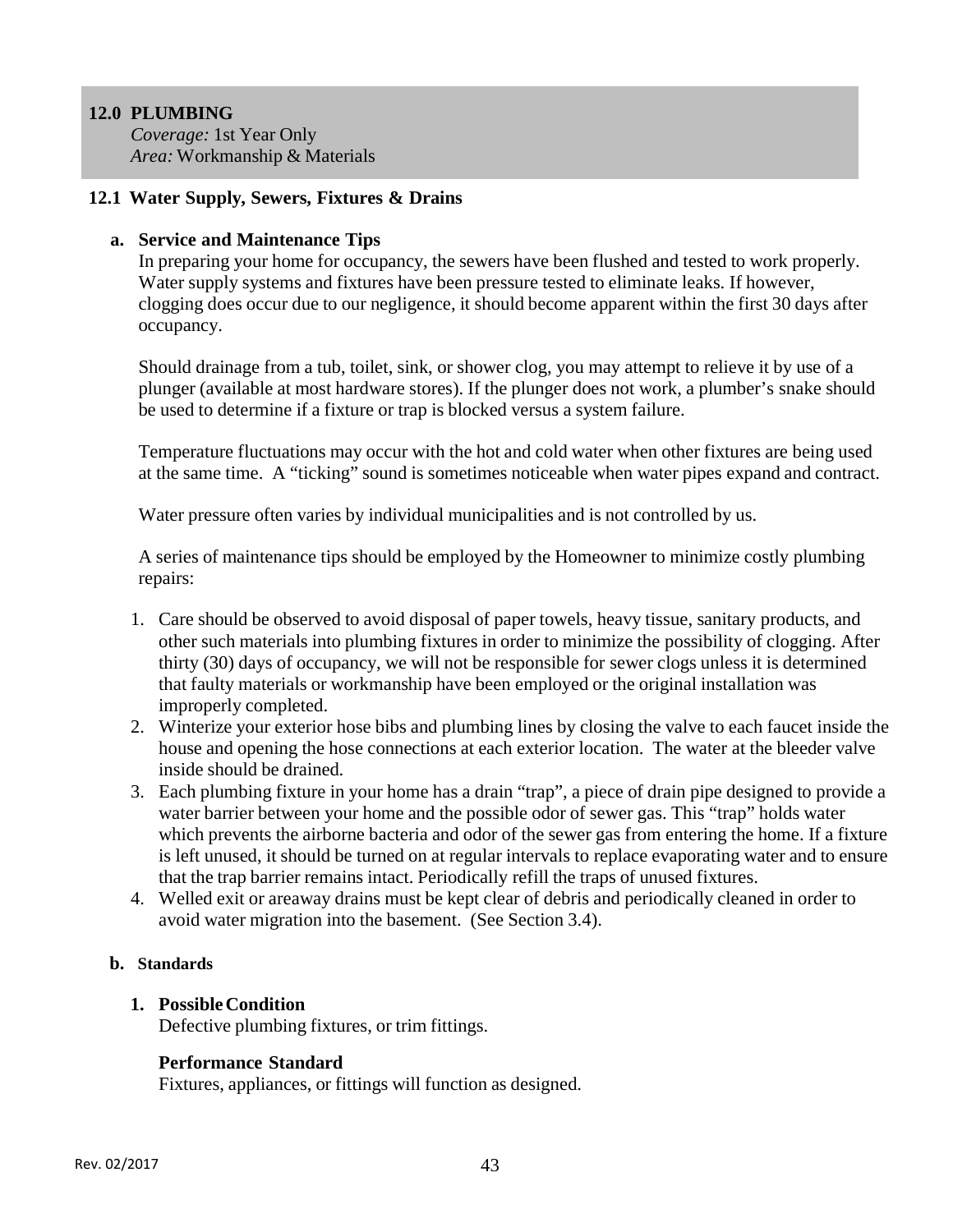## **Responsibility**

We will replace any defective fixture, fitting, or appliance which does not meet acceptable standards.

## **2. Possible Condition**

Faucet or valve leak.

## **Performance Standard**

A valve or faucet leak due to material or workmanship is a deficiency.

#### **Responsibility**

We will repair or replace the leaking faucet or valve.

#### **3. Possible Condition**

Noisy water pipes.

#### **Performance Standard**

There will be some noise emitting from the water pipe system, due to the flow of water.

# **Responsibility**

None.

#### **4. Possible Condition**

Cracking, chipping, or scratching of porcelain or fiberglass surfaces on tubs, showers lavatories, bar tops and sinks.

#### **Performance Standard**

Chips and cracks on surfaces of bathtubs and sinks can occur when surface is hit with sharp or heavy objects.

#### **Responsibility**

We will not be responsible for repairs unless damage has been reported to us prior to occupancy.

#### **12.2 Water Heater**

#### **a. Service and Maintenance Tips**

The water heater in your home, whether electric or gas, is equipped with a temperature and pressure relief valve, which is designed to open in the event excessive pressure or temperature builds up within the tank. When this happens, water is allowed to flow from the tank. As the temperature and/or pressure are reduced, the flow will stop. If a steady flow of water is coming from the pressure relief valve, the water main should be shut off.

Gas hot water tanks, normally have a temperature dial (hot, warm, mild) on the outside of the tank, and the temperature can be completely controlled by adjusting the dial.

On an electric hot water heater, because of the inherent danger in resetting the temperature, we suggest that you call a serviceman.

Refer to the manual provided with the water heater from the manufacturer for suggested maintenance of your hot water tank, in all cases, before making any adjustments.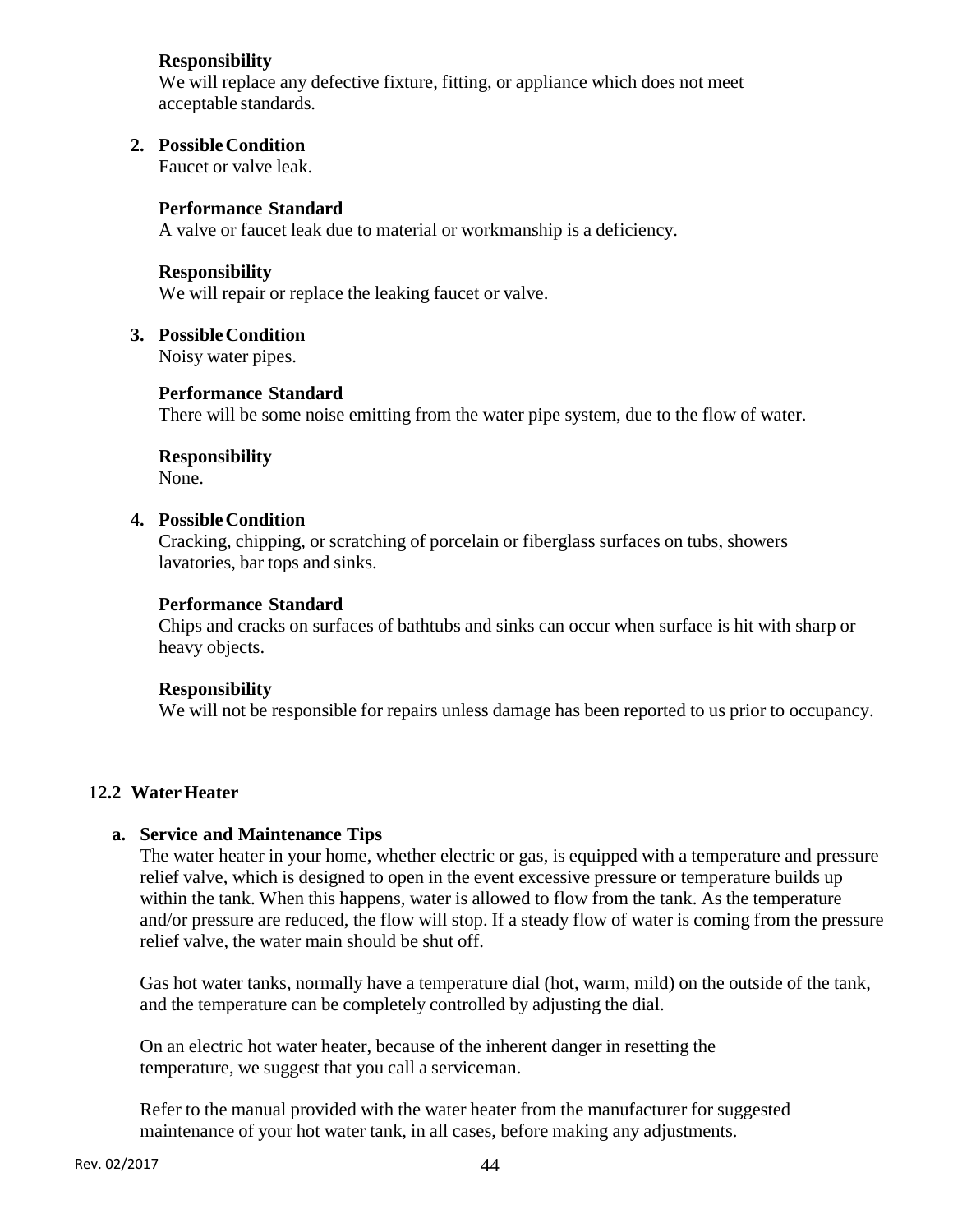Though we warrant the operation of the water tank appliance for one year, the manufacturer's warranty may exceed our Warranty. Please refer to your Homeowner's Package for your exact coverage.

Under no circumstances should you turn on an electric water heater without water in the tank because the element will quickly burn out. **In the case of any emergency with water or hot water heaters, be sure to familiarize yourself with where and how to turn off the water supply.**

## **12.3 Wells**

#### **a. Well Service and Maintenance Tips**

A well water system utilizes groundwater contained in soil and rock pores and is susceptible to pollution from contaminants that move through the soil and filter down to the groundwater.

Do not store toxic or hazardous substances near your well.

Protect the well head from cars, mowers, or other traffic, which may damage it.

Have your well inspected and sampled regularly by your local health department or qualified independent lab to assure it is properly protected.

Do not overuse or abuse pesticides, herbicides and fertilizers. Follow the package directions carefully.

Do not flush toxic or hazardous substances down the toilet or pour such substances into home drains, storm drains or onto the ground surface.

Many Health Departments recommend you have your well tested after any repairs are made to your well or if you notice a change in the taste or color of your well water. Your Health Department or independent lab can test your well for bacteriological quality and conduct chemical analysis for certain substances such as iron, acidity, or hardness.

#### **b. Standards**

#### **1. Possible Condition**

Well supply system fails to deliver water.

#### **Performance Standard**

All well systems shall be designed and installed in accordance with all approved building, plumbing, and health codes.

#### **Responsibility**

We will repair if failure is the result of defective workmanship or materials during the warranty period. If conditions beyond our control disrupt or eliminate the sources of the supply, we have no responsibility. This Warranty does not cover potability or quantity of well water provided the well water complies with all applicable permitting requirements at the time of settlement.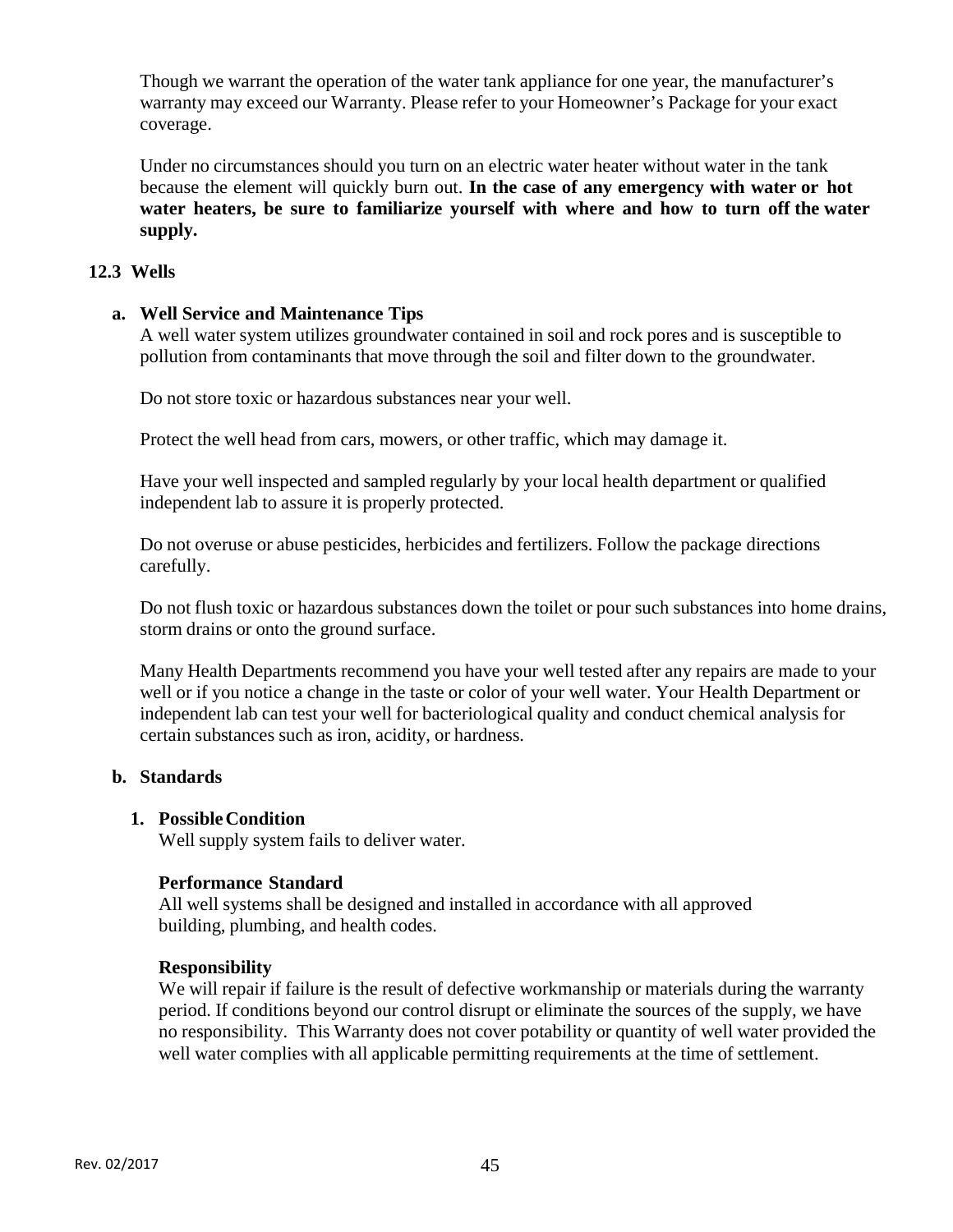# **13.1 HVAC**

*Coverage:* 1st Year Only *Area:* Workmanship & Materials

## **a. Service and Maintenance Tips**

A complete and correct understanding of your heating and cooling equipment can help you minimize your energy consumption.

Your home may be equipped with a gas or electric furnace, with or without air conditioning or an electric heat pump which provides both heating and cooling. One basic rule applies to all these systems: during the heating season the thermostat should be set to maintain the lowest temperature at which you are comfortable in your home. Each degree of higher temperature setting results in a marked increase in the fuel consumption. Likewise, during the cooling season, each degree of lower setting also increases fuel consumption by a significant amount.

All the HVAC systems utilize a furnace, ductwork, registers, filter, and a thermostat to control the temperature in the home.

# **Thermostat**

The thermostat controls the temperature produced by the HVAC system. If your home is heated by a warm air system, your thermostat may also have controls for converting the system from heating to cooling and vice versa.

## **Registers**

The registers in your home help to regulate the flow of air to maintain the desired temperature. Personal taste in comfort levels may require slight adjustments in the registers to keep each living area at the desired temperature.

If your lower level is too cool in the winter, start closing upper level registers until the desired results are obtained. If your upper level is too warm in the summer, close lower level registers until the desired results are obtained.

# **Maintenance**

In all forced air heating systems, the basic requirement for maintaining economical operation of your furnace is to keep the air filter clean. Building activity in and around the home creates excessive amounts of dust and dirt, the filter should be checked and replaced monthly.

With outdoor heating/cooling units, it is important to keep leaves and snow from around the unit, and to keep the unit level for maximum efficiency. It is also recommended to have a qualified person annually clean the mildew that collects on the evaporator and condenser coils. The heat exchanger should also be checked regularly for damage or defects.

You might also notice steam rising from your outdoor heat pump unit during cold weather. This is a normal occurrence when the unit is completing its defrost cycle.

#### **Service**

There are some things that you should check prior to calling for service.

- 1. If your system is operating but is not providing adequate heating or cooling, check the following:
	- Filter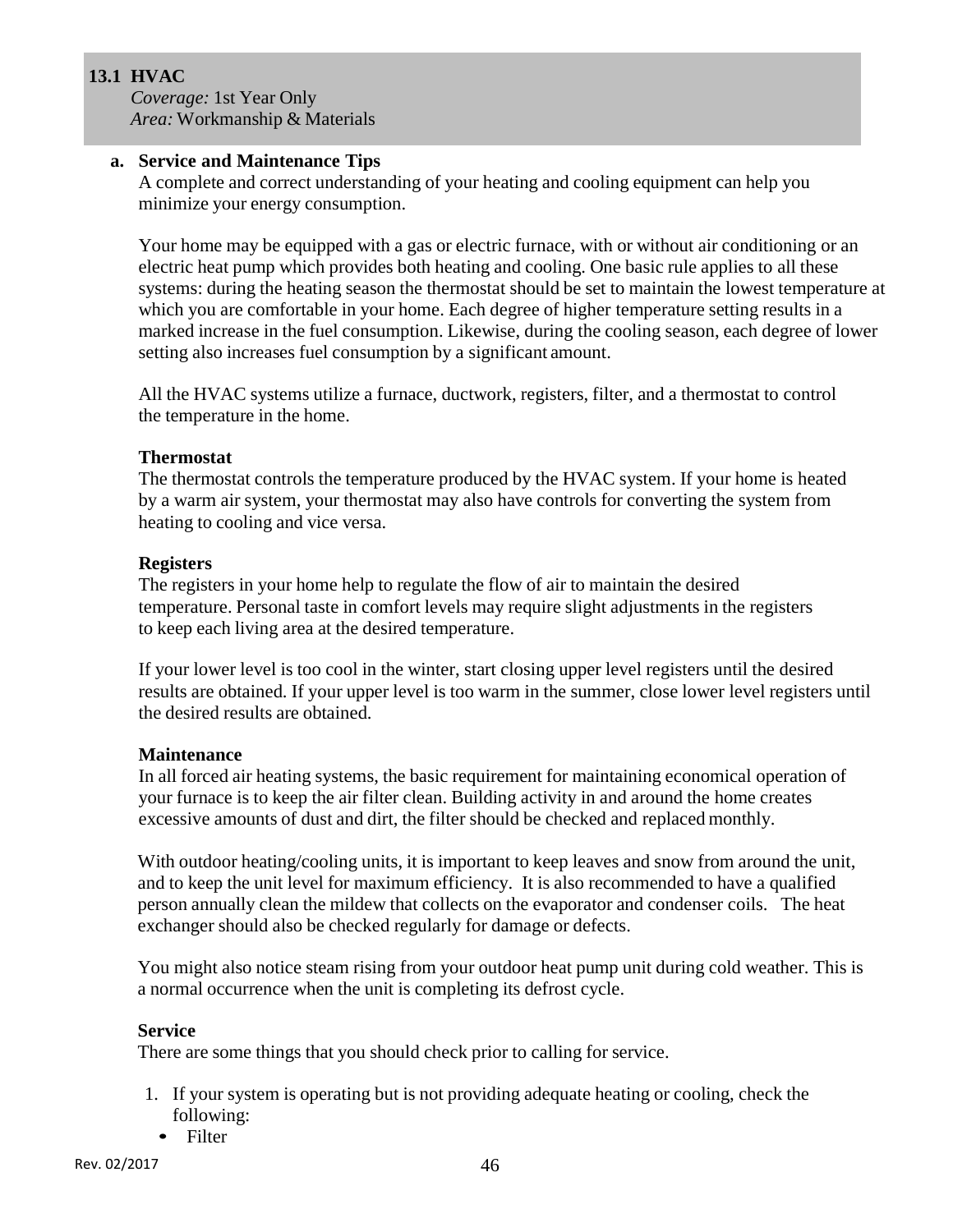- Thermostat setting
- 2. If your system doesn't function at all, check the following:
	- (a) In homes equipped with a gas furnace with a pilot light, it may go out. (It should be visible near the main burner). You may relight it by following the instructions printed on the unit.
	- (b) With all systems, check the circuit breakers to see if they have tripped. Circuit breakers may be reset by switching all the way to "off" and then to "on".

**NOTE:** Gas furnaces may have a separate switch located near the furnace unit inside the home.

If the circuit breakers trip immediately after resetting, call a repairman for service. Interruptions of power (such as during electrical storms when lights blink) can cause a circuit breaker to trip. If your system malfunctions during or just after a thunderstorm, the circuit breaker would be the first item to check.

Whatever system you have in your home, it should be checked and cleaned by a professional repairman. See your instruction manual for the recommended frequency of care for your system. You may wish to contact your HVAC contractor to establish a regular maintenance program.

## **b. Standards**

## **1. Possible Condition**

Inadequate heating.

#### **Performance Standard**

The heating system shall be capable of producing an inside temperature of 70 degrees F, as measured in the center of each room at a height of 5 feet above the floor, under local outdoor winter design conditions. Temperature at the thermostat will be plus or minus  $3^\circ$  F from the set point temperature. Federal, state, or local energy codes shall supersede this standard where such codes have been adopted.

#### **Responsibility**

We will correct heating system to provide the required temperatures.

#### **2. Possible Condition**

Inadequate cooling.

#### **Performance Standard**

Where air conditioning is provided, the cooling system shall be capable of maintaining a temperature of 78 degrees F, as measured in the center of each room at a height of 5 feet above the floor under local outdoor summer design conditions. Temperature at the thermostat will be plus or minus 3° F from the set point temperature. In the case of outside temperatures exceeding 95 degrees F, a differential of 20 degrees F from the outside temperature will be maintained. Federal, state, or local energy codes shall supersede this standard where such codes have been adopted.

#### **Responsibility**

We will correct cooling system to meet temperature conditions, in accordance with specifications.

#### **3. Possible Condition**

Condensation lines clog.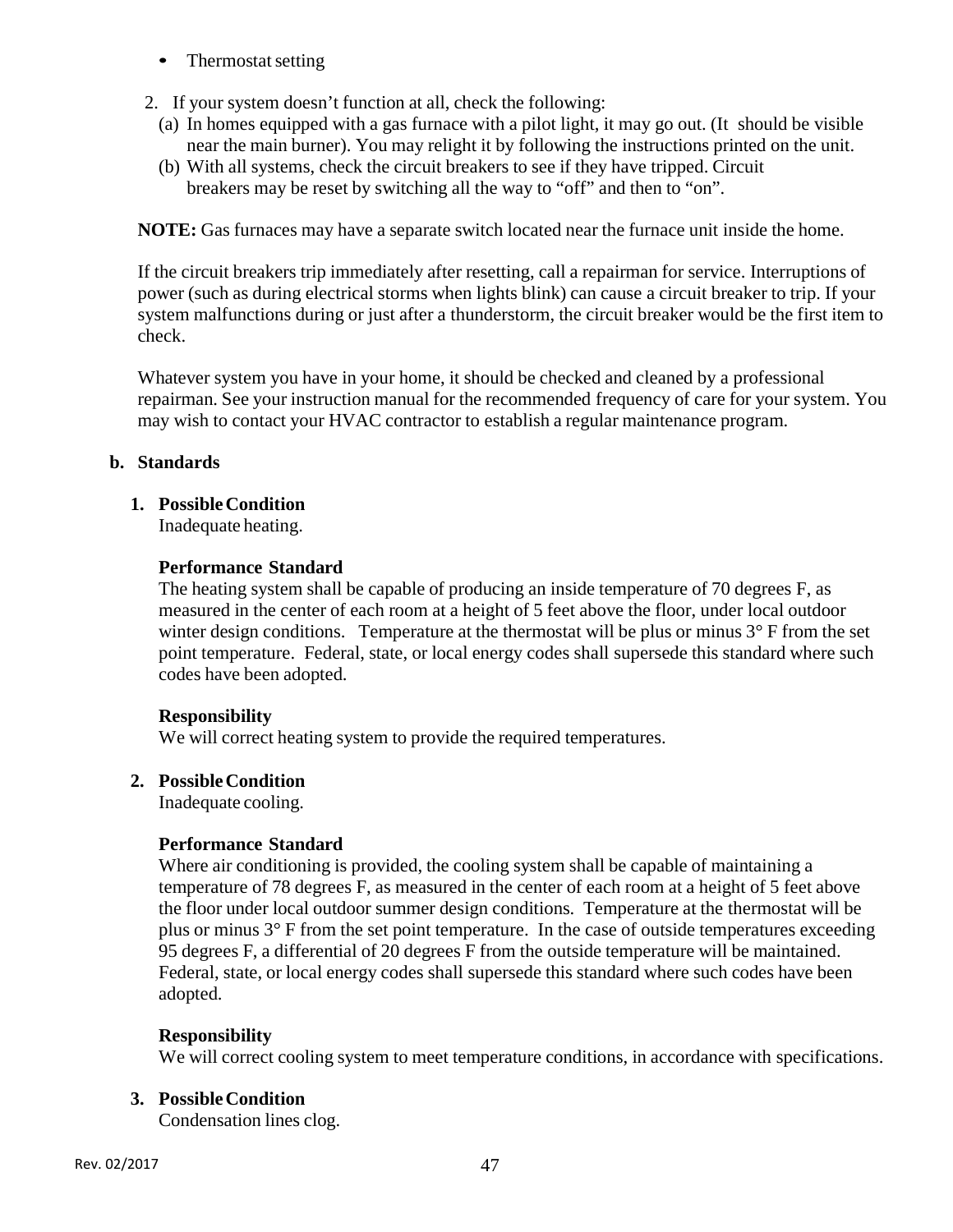#### **Performance Standard**

None.

## **Responsibility**

Condensation lines will clog eventually under normal use. This is a Homeowner maintenance item. We shall provide unobstructed condensation lines at the time of first occupancy.

## **4. Possible Condition**

Improper mechanical equipment operation of evaporative cooling system.

## **Performance Standard**

Equipment should function properly at temperature standard set without unreasonable fuel consumption.

#### **Responsibility**

We will correct and adjust so that blower and water systems operate as designed.

# **14.0 ELECTRICAL**

*Coverage:* 1st Year Only *Area:* Workmanship & Materials

#### **14.1 Electrical Systems**

#### **a. Service and Maintenance Tips**

To provide complete safety, high-quality electrical wiring, outlets and switches have been installed in your new home to meet both local and federal standards of safety. Part of the electrical system is located in the circuit breaker terminal box. It is here that electrical power enters and is distributed throughout the home.

Large appliances or too many small appliances on one circuit may cause the circuit breaker to trip. Other causes of a breaker tripping could be:

- 1. Worn-out cords
- 2. Defective plug connections
- 3. Defective appliances
- 4. Starting of electrical motors (motors require more current to start than they use while running)

To restore electrical power to its circuit:

- 1. Remove plug or plugs which may be causing the overloading.
- 2. Reset the circuit breaker by pushing it all the way to the off position, then push the switch to the on position. If the reset switch automatically switches off again, your circuit is still overloaded, or that particular circuit has a short. If one circuit continues to break, call a qualified electrician.

Light fixtures require various wattages of bulbs. The instructions on the fixture should be followed carefully. In no event, should bulbs of higher than recommended wattage be utilized.

Problems with appliances should be directed to the appliance manufacturer involved.

Selected receptacles in kitchens, baths, garages, and outside of the home are covered by a ground fault interrupter or breaker. These GFI's sense low level ground faults and assure optimum protection for our homeowners. Due to the sensitivity of the GFI circuit, it may trip more frequently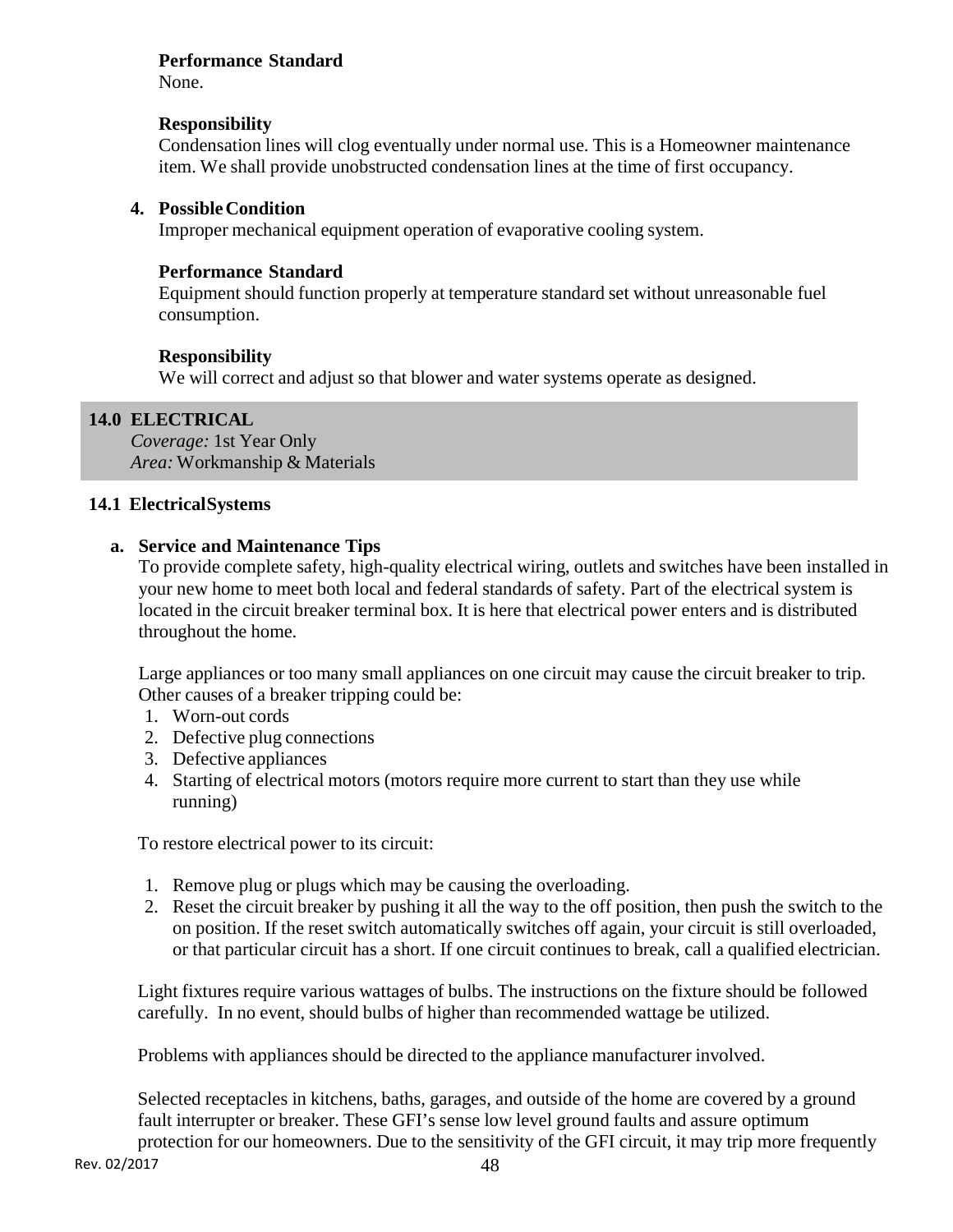than other circuits. These receptacles are not to be used for appliances which demand high current usage; such as freezers, refrigerators, and other appliances with motors or compressors.

**WARNING "Do it yourself" electrical wiring is dangerous and may void the Warranty. The electrical circuit in your home has been designed for trouble free service and safety. If you desire additional wiring, call a qualified electrician. Don't jeopardize your home and the lives of your family and yourself by installing unauthorized circuits.** 

#### **b. Standards**

#### **1. Possible Condition**

Fuses blow or circuit breakers "kick out".

#### **Performance Standard**

Fuses and circuit breakers which deactivate under normal usage when reset or replaced are deficient.

#### **Responsibility**

We will check wiring circuits for conformity with local, state, or approved National Electrical Code requirements. We will replace wiring or breakers if they do not perform adequately or are defective.

#### **2. Possible Condition**

Malfunction of electrical outlets, switches or fixtures.

#### **Performance Standard**

All switches, fixtures, and outlets should operate as intended.

#### **Responsibility**

We will repair or replace defective switches, fixtures, and outlets.

#### **3. Possible Condition**

Ground fault circuit interrupter and arc fault trips frequently.

#### **Performance Standard**

Ground fault interrupters and arc faults are sensitive safety devices installed into the electrical system to provide protection against electrical shock. These sensitive devices can be tripped very easily. Ground fault interrupters are required in outlets located in the garage, kitchen, bath, and powder room along with all exterior outlets. Ground fault interrupters should operate as intended.

#### **Responsibility**

We will install ground fault interrupters in accordance with applicable electrical codes. We will replace the device if found to be defective.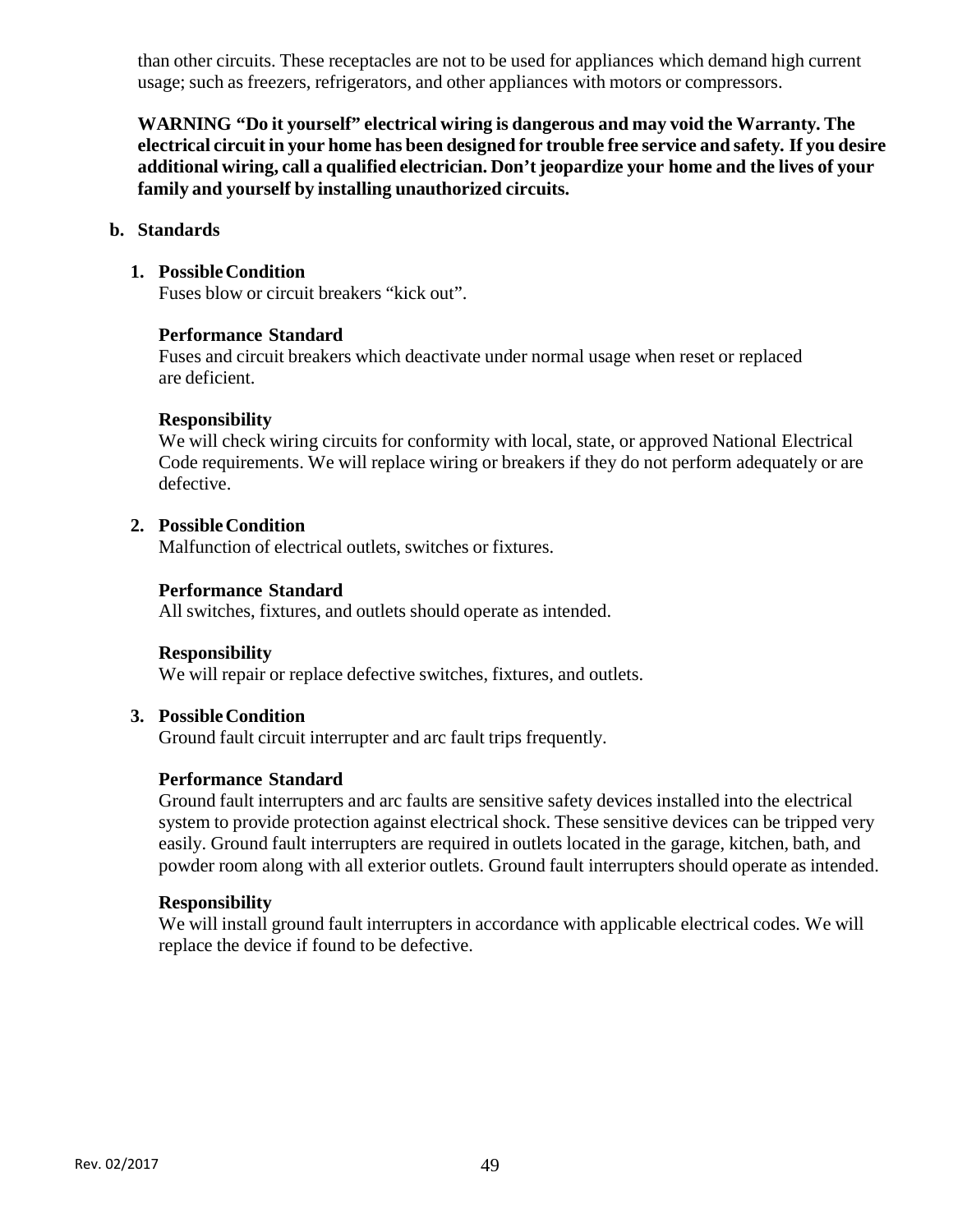#### **B. TWO YEAR WARRANTY ITEMS**

#### **15.0 PLUMBING**

*Coverage:* 1st & 2nd Year *Area:* Installation of Systems

**15.1** Water Supply, Sewers, Fixtures & Drains

#### **a. Service and Maintenance Tips**

All water lines have been installed in your home in accordance with applicable building and plumbing codes.

In some municipalities water pressure is abnormally high, and regulators are installed to reduce the water pressure within the home so that appliance life may be maintained. Do not adjust this regulator once it is installed.

#### **b. Standard**

#### **1. Possible Condition**

Water supply system fails to deliver water.

#### **Performance Standard**

All on-site service connections to municipal water main and private water supply shall be our responsibility. Private systems shall be designed and installed in accordance with all approved building, plumbing, and health codes.

#### **Responsibility**

We will repair if failure is the result of defective workmanship or materials. If conditions beyond our control, disrupt or eliminate the sources of the supply, we will have no responsibility.

#### **15.2 Septic System**

#### **a. Service & Maintenance Tips**

Septic systems are individual wastewater treatment systems that use the soil to treat small wastewater flows, usually from individual homes. They are typically used in rural or large lot settings where centralized wastewater treatment is impractical. There are many types of septic systems in use today. While all septic systems are individually designed for each site, most septic systems are based on the same principles.

The accumulated solids or sludge in the bottom of the septic tank should be pumped out every three to five years to prolong the life of your system. Septic systems must be maintained regularly in order to function properly.

Neglect or abuse of your septic system can cause it to fail. Failing septic systems can:

- cause a serious health threat to your family and neighbors,
- degrade the environment, especially lakes, streams and groundwater,
- reduce the value of your property,
- be very expensive to repair,
- put thousands of water supply users at risk if you live in a public water supply watershed and fail to maintain your system.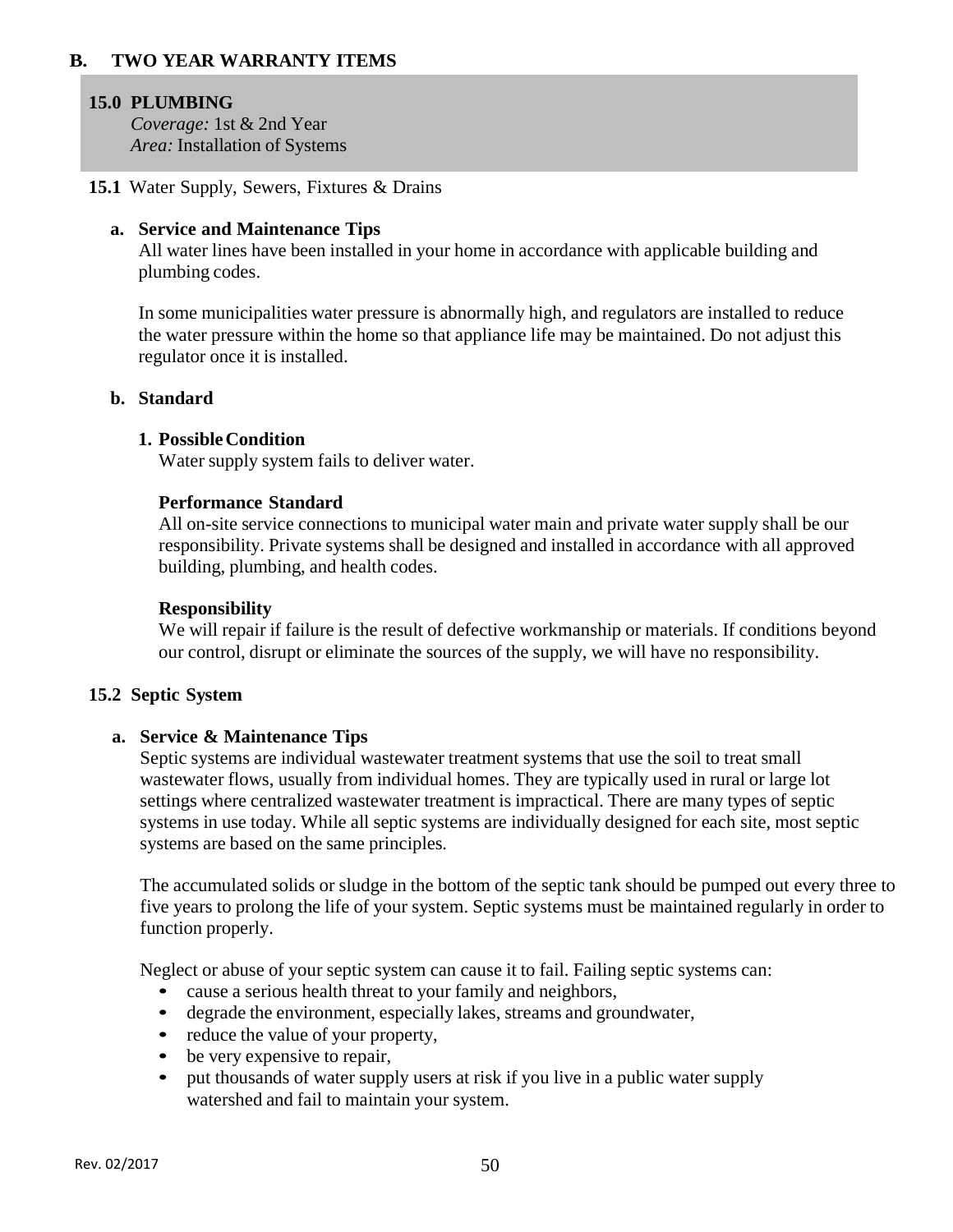Be alert to these warning signs of a failing system:

- sewage surfacing over the drainfield (especially after storms),
- sewage back-ups in the house,
- lush, green growth over the drainfield,
- slow draining toilets or drains,
- sewage odors.

#### **b. Standards**

## **1. Possible Condition**

Septic system fails to operate properly.

#### **Performance Standard**

Septic system will function adequately during all seasons, under climatic conditions normal or reasonably anticipated, based on local records, for the location of the home. Septic systems shall be designed and installed to comply with applicable laws.

#### **Responsibility**

We will repair, or otherwise correct, a malfunctioning or nonoperating system, if failure is caused by inadequate design, faulty installation, or other causes relating to ours actions or contractors or subcontractors under our control. We will not be responsible for system malfunction or damage which is caused by Homeowner negligence, lack of system maintenance, or other causes attributable to actions of the Homeowner or Homeowner's contractors, not under our control, including, but not necessarily limited to; the addition of fixtures, items of equipment appliances or other sources of waste or water to the plumbing system served by the septic system; and damage, or changes to the septic system installation or surrounding soil conditions critical to the system's functioning.

#### **15.3 Piping**

#### **a. Standards**

**1. Possible Condition**  Leakage from any piping.

#### **Performance Standard**

No leaks of any kind are to be present in any sanitary soil, waste vent, or water piping. Condensation on piping does not constitute leakage, and is not covered except where pipe insulation is required.

#### **Responsibility**

We will make repairs to eliminate leakage.

#### **15.4 Sewers, Fixtures and Drains**

**a. Standards** 

## **1. Possible Condition**

Stopped up sewers, fixtures, and drains.

#### **Performance Standard**

Sewers, fixtures, and drains shall operate properly.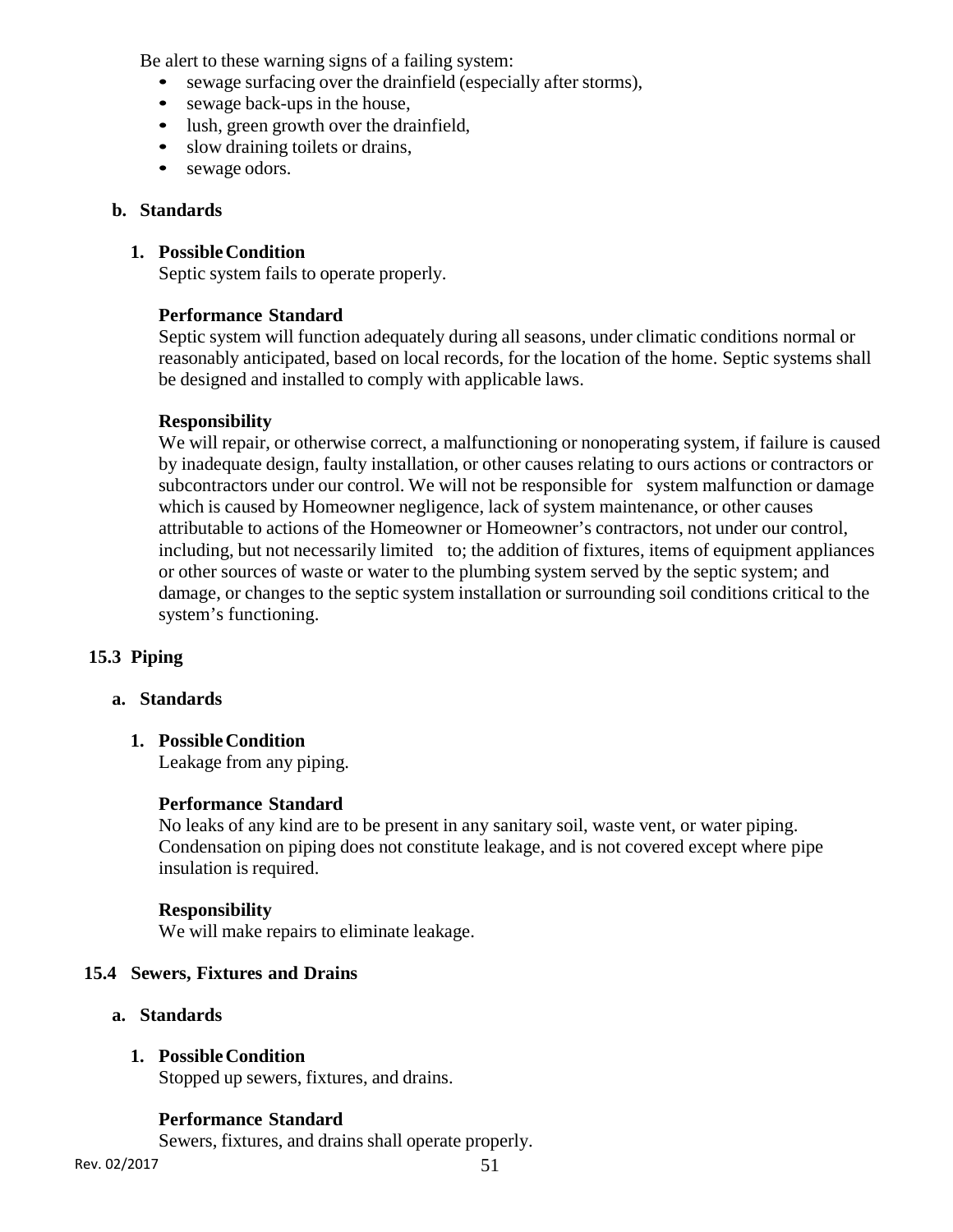## **Responsibility**

We will not be responsible for sewers, fixtures, and drains which are clogged due to Homeowner negligence or lack of maintenance. If a problem occurs, the Homeowner should consult with us for a proper course of action. Where defective construction is shown to be the cause, we will assume the cost of the repair; where Homeowner negligence or lack of maintenance is shown to be the cause, the Homeowner shall assume all repair costs.

## **2. Possible Condition**

Plumbing pipes freeze and burst.

## **Performance Standard**

Drain, waste, and water supply pipes are to be adequately protected to prevent freezing during normally anticipated cold weather.

## **Responsibility**

We will correct condition responsible for pipes freezing, and repair damaged piping. It is the Homeowner's responsibility to drain or otherwise protect lines and exterior faucets commonly exposed to freezing temperatures, including closing and protection of foundation vents in crawl space foundation areas, when applicable. The Homeowner is also responsible for maintaining suitable temperatures in the home as a safeguard against freezing pipes and in no event should a Homeowner turn off the home's service of heat while vacationing or otherwise being away from the home.

# **16.1 HVAC**

*Coverage:* 1st & 2nd Year *Area:* Installation of Systems

#### **a. Standards**

**1. Possible Condition**  Noisy ductwork.

#### **Performance Standard**

When metal is heated, it expands and when cooled, it contracts. The result is "ticking" or "crackling" which is to be expected.

#### **Responsibility**

None.

**2. Possible Condition** 

Oil canning.

#### **Performance Standard**

The stiffening of the ductwork and the gauge of the metal used shall be such that ducts do not "oil can". The booming noise caused by "oil canning" is not acceptable.

#### **Responsibility**

We will correct to eliminate this sound during 2 year Warranty Period.

#### **3. Possible Condition**

Ductwork separates or becomes unattached.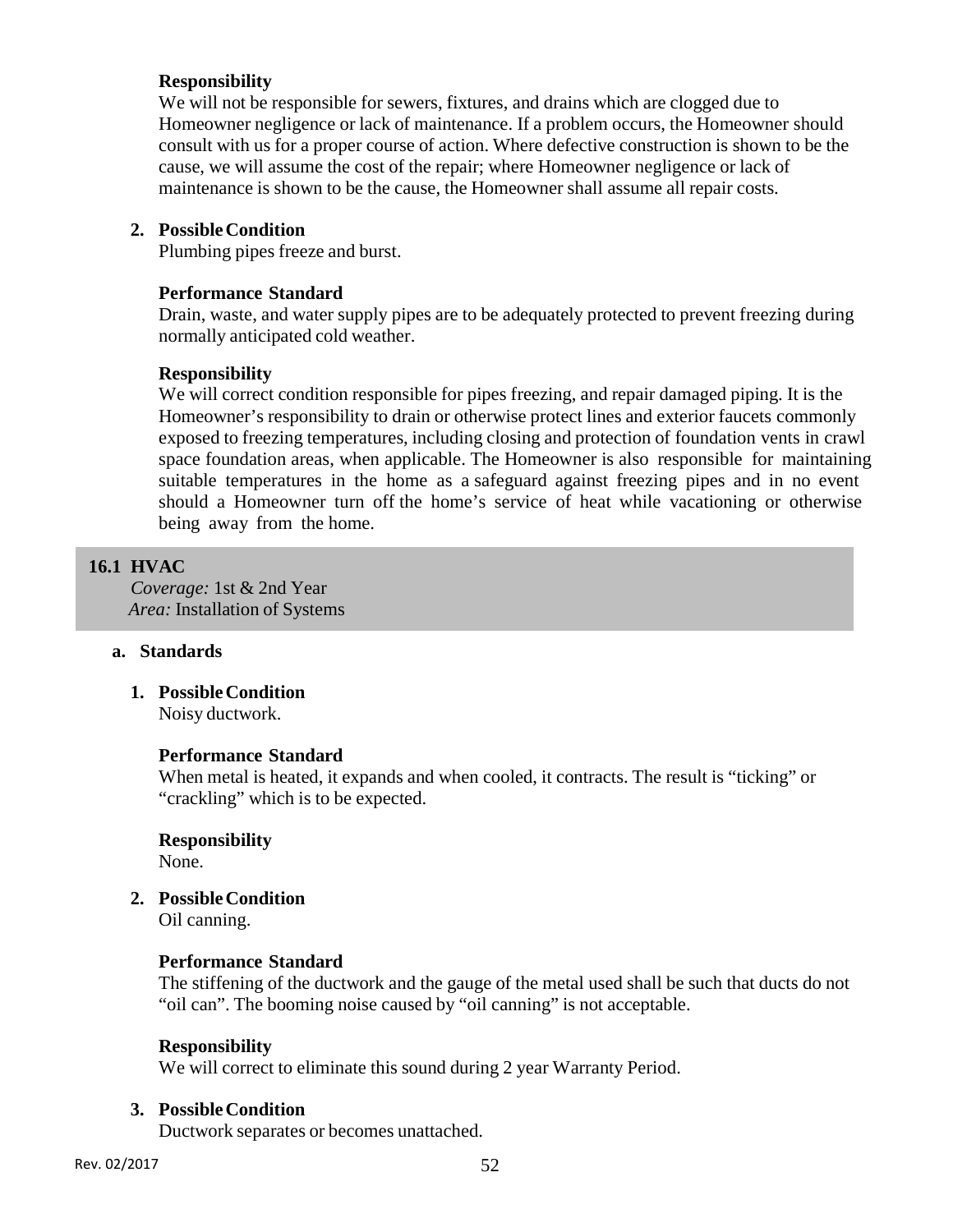#### **Performance Standard**

Ductwork shall remain intact and securely fastened.

#### **Responsibility**

We will re-attach and re-secure all separated or unattached ductwork.

#### **4. Possible Deficiency**

Refrigerant lines leak.

#### **Performance Standard**

Refrigerant lines shall not develop leaks during normal operation.

#### **Responsibility**

We will repair leaking refrigerant lines and recharge unit, unless damage was caused by the Homeowner.

#### **17.0 ELECTRICAL**

*Coverage:* 1st & 2nd Year *Area:* Installation of Systems

#### **17.1 Electrical Systems**

#### **a. Service and Maintenance Tips**

Smoke detectors should be vacuum cleaned semi-annually and checked for replacement 5 years after settlement. Replace battery annually.

#### **b. Standards**

#### **1. Possible Condition**

Failure of wiring to carry its designed circuit load to switches and receptacles.

#### **Performance Standard**

Wiring should be capable of carrying the designed load for normal residential use.

#### **Responsibility**

We will check wiring for conformity with local, state, or approved national electrical code requirements. We will replace wiring if it fails to carry the design load.

#### **18.0 FIRE SUPPRESSION SPRINKLER SYSTEM**

*Coverage:* 1st & 2nd Year *Area:* Installation of Systems

#### **a. Standards**

The pipes are filled with water under pressure from the domestic water supply. In the unfortunate event of a fire, the heat from the fire will open the sprinkler head and water will spread over the fire. All sprinkler heads operate independently; therefore, not all heads will open at one time.

You should not install ceiling fans or other objects which might affect the spray pattern of the head without first contacting a qualified fire protection professional.

Sprinkler pipes have been installed in your attic and covered with insulation. You should use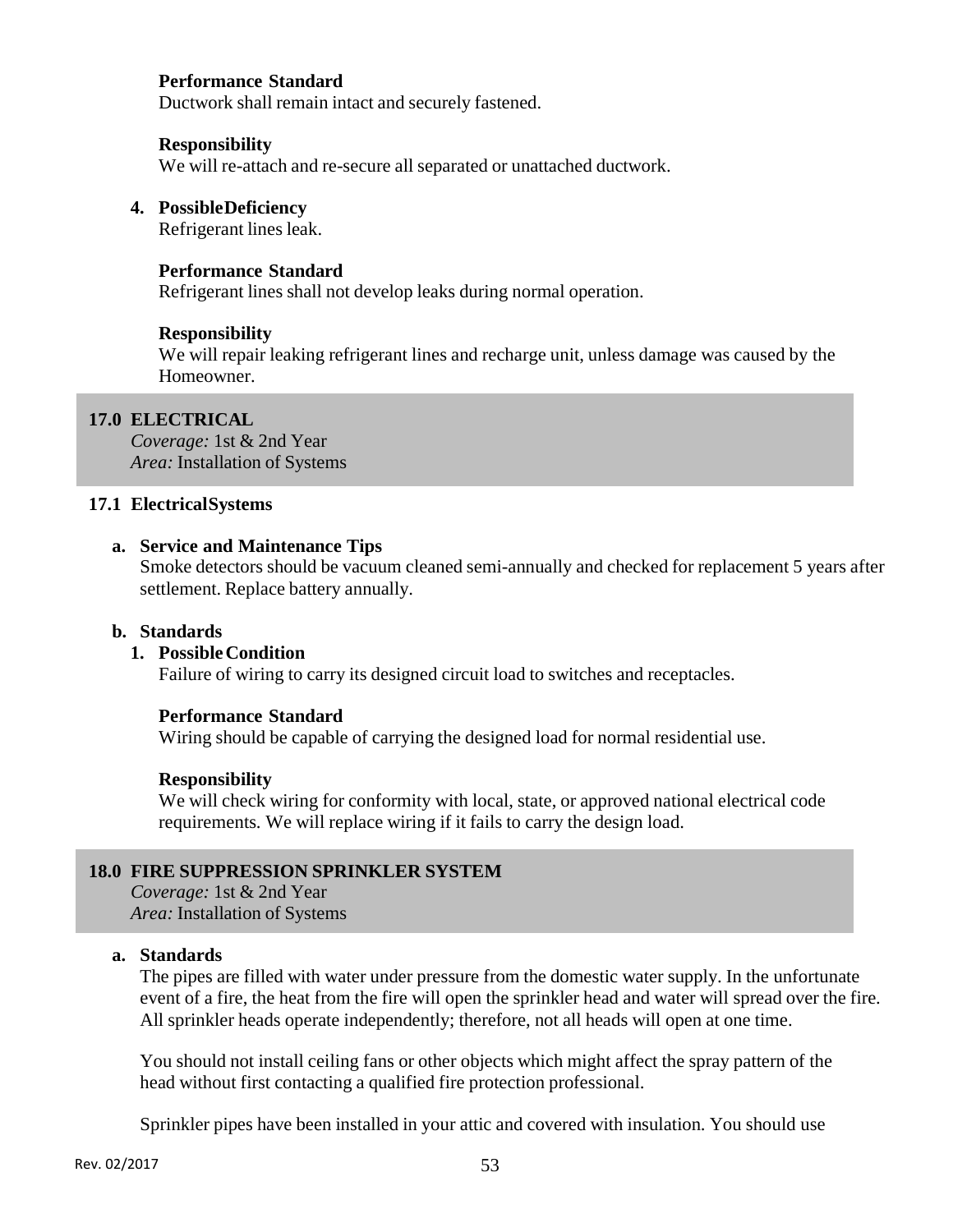extreme caution when you enter your attic to avoid stepping on the pipe or removing insulation from around the pipe. We also recommend that you inform any workmen who may need to enter your attic of this also.

The sprinkler pipes are full of water so it is very important that you do not turn your heat off during cold weather. **FROZEN SPRINKLER PIPES WILL CRACK.**

Painting the sprinkler heads or hanging anything from them will violate the building code and could result in improper operation of the system.

A minimum monthly maintenance program should include the following:

- 1. Visually inspect all sprinklers to ensure against obstruction of spray.
- 2. Inspect all water supply valves to assure that they are open.
- 3. Test all waterflow devices if applicable.
- 4. Maintain and test all smoke detectors.

# **IV. APPENDIX A - DEFINITIONS**

**DEFINITIONS** - In general - In this subtitle the following words have the meanings indicated.

- **A.Appliances** "Appliances" refers to range tops, stoves, ovens, refrigerators, dishwashers, washers and dryers, microwaves, and other similar items.
- **B. Fixtures, and Items of Equipment -**"Fixtures and items of equipment" means furnaces, propane tanks and fittings, air purifiers, air handling equipment, ventilating fans, air conditioning equipment, water heaters, pumps, stoves, refrigerators, garbage disposals, compactors, dishwashers, automatic door openers, washers and dryers, bathtubs, sinks, toilets, faucets and fittings, lighting fixtures, circuit breakers, and other similar items.
- **C. Builder -** NVR, Inc., a Virginia corporation trading as Ryan Homes, Ryan Homes of New York, NVUrban, NVHomes, and Heartland Homes.
- **D. Electrical Systems -** "Electrical Systems" means all wiring, electrical boxes, switches, outlets and connections up to the public utility connection.
- **E. Heating, Cooling and Ventilating Systems -** "Heating, cooling, and ventilating systems" means all duct work, steam, water and refrigerant lines, registers, convectors, radiation elements and dampers.
- **F. Load-bearing portions of the Home -** "Load-bearing portions of the home" means the loadbearing portions of the:
	- **1.** Foundation system and footings;
	- **2.** Beams;
	- **3.** Girders;
	- **4.** Lintels;
	- **5.** Structural columns;
	- **6.** Load-bearing walls and partitions;
	- **7.** Floor framing systems;
	- **8.** Roof framing system; and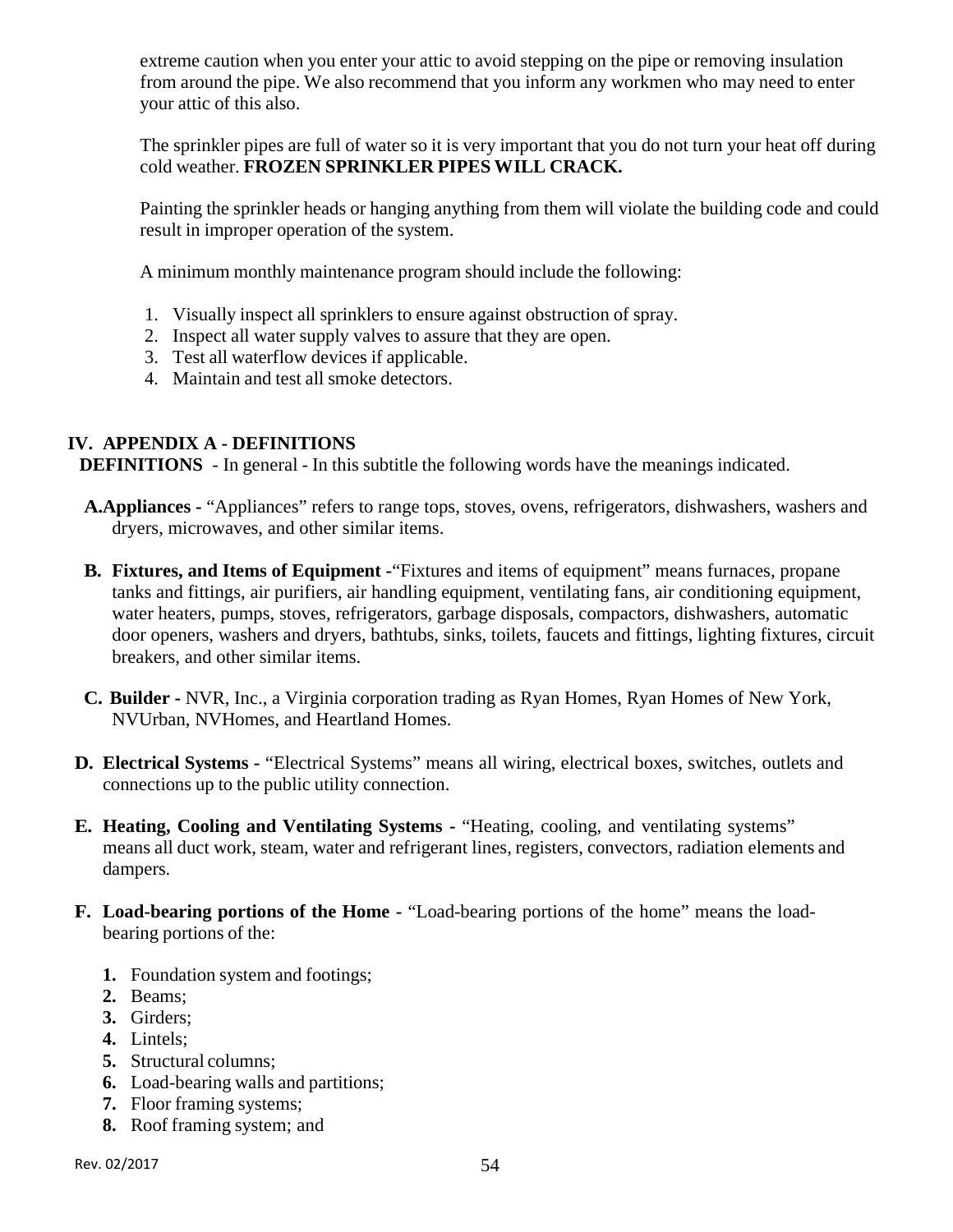- **9.** Porches (including screened-in) and decks installed by Builder during the initial construction of the New Home, specifically the roof framing system and deck footers.
- **G. Local Jurisdiction -** "Local Jurisdiction" means any local government entity having permit and inspection requirements for the construction of a new home.

# **H. New Home**

- **1.** "New Home" means every newly constructed private dwelling unit and the fixtures and structure that are made a part of a newly constructed private dwelling unit at the time of construction.
- **2.** "New Home" does not include:
	- (i) Outbuilding, including detached garages and detached carports, except outbuildings that contain plumbing, electrical, heating, cooling, or ventilation systems serving the new home;
	- (ii) Decks and/or Screened-in Porches which are not part of the original construction of the home installed by NVR
	- (iii) Boundary walls;
	- (iv) Retaining walls not necessary for the structural stability of the new home;
	- (v) Landscaping;
	- (vi) Fences;
	- (vii) Off-site improvement;
	- (viii) Appurtenant recreational facilities, and
	- (ix) Other similar items.
- **I. New Home Warranty -** "New Home Warranty" means a series of written promises made by a Builder that meets the requirements of this subtitle.
- **J. Owner** The "Owner" is defined as the original purchaser(s) and all subsequent owners (if any) who take both title and possession of the designated home within the applicable warranty periods for residential purposes.
- **K. Plumbing Systems -** "Plumbing Systems" means:
	- **1.** Gas supply lines and fittings;
	- **2.** Water supply, waste, and vent pipes and their fittings;
	- **3.** Septic tanks and their drain fields;
	- **4.** water, gas, and sewer service piping and their extensions to the tie-in of a public utility connection; or
	- **5.** On-site wells and sewage disposal systems.

# **L. Structural Defect**

- **1.** "Structural Defect" means any defect in the load-bearing portions of a new home that adversely affects its load-bearing function to the extent that the home becomes or is in serious danger of becoming unsafe, unsanitary, or otherwise uninhabitable.
- **2.** "Structural Defect" does not include damage caused by movement of the soil:
	- (i) Resulting from a flood, earthquake, acts of God, or
	- (ii) For which compensation has been provided.
	- (iii) Accidental loss or damage from causes beyond the fault and control of us, including but not limited to the following: fire, explosion, smoke, water escape, windstorm, frost, hail, lightning, flood, blasting, mining, falling trees, changes in the underground water table not reasonably foreseeable and earth movement not attributable to negligence on the part of us or its subcontractors or employees.

**M. -Warranty Date -** "Warranty Date" means the first day that the original Purchaser occupies the new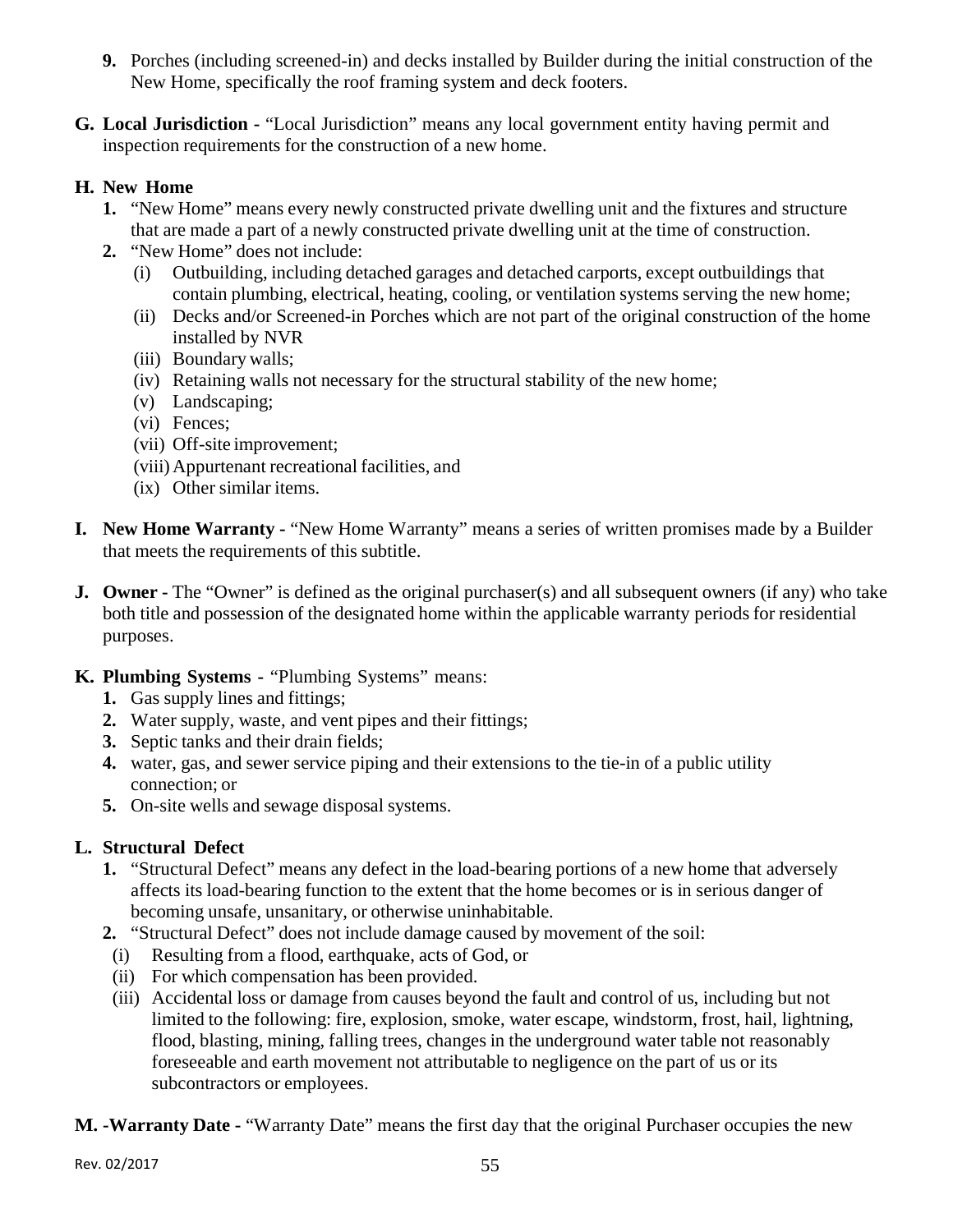home, settles on the new home, makes the final contract payment on the new home, or obtains an occupancy permit for the new home if the home is built on the owner's property, whichever is earlier.

**N. Warranty Period –** "Warranty Period" means the period of warranty coverage (1 year, 2 year or 10 year) commencing on the Warranty Date.

# **APPENDIX B - BUILDING CODES**

## **BUILDING CODES**

Your home will be built according to the codes in force in your particular region during the time of construction.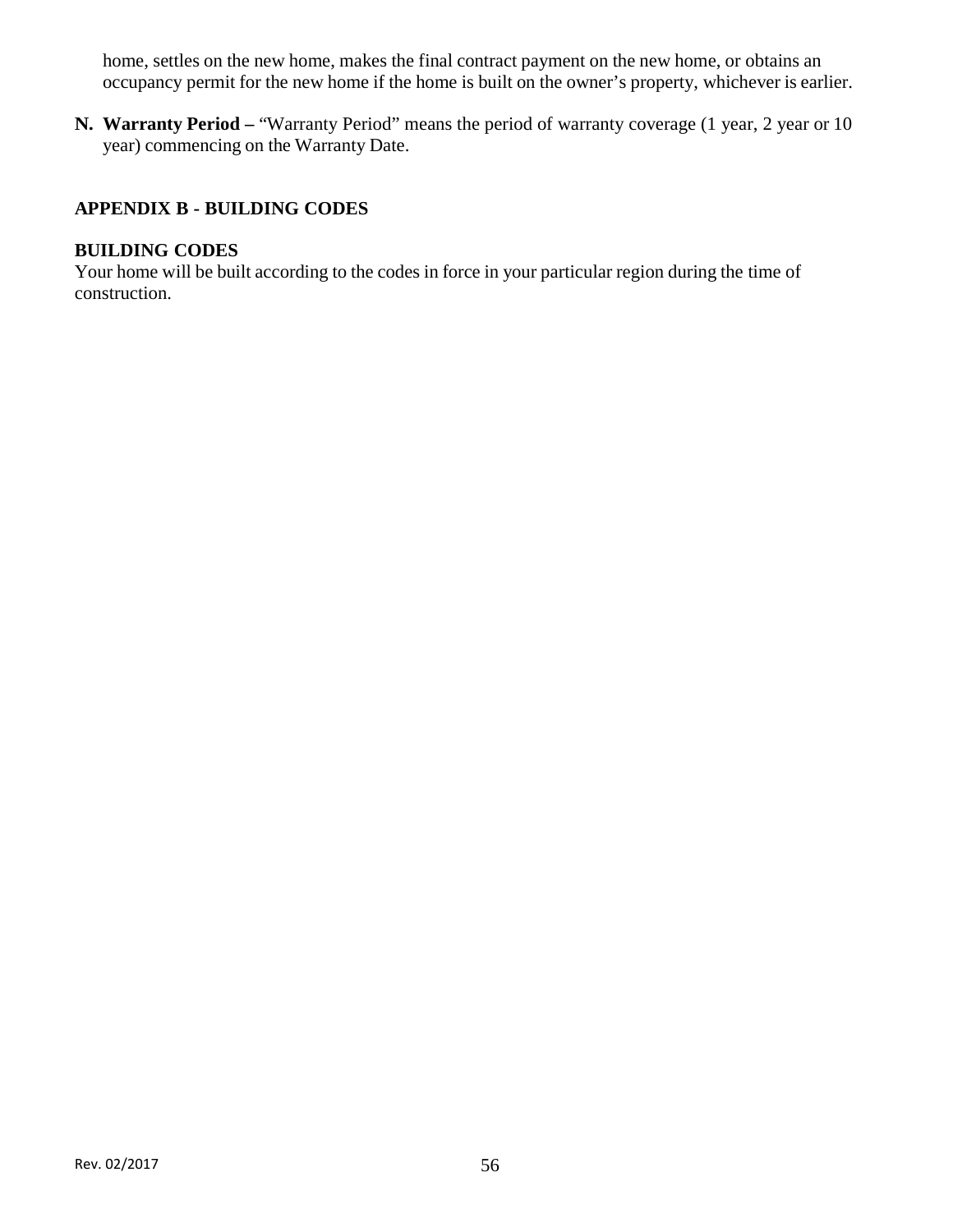# **Homeowner Limited Warranty**

Name(s) of Original Purchaser(s):

| Settlement Date: |  |  |
|------------------|--|--|

**Note:** Special, incidental and consequential damages are excluded under paragraph 10a, and implied warranties are limited under paragraph 10b. Please be sure to read this entire Homeowner Limited Warranty (the "Warranty").

## **SPECIAL WARNING REGARDING WINDOW SCREENS**

The window and door screens, frames and fastening systems have been designed by the window, door and screen manufacturers only to keep most insects out of your Home. The manufacturers have not designed the system to support any weight other than that of the screen itself, therefore, the screen system will not prevent children or pets from falling through open windows to the ground below. Parents should be careful to prevent children and pets from leaning against the screens.

## **3. PERSONS PROTECTED**

This Warranty of NVR, Inc. (the "Builder") is extended to the original purchaser(s) identified above and to all subsequent owners (if any) who take both title and possession of the designated home (the "Home") within the applicable warranty periods for residential purposes (the "Purchaser").

#### **4. WARRANTY DATE**

The "Warranty Date" is the first day the original Purchaser occupies the new home, settles on the new home, makes the final contract payment on the new home, or obtains an occupancy permit for the new home if the new home is built on the owner's property, whichever is earlier.

# **5. ONE YEAR LIMITED WARRANTY ON THE BASIC HOME**

Builder warrants that the Home and driveway, walkways, steps, patios, porches, fences (if any) and decks (if any) supplied by Builder with the Home under the same purchase agreement will be free from defects in materials and workmanship of the original construction for a period of one (1) year from the Warranty Date.

# **6. TWO YEAR LIMITED WARRANTY MECHANICAL SYSTEMS**

Builder warrants that the installation of the plumbing, electrical, and HVAC systems will be free from defects in workmanship of the original installation which appear at any time within two (2) years after the Warranty Date.

# **7. TEN YEAR LIMITED WARRANTY AGAINST MAJOR STRUCTURAL DEFECT**

Builder warrants that the Home will be free from major structural defects in the materials or workmanship of the original construction which appear any time within ten (10) years after the Warranty Date, and which significantly affect the load-bearing functions of the Home or otherwise render it unsuitable for residential purposes.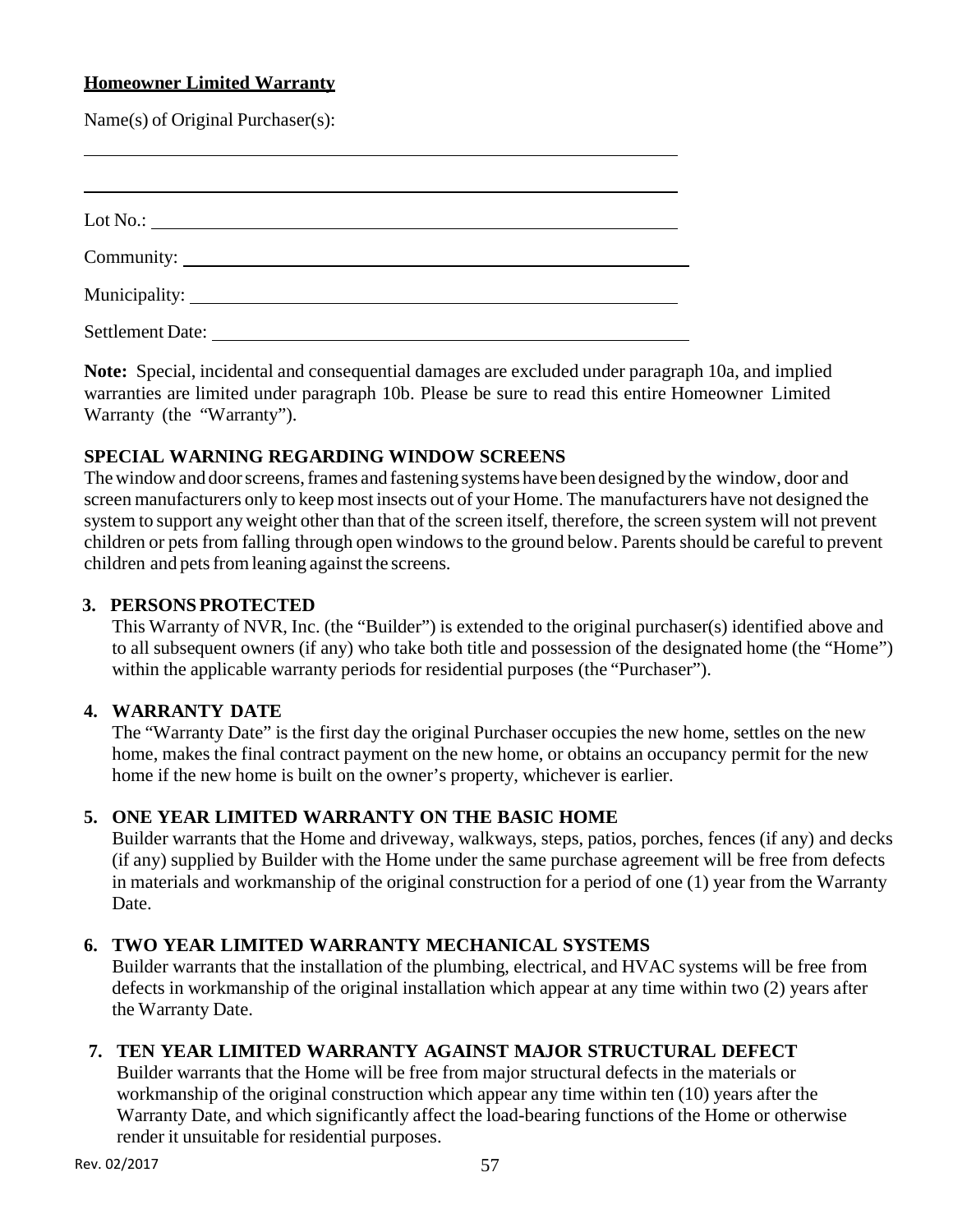# **8. MANUFACTURERS' WARRANTIES**

Some appliances, equipment and other components included in the Home will be covered by separate written warranties of the manufacturers or suppliers of those items. These manufacturers' warranties are hereby assigned to the Purchaser as of the Warranty Date. All of the separate manufacturers' warranties represent the obligations of the manufacturers or suppliers of those components, and they are not warranties of the Builder. If and when any item covered by such a manufacturer's warranty is defective, the Purchaser must contact the manufacturer or supplier directly to seek the performance of the applicable manufacturer's warranty.

# **9. EXCLUSIONS FROM WARRANTY COVERAGE**

- a. Appliances, such as range tops, stoves, ovens, refrigerators, dishwashers, washers and dryers, microwaves, and other similar items. Please refer to the Manufacturer Warranties for these items
- b. Damage to real property that is not part of the Home covered by the Warranty or that is not included in the purchase price.
- c. Bodily injury or damage to personal property.
- d. Any defect in material supplied or work performed by anyone other than the Builder or the Builder's employees, agents or subcontractors.
- e. Any damage that the Purchaser has not taken timely action to minimize or for which the Purchaser has failed to provide timely notice to the Builder.
- f. Normal wear and tear or normal deterioration.
- g. Insect damage, except where the Builder has failed to use proper materials or construction methods as required by local building codes.
- h. Any loss or damage that arises while the Home is being used for nonresidential purposes.
- i. Any damage to the extent it is caused or made worse by negligence, improper maintenance or improper operations by anyone other than the Builder or the Builder's employees, agents, or subcontractors
- j. Any damage to the extent it is caused or made worse by changes in grading or the ground by anyone other than the Builder, the Builder's employees, agents or subcontractors.
- k. Any damage caused or made worse by the failure of the Purchaser to maintain adequate heat or air conditioning in the Home.
- l. Any damage caused or made worse by a heavy item such as a waterbed or pool table. If Purchaser desires to use such an item, Purchaser should consult a structural engineer for advice on whether the floors of the Home can withstand the weight of the particular item desired to be used in the Home.
- m. Any loss or damage caused by acts of God or natural occurrences.
- n. Any loss or damage caused by naturally occurring gases such as radon and methane.
- o. Any claim for which Purchaser files a claim under any insurance policy (including homeowners) and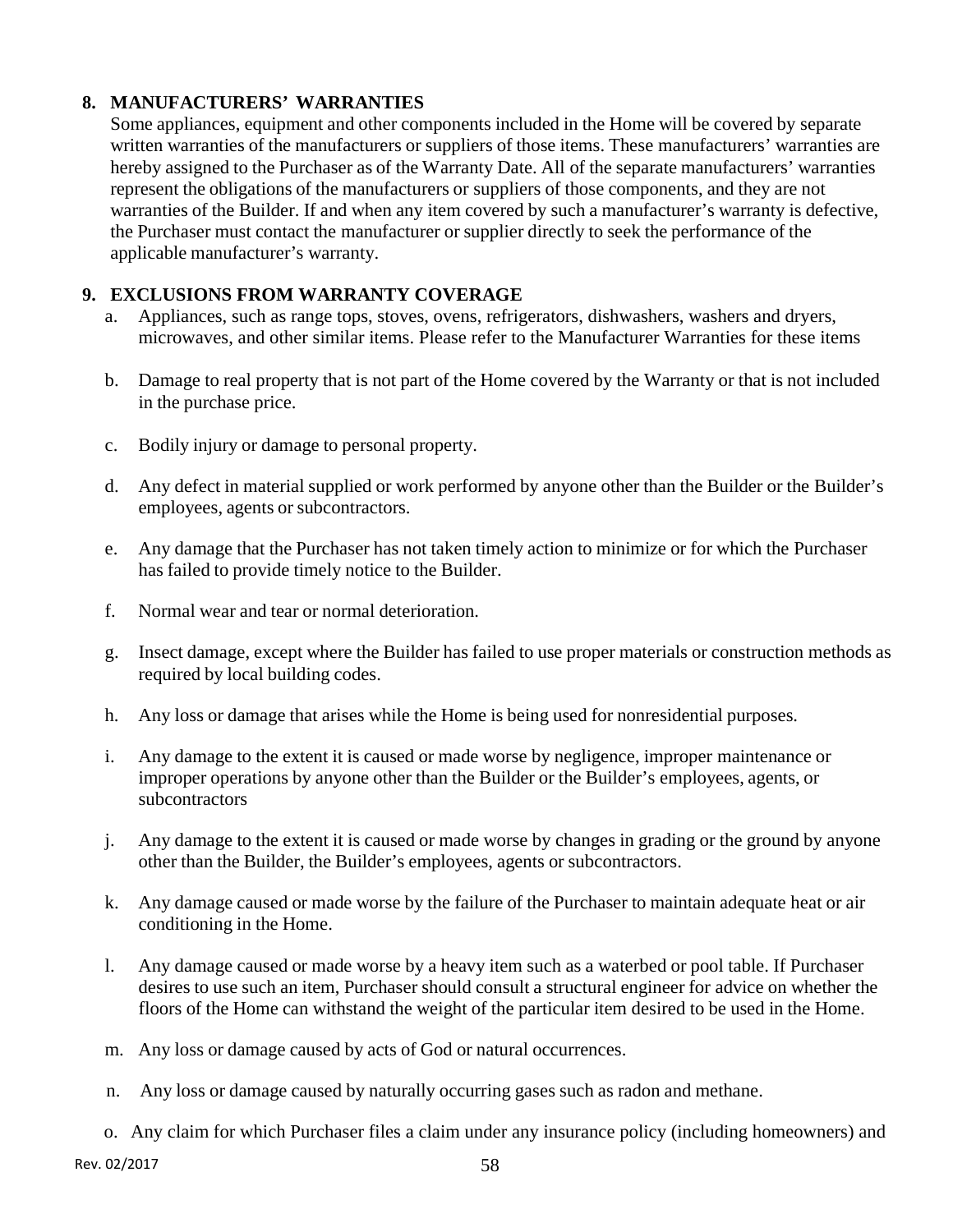Purchaser fails to provide Builder the opportunity to inspect and make a determination of coverage under this Warranty.

# **10. REMEDIAL ACTIONS TO BE TAKEN BY BUILDER**

If and when a defect for which the Builder is responsible under Sections 3, 4 or 5 of this Warranty occurs, the Purchaser must give prompt and written notice to the Builder in the manner specified in Section 11. In that event, the Builder will repair, replace, or pay the reasonable cost of repairing or replacing the defective component. The Builder will have the right to decide in its own discretion which of those remedies it will provide. If the Builder voluntarily offers or furnishes any remedy not legally required of it in any one instance, that action will not create an obligation to do so in any other instance; nor will any remedial action taken by the Builder at any time extend the time periods or alter the scope or conditions of the Warranty relating to the Home.

## **11. SUBROGATION**

If the Builder repairs, replaces or pays the cost of repairing or replacing under this Warranty any defect or component for which the Purchaser is covered by a manufacturer's warranty or by insurance, the Builder will be subrogated, automatically, to the rights of the Purchaser under that manufacturer's warranty or insurance coverage, to the extent of the costs paid or incurred by the Builder.

# **12. ADDITIONAL LIMITATIONS**

- a. Under no circumstances will the Builder be liable for special, incidental or consequential damages (including, but not limited to, bodily injury, death, loss of the use of the Home, damage to property of any kind not furnished by the Builder, or attorney's / expert's / consultant's fees and costs), regardless of the form of action or legal theory under which any claim is asserted against the Builder for breach of warranty, breach of contract, negligence or strict liability.
- b. There is no express warranty of any kind, or implied warranty obligation (including, but not limited to, any implied warranty of merchantability, habitability, or fitness for a particular purpose) given or undertaken by the Builder in connection with the construction or sale of the Home, and relating to the quality or condition of any part of the Home, except for this Warranty. No officer, employee or agent of the Builder is authorized to grant any other express warranty or representation or undertake any implied warranty obligation beyond the provisions of this Warranty at any time.
- c. The repair, replacement or payment remedy selected by the Builder will be the exclusive remedy for which the Builder will be liable with respect to the pertinent defect. In no event will the Builder be liable for repair costs or other Warranty obligations amounting in the aggregate to more than the purchase price of the Home.

#### **13. SUBMITTING A WARRANTY CLAIM/SERVICE TICKET**

During the Warranty periods of the home, if a concern arises that you as the Purchaser believe should fall under the coverage detailed in this Homeowner's Manual, please submit a service ticket by contacting Customer Care by one of the following methods:

| Phone:   | 855-583-6844                  |                         |
|----------|-------------------------------|-------------------------|
|          | Monday-Thursday               | 7:00 am $-$ 9:00 pm EST |
|          | Friday                        | 7:00 am $-$ 7:00 pm EST |
| Website: | www.myheartlandluxuryhome.com |                         |

Rev. 02/2017 59 Once you have submitted a service request to Customer Care, you should expect a response within 1-3 business days. The Builder has thirty (30) days in which to address the concern. You must make